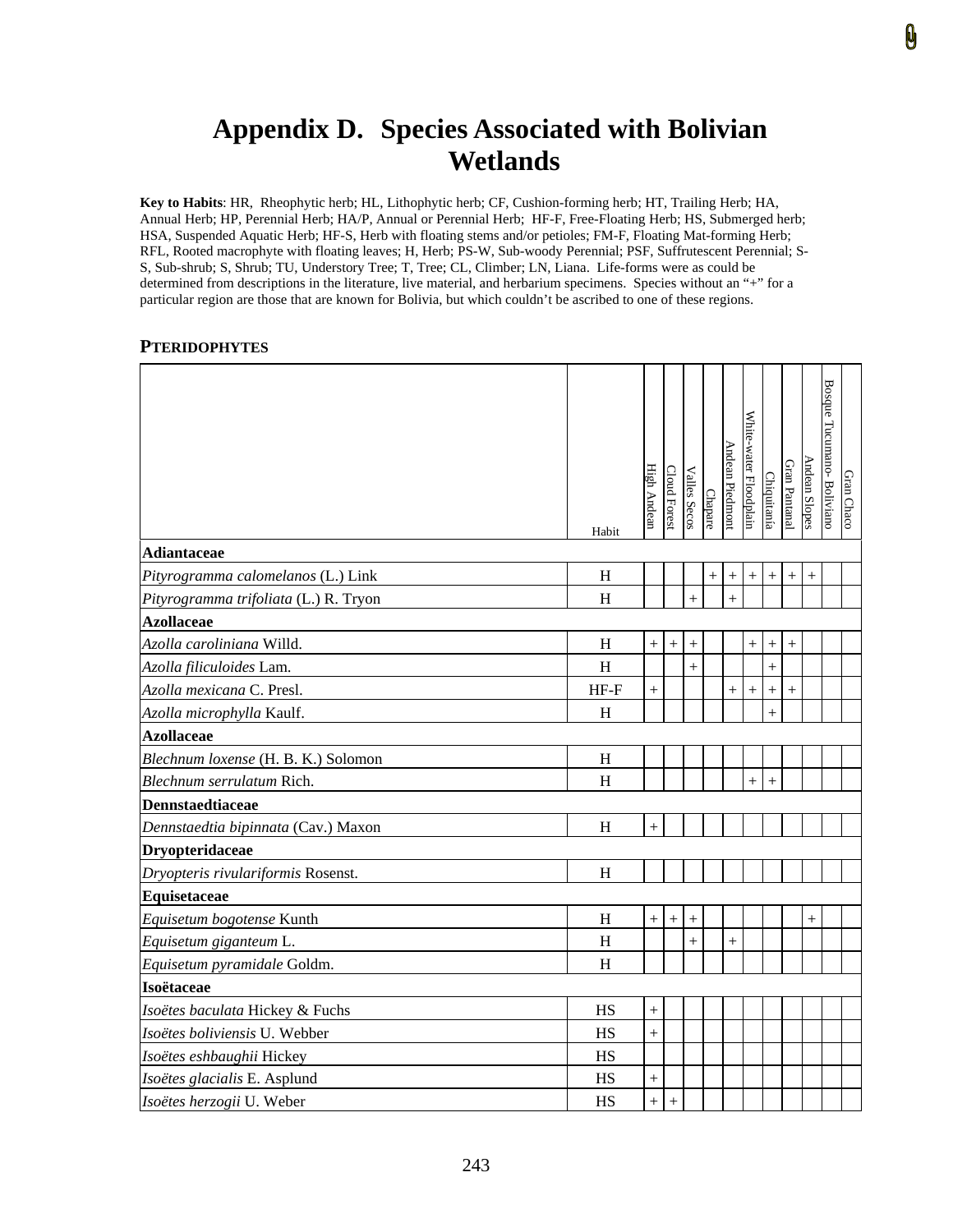|                                              | Habit      | High Andean | <b>Cloud Forest</b> | <b>Valles Secos</b> | Chapare | Andean Piedmont  | White-water Floodplain | Chiquitanía        | Gran Pantanal      | Andean Slopes | <b>Bosque Tucumano- Boliviano</b> | Gran Chaco |
|----------------------------------------------|------------|-------------|---------------------|---------------------|---------|------------------|------------------------|--------------------|--------------------|---------------|-----------------------------------|------------|
| Isoëtes lechleri Mett.                       | HS         | $^{+}$      |                     | $^{+}$              |         |                  |                        |                    |                    |               |                                   |            |
| Isoëtes panamensis Maxon & C. V. Morton      | HS         |             |                     |                     |         |                  |                        | $^{+}$             |                    |               |                                   |            |
| Isoëtes pedersenii H.P. Fuchs ex Hickey      | HS         |             |                     |                     |         |                  |                        |                    |                    |               |                                   |            |
| Lycopodiaceae                                |            |             |                     |                     |         |                  |                        |                    |                    |               |                                   |            |
| Lycopodiella alopecuroides (L.) Cranfill     | H          |             |                     |                     |         |                  |                        | $^{+}$             |                    |               |                                   |            |
| Lycopodiella caroliniana (L.) Pic. Serm.     | H          |             |                     |                     |         |                  | $^+$                   | $^{+}$             |                    |               |                                   |            |
| Lycopodiella pendulina (Hook.) B. Øllg.      | H          |             |                     |                     |         |                  |                        | $^{+}$             |                    |               |                                   |            |
| Hymenophyllaceae                             |            |             |                     |                     |         |                  |                        |                    |                    |               |                                   |            |
| Trichomanes hostmannianum (Klotzsch) Kunze   | <b>HR</b>  |             |                     |                     |         |                  |                        | $^{+}$             |                    |               |                                   |            |
| Trichomanes radicans Swartz                  | H          |             |                     |                     |         |                  |                        |                    |                    |               |                                   |            |
| <b>Marsileaceae</b>                          |            |             |                     |                     |         |                  |                        |                    |                    |               |                                   |            |
| Marsilea ancylopoda A. Br.                   | H          | $^{+}$      |                     |                     |         |                  |                        |                    |                    |               |                                   |            |
| Marsilea crotophora D. M. Johnson            | <b>RFL</b> | $^{+}$      |                     |                     |         |                  | $^{+}$                 |                    | $^{+}$             |               |                                   |            |
| Marsilea polycarpa Hook. et Grev.            | <b>RFL</b> |             |                     |                     |         |                  | $^{+}$                 | $\hspace{0.1mm} +$ |                    |               |                                   |            |
| Pilularia americana A. Braun                 | HS         | $^{+}$      |                     |                     |         |                  |                        |                    |                    |               |                                   |            |
| Ophioglossaceae                              |            |             |                     |                     |         |                  |                        |                    |                    |               |                                   |            |
| Ophioglossum nudicaule L. f.                 | H          |             |                     |                     |         |                  | $\hspace{0.1mm} +$     |                    |                    |               |                                   |            |
| Parkeriaceae                                 |            |             |                     |                     |         |                  |                        |                    |                    |               |                                   |            |
| Ceratopteris pteridoides (Hook.) Hieron      | $HF-F$     |             |                     |                     |         |                  |                        |                    |                    |               |                                   |            |
| Parkeriaceae                                 |            |             |                     |                     |         |                  |                        |                    |                    |               |                                   |            |
| Acrostichum danaeifolium Langsd. & Fisch.    | H          |             |                     |                     |         |                  | $^{+}$                 |                    |                    |               |                                   |            |
| <b>Salviniaceae</b>                          |            |             |                     |                     |         |                  |                        |                    |                    |               |                                   |            |
| Azolla caroliniana Willd.                    | $H_{\rm}$  |             | $+$ $+$             | $+$                 |         |                  | $+$                    | $+$                | $+$                |               |                                   |            |
| Azolla filiculoides Lam.                     | H          | $^{+}$      |                     | $^{+}$              |         |                  |                        | $^{+}$             |                    |               |                                   |            |
| Azolla mexicana C. Presl.                    | $HF-F$     | $^{+}$      |                     |                     |         | $^{+}$           | $^{+}$                 | $^{+}$             | $^{+}$             |               |                                   |            |
| Azolla microphylla Kaulf.                    | H          |             |                     |                     |         |                  |                        | $^{+}$             |                    |               |                                   |            |
| Salvinia auriculata Aubl.                    | $HF-F$     |             |                     |                     |         |                  | $\hspace{0.1mm} +$     | $\hspace{0.1mm} +$ | $\hspace{0.1mm} +$ |               |                                   |            |
| Salvinia minima Baker                        | $HF-F$     |             |                     |                     | $^{+}$  | $^{+}$           |                        |                    |                    |               |                                   |            |
| Thelypteridaceae                             |            |             |                     |                     |         |                  |                        |                    |                    |               |                                   |            |
| Macrothelypteris torresiana (Gaudich.) Ching | HP         |             |                     |                     |         |                  |                        |                    |                    |               |                                   |            |
| Thelypteris angustifolia (Willd.) Proctor    | HP         |             |                     |                     |         |                  |                        |                    |                    |               |                                   |            |
| Thelypteris interrupta (Willd.) Iwatsuki     | H          |             |                     |                     |         | $^{+}$           |                        |                    |                    |               |                                   |            |
| Thelypteris serrata (Cav.) Alston            | H          |             |                     |                     | $^{+}$  | $\boldsymbol{+}$ | $+$                    | $^{+}$             |                    |               |                                   |            |
| Woodsiaceae                                  |            |             |                     |                     |         |                  |                        |                    |                    |               |                                   |            |
| Diplazium striatum (L.) Presl.               | $H_{\rm}$  |             |                     |                     |         |                  |                        |                    |                    |               |                                   |            |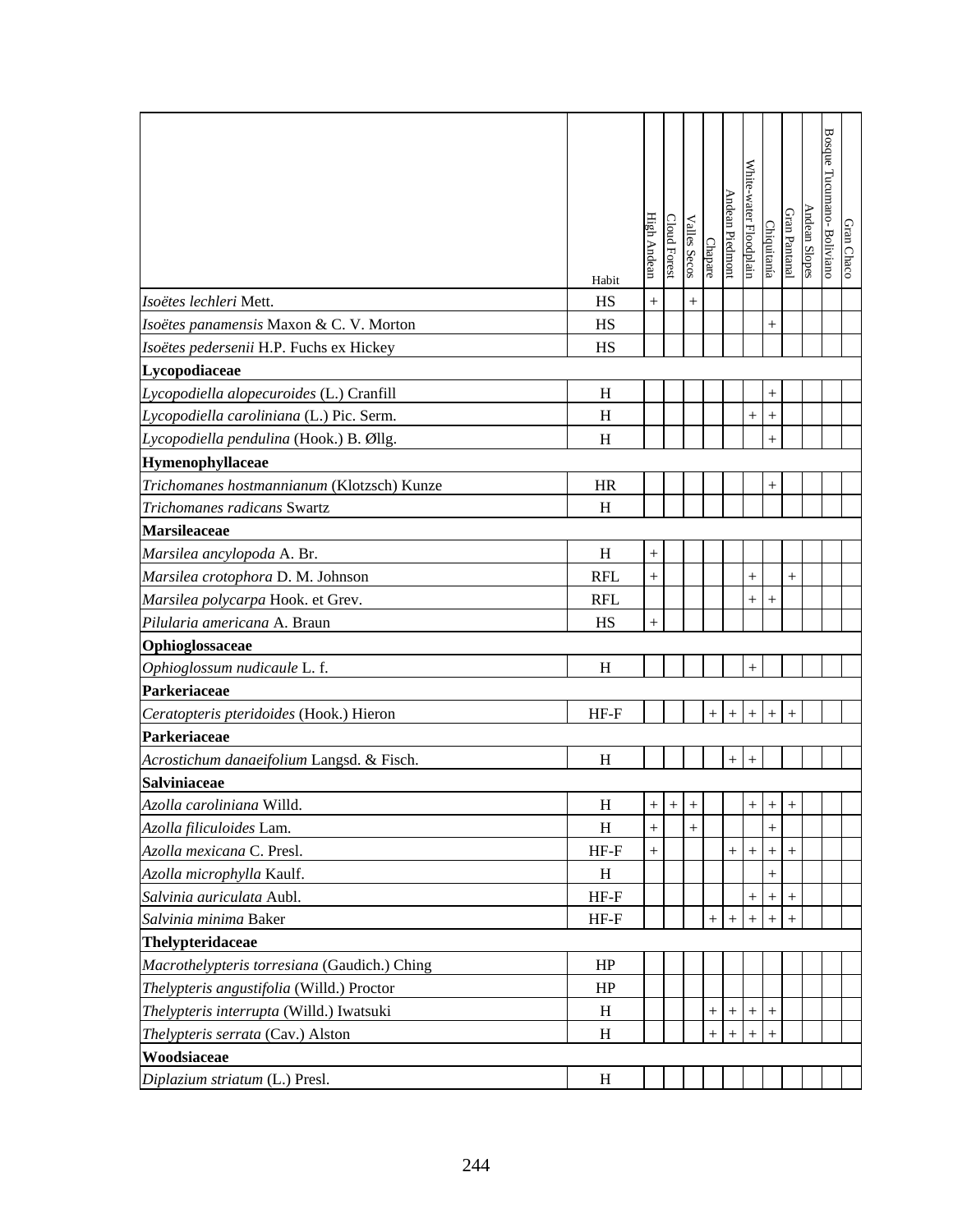## **DICOTYLEDONS**

|                                                              | Habit   | High Andean | Cloud Forest | Valles Secos       | Chapare | Andean Piedmont    | White-water Floodplain | Chiquitanía      | Gran Pantanal      | Andean Slopes | Bosque Tucumano-Boliviano | Gran Chaco |
|--------------------------------------------------------------|---------|-------------|--------------|--------------------|---------|--------------------|------------------------|------------------|--------------------|---------------|---------------------------|------------|
| <b>Acanthaceae</b>                                           |         |             |              |                    |         |                    |                        |                  |                    |               |                           |            |
| Hygrophila costata Nees                                      | HA/P    |             |              |                    | $+$     |                    |                        |                  |                    |               |                           | $^{+}$     |
| Justicia calycina (Nees) V.A.W. Graham                       | H       |             |              |                    |         |                    | $^{+}$                 | $\! + \!$        |                    |               |                           |            |
| Justicia comata (L.) Sw.                                     | H       |             |              |                    | $^{+}$  | $^{+}$             |                        | $^{+}$           |                    |               |                           |            |
| Justicia laevilinguis (Nees) Lindau                          | H       |             |              |                    |         | $^{+}$             | $\! +$                 |                  | $^{+}$             |               |                           |            |
| Stenandrium dulce (Cav.) Nees                                | H       |             |              | $^{+}$             |         |                    |                        |                  |                    |               |                           |            |
| <b>Aizoaceae</b>                                             |         |             |              |                    |         |                    |                        |                  |                    |               |                           |            |
| Sesuvium portulacastrum (L.) L.                              | H       |             |              |                    |         |                    |                        |                  |                    |               |                           |            |
| Amaranthaceae                                                |         |             |              |                    |         |                    |                        |                  |                    |               |                           |            |
| Alternanthera aquatica (D. Par.) Chodat                      | H       |             |              |                    |         |                    | $^{+}$                 |                  | $\hspace{0.1mm} +$ |               |                           |            |
| Alternanthera caracasana H.B.K.                              | NK      | $+$         |              |                    |         |                    |                        |                  |                    |               |                           |            |
| Alternanthera philoxeroides (Mart.) Griseb.                  | $HF-S$  |             |              |                    |         |                    | $^{+}$                 |                  |                    |               |                           |            |
| Alternanthera pilosa Moq.                                    | H       |             |              |                    |         |                    |                        |                  |                    |               |                           |            |
| Alternanthera reineckii Briq.                                | H       |             |              |                    |         | $^{+}$             |                        |                  |                    |               |                           |            |
| Amaranthus lividus L.                                        | H       |             |              |                    |         |                    | $^{+}$                 |                  |                    |               |                           |            |
| Iresine diffusa Kunth                                        | H       |             |              |                    |         |                    |                        | $\boldsymbol{+}$ |                    |               |                           |            |
| Pfaffia stenophylla (Sprengel) Stuchlik                      | H       |             |              |                    |         | $^{+}$             |                        |                  |                    |               |                           |            |
| Tapirira guianensis Aublet                                   | T       |             |              |                    | $^{+}$  |                    | $^{+}$                 | $^{+}$           |                    |               |                           |            |
| <b>Annonaceae</b>                                            |         |             |              |                    |         |                    |                        |                  |                    |               |                           |            |
| Unonopsis guatterioides (A. DC.) R. E. Fr.                   | T       |             |              |                    |         |                    | $^{+}$                 |                  |                    |               |                           |            |
| Apiaceae                                                     |         |             |              |                    |         |                    |                        |                  |                    |               |                           |            |
| Apium sellowianum H. Wolff                                   | H       |             |              | $^{+}$             |         |                    |                        |                  |                    |               |                           |            |
| Conium maculatum L.                                          | $\rm H$ |             |              |                    |         |                    |                        |                  |                    |               |                           |            |
| Cyclospermum leptophyllum (Pers.) Sprague ex Britt. & Wilson | NK      | $+$         |              | $+$                |         | $^{+}$             |                        |                  |                    |               |                           |            |
| Eryngium cf. coronatum Hook. & Arn.                          | H       | $^{+}$      |              |                    |         |                    |                        |                  |                    |               |                           |            |
| Eryngium ebracteatum Lam                                     | H       |             |              | $^{+}$             |         | $^{+}$             | $+$                    | $+$              |                    |               |                           |            |
| Hydrocotyle bonariensis Lam.                                 | H       |             |              | $^+$               |         | $\hspace{0.1mm} +$ |                        |                  |                    |               |                           |            |
| Hydrocotyle bonplandii A. Rich                               | H       |             |              |                    |         |                    |                        |                  |                    |               |                           |            |
| Hydrocotyle leucocephala Cham. & Schltdl.                    | H       |             | $^+$         |                    |         |                    |                        |                  |                    |               |                           |            |
| Hydrocotyle pusilla A. Rich                                  | H       | $^{+}$      |              |                    |         |                    |                        |                  |                    |               |                           |            |
| Hydrocotyle ranunculoides L.f                                | H       | $^{+}$      | $^{+}$       |                    |         | $^{+}$             | $^{+}$                 | $^{+}$           | $^{+}$             |               |                           |            |
| Hydrocotyle verticillata Thunb.                              | H       |             |              |                    |         | $^{+}$             |                        |                  |                    |               |                           | $+$        |
| Lilaeopsis macloviana (Gandoger) A.W. Hill                   | HS      | $^{+}$      |              | $\hspace{0.1mm} +$ |         |                    |                        |                  |                    |               |                           |            |
| Niphogeton dissecta (Benth.) F. Macbr.                       | NK      | $+$         |              |                    |         |                    |                        |                  |                    |               |                           |            |
| Apocynaceae                                                  |         |             |              |                    |         |                    |                        |                  |                    |               |                           |            |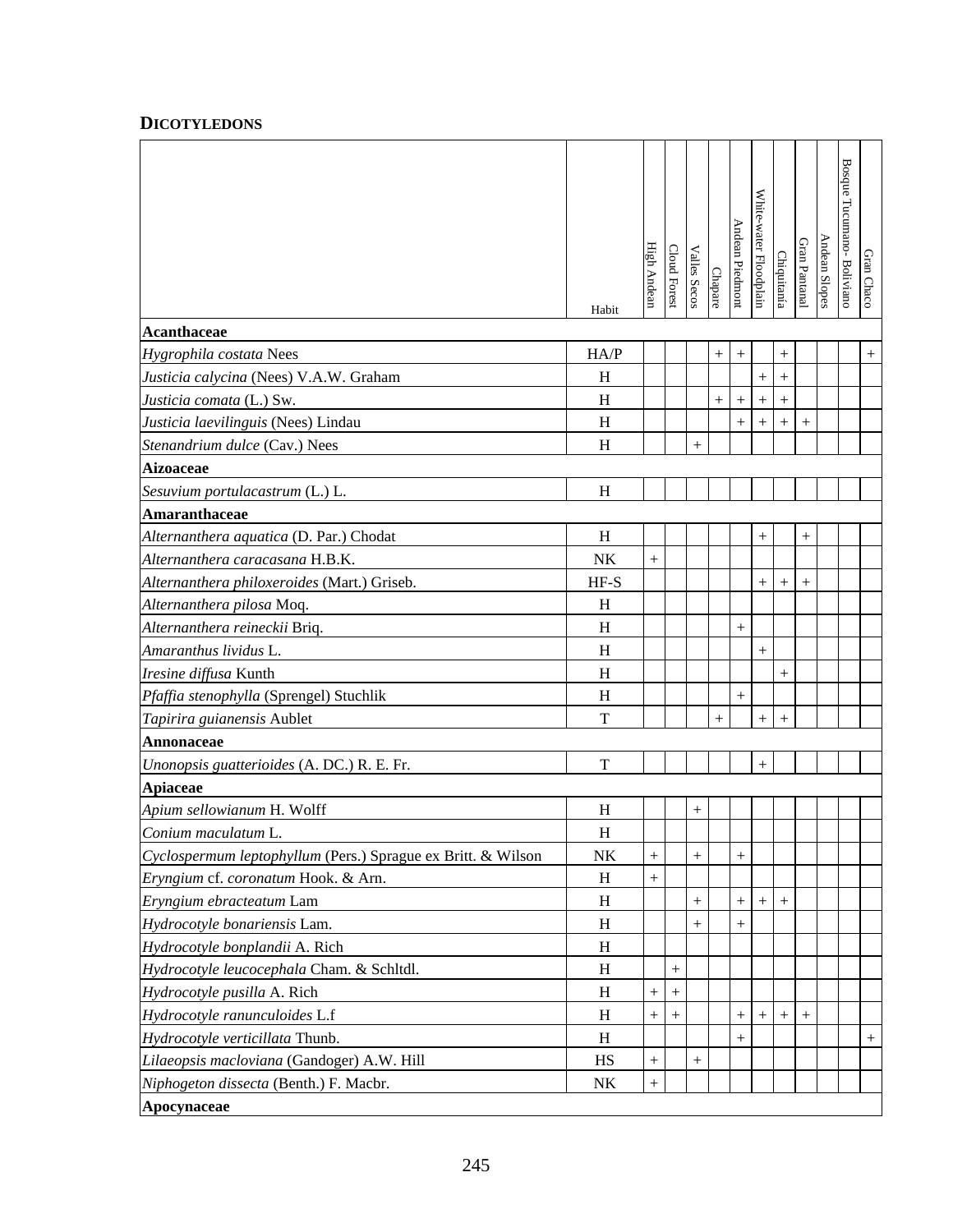|                                                          | Habit       | <b>High Andean</b> | Cloud Forest | Valles Secos | Chapare | Andean Piedmon     | White-water Floodplain | Chiquitanía      | Gran Pantanal | Andean Slopes | Bosque Tucumano- Boliviano | Gran Chaco |
|----------------------------------------------------------|-------------|--------------------|--------------|--------------|---------|--------------------|------------------------|------------------|---------------|---------------|----------------------------|------------|
| Mesechites sanctae-crucis (S. Moore) Woodson             | NK          |                    |              |              |         |                    |                        |                  |               |               |                            |            |
| Rhabdadenia biflora (Jacq.) Müell. Arg.                  | <b>CL</b>   |                    |              |              |         |                    |                        | $\boldsymbol{+}$ |               |               |                            |            |
| Rhabdadenia macrostoma (Benth.) Müell. Arg.              | CL          |                    |              |              | $^{+}$  |                    | $^{+}$                 |                  |               |               |                            |            |
| Rhabdadenia pohlii Müell. Arg.                           | CL          |                    |              |              |         |                    | $^{+}$                 | $^{+}$           | $^{+}$        |               |                            |            |
| Tabernaemontana catharinensis A. DC.                     | NK          |                    |              |              |         |                    | $^{+}$                 |                  |               |               |                            |            |
| Tabernaemontana rupicola Benth.                          | ${\bf S}$   |                    |              |              |         |                    |                        |                  |               |               |                            |            |
| Thevetia bicornuta Müell. Arg.                           | S           |                    |              |              |         |                    |                        |                  | $^{+}$        |               |                            |            |
| <b>Aquifoliaceae</b>                                     |             |                    |              |              |         |                    |                        |                  |               |               |                            |            |
| Ilex inundata Poepp. ex Reissek                          | TU          |                    |              |              |         |                    | $^{+}$                 |                  |               |               |                            |            |
| Asclepiadaceae                                           |             |                    |              |              |         |                    |                        |                  |               |               |                            |            |
| Cynanchum montevidense Spreng.                           | CL          |                    |              |              | $^{+}$  | $^+$               |                        | $^{+}$           | $^+$          |               |                            |            |
| Matelea rivularis Woodson                                | LH          |                    |              |              |         |                    |                        |                  |               |               |                            |            |
| Sarcostemma clausum (Jacq.) Schult. in Roem. & Schult.   | CL          |                    |              |              |         |                    | $^{+}$                 |                  | $^{+}$        |               |                            |            |
| Tassadia cf. grazielae Fontana                           | CL          |                    |              |              | $^{+}$  |                    |                        |                  |               |               |                            |            |
| <b>Asteraceae</b>                                        |             |                    |              |              |         |                    |                        |                  |               |               |                            |            |
| Acmella alba (L'Hér.) R. K. Jansen                       | H           |                    |              |              |         |                    |                        |                  |               |               |                            |            |
| Ageratum conyzoides L.                                   | H           |                    | $^{+}$       | $^{+}$       |         | $^{+}$             |                        |                  |               | $^{+}$        |                            | $+$        |
| Ambrosia peruviana Willd.                                | H           |                    |              |              |         |                    | $^{+}$                 |                  |               |               |                            |            |
| Aspilia lucidula Blake                                   | H           |                    |              |              |         |                    | $^{+}$                 |                  |               |               |                            |            |
| Baccharis juncea (Lehm.) Desv.                           | H           | $\! + \!$          | $^{+}$       | $^{+}$       |         | $\hspace{0.1mm} +$ |                        |                  |               |               |                            |            |
| Baccharis salicifolia Nutt.                              | PS-W        |                    |              | $+$          |         |                    | $^{+}$                 |                  |               |               |                            |            |
| Baccharis trimera (Less) DC.                             | PS-W        |                    | $^{+}$       |              |         |                    |                        |                  |               |               |                            |            |
| Barrosoa candolleana (Hook. & Arn.) R. M. King & H. Rob. | $H_{\rm}$   |                    |              |              |         |                    |                        |                  | $\pm$         |               | $+$                        |            |
| Barrosoa confluentis (B. L. Rob.) R. M. King & H. Rob.   | HP          |                    |              |              | $^{+}$  | $+$                | $+$                    | $^{+}$           |               |               |                            |            |
| Bidens laevis (L.) Britton, Sterns & Poggenb.            | H           |                    |              | $^{+}$       |         |                    |                        |                  |               |               |                            |            |
| Chromolaena laevigata (Lam.) R. M. King & H. Rob         | $\mathbf S$ |                    |              |              |         | $^{+}$             | $^{+}$                 | $^{+}$           |               |               |                            |            |
| Cotula australis (Sieb. ex Spreng) Hook.f                | H           | $^{+}$             | $^{+}$       | $^{+}$       |         |                    |                        |                  |               |               |                            |            |
| Cotula coronopifolia L.                                  | $HF-S$      |                    |              |              |         |                    |                        |                  |               |               |                            |            |
| Cotula mexicana (DC.) Cabr.                              | H           | $^{+}$             | $^+$         |              |         |                    |                        |                  |               |               |                            |            |
| Eclipta prostrata (L.) L.                                | HA/P        |                    |              |              | $^{+}$  | $^{+}$             |                        |                  |               |               | $^{+}$                     |            |
| Emilia sonchifolia DC.                                   | H           |                    |              |              |         | $^{+}$             |                        |                  |               |               |                            |            |
| Enhydra anagallis Gardner                                | H           |                    |              |              |         | $^{+}$             |                        | $^{+}$           |               |               |                            |            |
| Erechtites hieraciifolia (L.) Raf. ex DC.                | HA          |                    |              |              | $^{+}$  |                    | $^{+}$                 | $^{+}$           |               |               |                            |            |
| Gamochaeta americana (Miller) Wedd.                      | H           | $^{+}$             | $^{+}$       |              |         |                    |                        |                  |               |               |                            |            |
| Gymnocoronis spilanthoides DC.                           | H           |                    |              |              |         | $\hspace{0.1mm} +$ |                        | $^{+}$           |               |               |                            |            |
| Jaegeria hirta (Lag.) Less.                              | H           |                    |              |              |         |                    |                        |                  |               | $\! +$        |                            |            |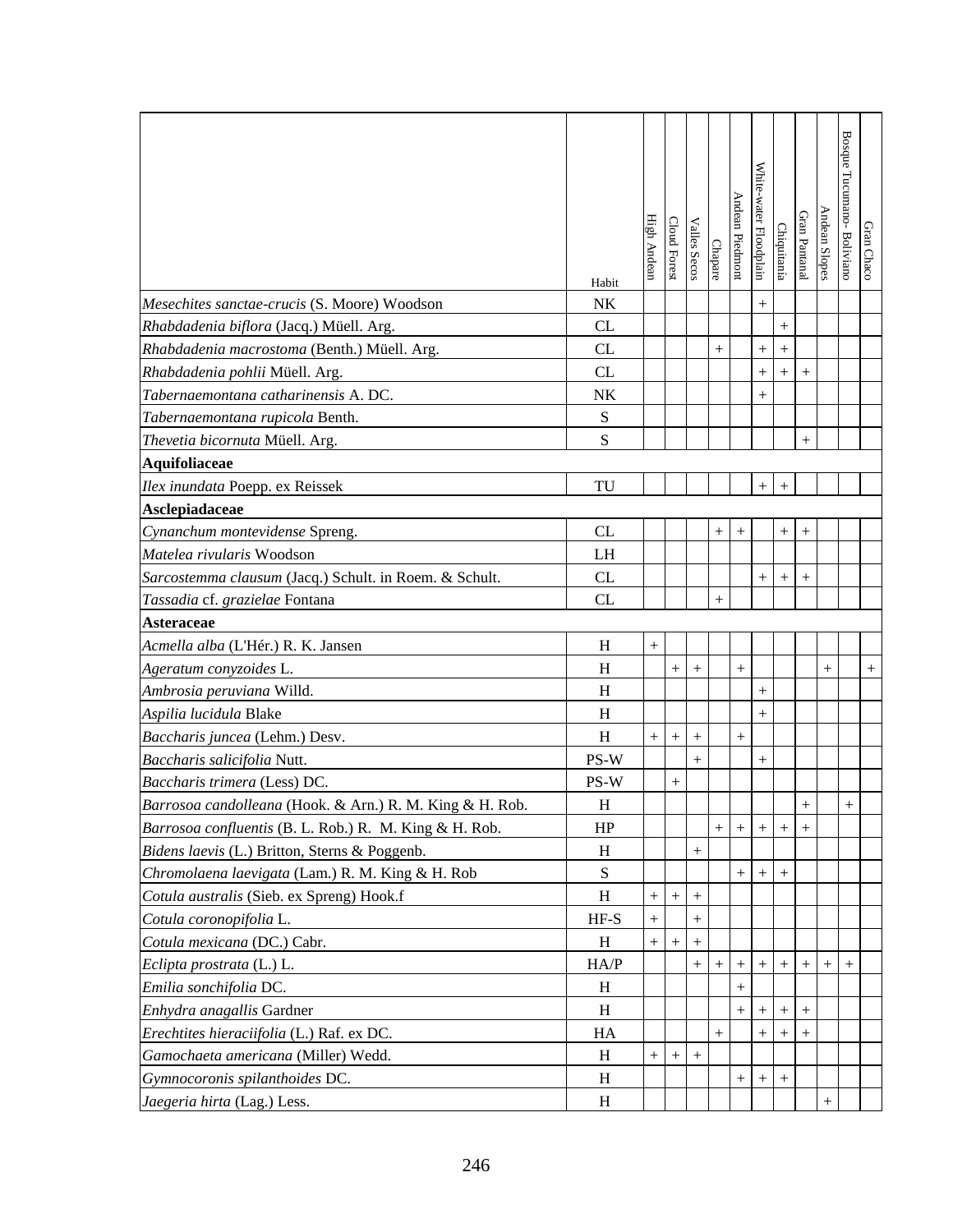|                                              | Habit       | High Andear    | Cloud Forest | Valles Secos | Chapare | Andean Piedmont  | White-water Floodplain | Chiquitanía       | Gran Pantanal | Andean Slopes | Bosque Tucumano-Boliviano | Gran Chaco |
|----------------------------------------------|-------------|----------------|--------------|--------------|---------|------------------|------------------------|-------------------|---------------|---------------|---------------------------|------------|
| Lepidaploa remotiflora (L. C. Rich) H. Rob.  | H           |                |              |              |         | $\ddot{}$        | $+$                    | $\qquad \qquad +$ | $^{+}$        |               |                           |            |
| Melanthera latifolia (Gardner) Cabrera       | H           |                |              |              |         |                  | $^{+}$                 |                   | $^{+}$        |               |                           |            |
| Mikania congesta DC.                         | CL          |                |              |              | $^{+}$  | $\boldsymbol{+}$ |                        | $\ddot{}$         |               |               |                           |            |
| Mikania cordifolia Willd.                    | CL          |                |              |              |         |                  |                        |                   | $^{+}$        |               |                           |            |
| Mikania micrantha Kunth                      | CL          |                |              |              |         | $^{+}$           |                        | $^{+}$            | $^{+}$        |               |                           |            |
| Mikania psilostachya DC.                     | CL          |                |              |              | $+$     |                  | $^{+}$                 | $^{+}$            |               |               |                           |            |
| Milleria quinqueflora L.                     | NK          |                |              |              |         |                  |                        |                   |               |               |                           |            |
| Oritrophium limnophilum (Sch. Bip.) Cuatrec. | H           | $+$            |              | $^{+}$       |         |                  |                        |                   |               |               |                           |            |
| Pacourina edulis Aubl.                       | H           |                |              |              |         |                  | $^{+}$                 |                   | $^{+}$        |               |                           |            |
| Plagiocheilus solivaeformis DC.              | NK          |                |              |              |         |                  |                        |                   |               |               |                           |            |
| Pluchea absinthioides (Hook. & Arn.) H. Rob. | H           |                |              | $^{+}$       |         |                  |                        |                   |               |               |                           |            |
| Pluchea sagittalis (Lam.) Cabr.              | H           |                |              | $^{+}$       |         | $^{+}$           | $\boldsymbol{+}$       |                   |               |               |                           |            |
| Senecio bonariensis Hook. & Arn.             | H           |                |              | $^{+}$       |         |                  |                        |                   |               |               |                           |            |
| Sigesbeckia jorullensis H.B.K.               | H           |                |              | $^{+}$       |         |                  |                        |                   |               |               |                           |            |
| Struchium sparganophorum (L.) Kuntze         | H           |                |              |              |         |                  |                        | $^{+}$            |               |               |                           |            |
| Tagetes filifolia Lag.                       | H           |                |              | $^{+}$       |         |                  |                        |                   |               |               |                           |            |
| Tessaria integrifolia Ruiz & Pavón           | TU          |                |              | $^{+}$       | $^{+}$  | $^{+}$           | $^{+}$                 |                   |               | $^{+}$        |                           |            |
| Trichospira verticillata (L.) Blake          | H           |                |              |              |         |                  | $^{+}$                 |                   |               |               |                           |            |
| Vernonanthura brasiliana (L.) H. Rob.        | $\mathbf S$ |                |              |              |         |                  | $^{+}$                 | $^{+}$            | $^{+}$        |               |                           |            |
| Vernonia rubricaulis H.B.K.                  | $\mathbf S$ |                |              |              |         |                  | $^+$                   |                   |               |               |                           |            |
| Werneria marcida S. F. Blake                 | H           |                |              |              |         |                  |                        |                   |               |               |                           |            |
| Werneria pygmaea Gill ex. Hook.              | H           | $^{+}$         |              |              |         |                  |                        |                   |               |               |                           |            |
| Werneria spathulata Wedd.                    | H           | $\overline{+}$ |              |              |         |                  |                        |                   |               |               |                           |            |
| Wulffia baccata O. Kuntz                     | H           |                |              |              |         |                  | $\, +$                 |                   |               |               |                           |            |
| <b>Begoniaceae</b>                           |             |                |              |              |         |                  |                        |                   |               |               |                           |            |
| Begonia cucullata Willd.                     | H           |                |              |              |         |                  |                        | $^{+}$            |               |               |                           | $^{+}$     |
| Begonia fischeri Schrank                     | H           |                |              |              | $^{+}$  | $^{+}$           | $\hspace{0.1mm} +$     | $^{+}$            |               |               |                           |            |
| <b>Bignoniaceae</b>                          |             |                |              |              |         |                  |                        |                   |               |               |                           |            |
| Arrabidaea bilabiata (Sprague) Sandwith      | CL          |                |              |              |         |                  | $^{+}$                 |                   |               |               |                           |            |
| Tabebuia barbata (E. Mey.) Sandwith          | T           |                |              |              |         |                  | $^{+}$                 |                   |               |               |                           |            |
| Tabebuia heptaphylla (Vell.) Toledo          | T           |                |              |              |         |                  | $^{+}$                 | $^{+}$            |               |               |                           |            |
| Tabebuia insignis (Miquel) Sandw/            | T           |                |              |              |         |                  | $^+$                   | $\! + \!\!\!\!$   |               |               |                           |            |
| Tabebuia nodosa Griseb.                      | $\mathbf T$ |                |              |              |         | $^{+}$           | $^{+}$                 |                   |               |               |                           |            |
| <b>Bombacaceae</b>                           |             |                |              |              |         |                  |                        |                   |               |               |                           |            |
| Ceiba pentandra (L.) Gaertn.                 | $\mathbf T$ |                |              |              |         |                  |                        | $^{+}$            |               |               |                           |            |
| Pachira aquatica Aubl.                       | T           |                |              |              |         |                  |                        | $^{+}$            |               |               |                           |            |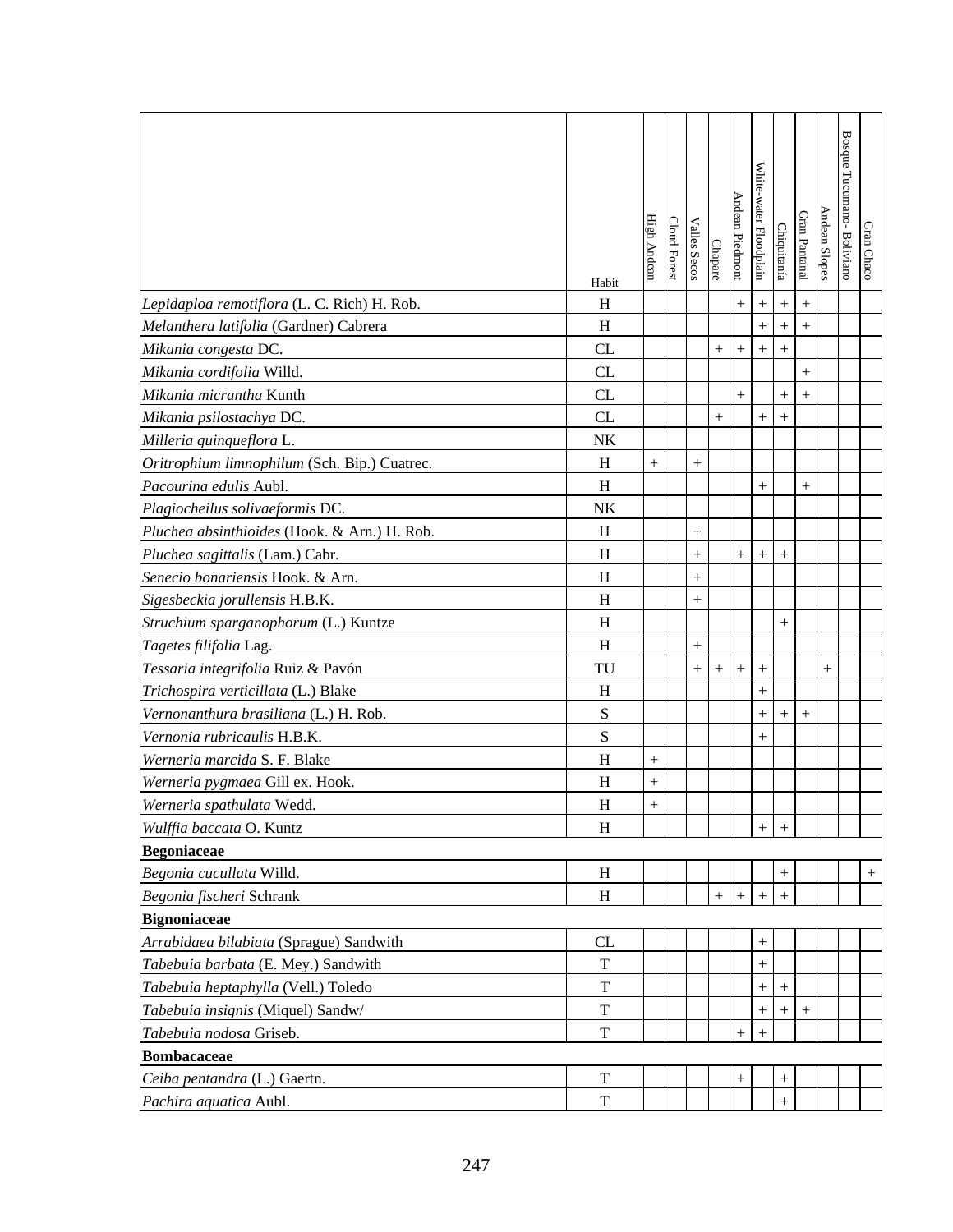|                                             |                           |                  |                  |              |           |                  |                        |                  |               |               | Bosque Tucumano-Boliviano |            |
|---------------------------------------------|---------------------------|------------------|------------------|--------------|-----------|------------------|------------------------|------------------|---------------|---------------|---------------------------|------------|
|                                             |                           |                  |                  |              |           |                  | White-water Floodplain |                  |               |               |                           |            |
|                                             |                           |                  |                  |              |           | Andean Piedmont  |                        |                  | Gran Pantanal | Andean Slopes |                           |            |
|                                             |                           | High Andean      | Cloud Forest     | Valles Secos | Chapare   |                  |                        | Chiquitanía      |               |               |                           | Gran Chaco |
|                                             | Habit                     |                  |                  |              |           |                  |                        |                  |               |               |                           |            |
| Pseudobombax munguba (Mart. & Zucc.) Dugand | T                         |                  |                  |              |           |                  | $+$                    |                  |               |               |                           |            |
| <b>Boraginaceae</b>                         |                           |                  |                  |              |           |                  |                        |                  |               |               |                           |            |
| Cordia tetrandra Aubl.                      | T                         |                  |                  |              | $^{+}$    | $^+$             | $^{+}$                 | $^{+}$           |               |               |                           |            |
| Heliotropium curassavicum L.                | H                         |                  |                  | $^{+}$       |           |                  |                        |                  |               |               |                           |            |
| Heliotropium filiforme Lehm.                | H                         |                  |                  |              |           |                  | $^{+}$                 |                  |               |               |                           |            |
| Heliotropium indicum L.                     | PS-W                      |                  |                  |              |           |                  | $^{+}$                 | $+$              |               |               |                           |            |
| Heliotropium lagoense (Warm.) Gürke         | H                         |                  |                  |              |           |                  | $^{+}$                 |                  |               |               |                           |            |
| Myosotis scorpioides L.                     | H                         | $+$              |                  |              |           |                  |                        |                  |               |               |                           |            |
| <b>Brassicaceae</b>                         |                           |                  |                  |              |           |                  |                        |                  |               |               |                           |            |
| Cardamine bonariensis Juss. ex Pers.        | H                         |                  | $\boldsymbol{+}$ | $^{+}$       |           |                  |                        |                  |               |               |                           |            |
| Nasturtium officinale R. Br.                | H                         | $^{+}$           |                  | $^{+}$       |           |                  |                        |                  |               |               |                           |            |
| Rorippa bonariensis (Poiret) Macloskie      | H                         |                  |                  | $^{+}$       |           |                  |                        |                  |               |               |                           |            |
| Rorippa nana (Schltdl.) J.F. Macbr.         | H                         |                  |                  |              |           |                  |                        |                  |               |               |                           |            |
| Rorippa nasturtium-aquaticum (L.) Hayek     | $\boldsymbol{\mathrm{H}}$ |                  |                  |              |           |                  |                        |                  |               |               |                           |            |
| Cabombaceae                                 |                           |                  |                  |              |           |                  |                        |                  |               |               |                           |            |
| Cabomba furcata Schultes & Schultes.f       | HS                        |                  |                  |              | $\ddot{}$ | $\boldsymbol{+}$ |                        | $\boldsymbol{+}$ | $^{+}$        |               |                           |            |
| Callitrichaceae                             |                           |                  |                  |              |           |                  |                        |                  |               |               |                           |            |
| Callitriche albomarginata Fassett           | HS                        | $^{+}$           |                  |              |           |                  |                        |                  |               |               |                           |            |
| Callitriche heteropoda Engelm. ex Hegelm.   | HS                        | $^{+}$           | $^{+}$           | $^{+}$       |           |                  |                        |                  |               |               |                           |            |
| Calyceraceae                                |                           |                  |                  |              |           |                  |                        |                  |               |               |                           |            |
| Acicarpha tribuloides Jussieu               | H                         |                  |                  | $\! +$       |           |                  |                        |                  |               |               |                           |            |
| Campanulaceae                               |                           |                  |                  |              |           |                  |                        |                  |               |               |                           |            |
| Sphenoclea zeylanica Gaetrn.                | HA/P                      |                  |                  |              | $\ddot{}$ |                  | $+$                    | $\ddot{}$        | $\pm$         |               |                           |            |
| <b>Capparaceae</b>                          |                           |                  |                  |              |           |                  |                        |                  |               |               |                           |            |
| Cleome hassleriana Chodat                   | H                         |                  |                  |              |           |                  |                        |                  |               |               |                           |            |
| Cleome spinosa Jacq.                        | PS-W                      |                  |                  |              |           |                  |                        | $\boldsymbol{+}$ | $^{+}$        |               |                           |            |
| Crataeva tapia L.                           | TU                        |                  |                  |              |           |                  |                        |                  | $^{+}$        |               |                           |            |
| Caryophyllaceae                             |                           |                  |                  |              |           |                  |                        |                  |               |               |                           |            |
| Cerastium nutans Raf.                       | H                         | $+$              | $^{+}$           |              |           |                  |                        |                  |               |               |                           |            |
| Cerastium rivulare Camb. in St.-Hil.        | H                         |                  |                  |              |           |                  |                        |                  |               |               |                           |            |
| Drymaria glandulosa C. Presl.               | H                         |                  |                  |              |           |                  |                        |                  |               | $^{+}$        |                           | $^{+}$     |
| Sagina procumbens L.                        | $\, {\rm H}$              | $\boldsymbol{+}$ |                  |              |           |                  |                        |                  |               |               |                           |            |
| Stellaria ovata Willd. ex Schlecht.         | H                         |                  |                  |              |           |                  |                        |                  |               |               |                           |            |
| <b>Celastraceae</b>                         |                           |                  |                  |              |           |                  |                        |                  |               |               |                           |            |
| Hippocratea volubilis L.                    | CL                        |                  |                  |              |           | $^{+}$           | $^{+}$                 | $^{+}$           |               |               |                           |            |
| Peritassa laevigata (Hoffmsgg.) A. C. Smith | NK                        |                  |                  |              |           |                  | $^{+}$                 | $^{+}$           |               |               |                           |            |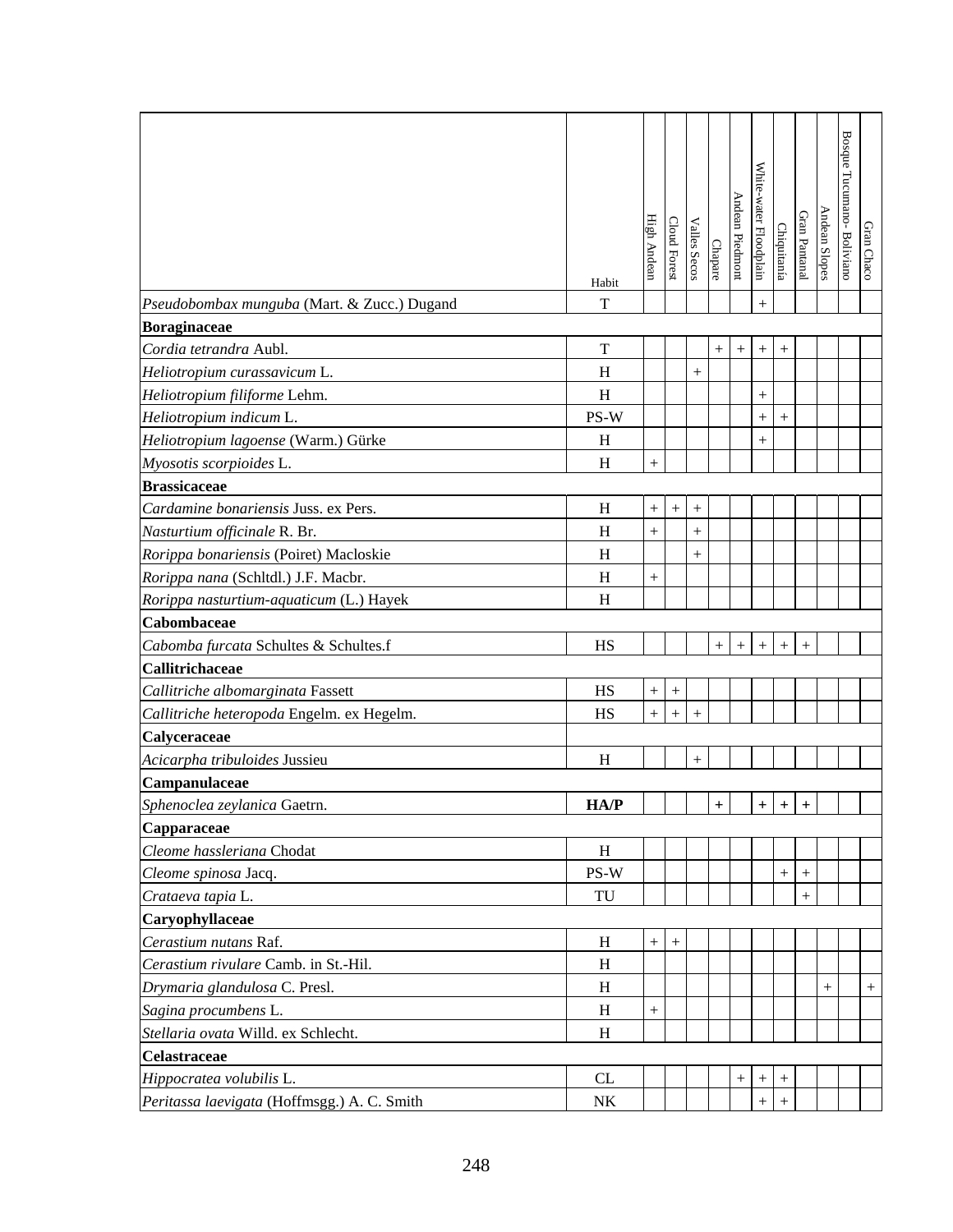|                                                                |                            | <b>High Andear</b> | <b>Cloud Forest</b> | <b>Valles Secos</b> |         | Andean Piedmont    | White-water Floodplain | Chiquitanía      | Gran Pantanal      | Andean Slopes | Bosque Tucumano-Boliviano | Gran Chaco |
|----------------------------------------------------------------|----------------------------|--------------------|---------------------|---------------------|---------|--------------------|------------------------|------------------|--------------------|---------------|---------------------------|------------|
|                                                                |                            |                    |                     |                     | Chapare |                    |                        |                  |                    |               |                           |            |
|                                                                | Habit                      |                    |                     |                     |         |                    |                        |                  |                    |               |                           |            |
| Chenopodiaceae                                                 |                            |                    |                     |                     |         |                    |                        |                  |                    |               |                           |            |
| Chenopodium album L.                                           | H                          |                    |                     |                     |         |                    |                        |                  |                    |               |                           |            |
| Chrysobalanaceae                                               |                            |                    |                     |                     |         |                    |                        |                  |                    |               |                           |            |
| Couepia uiti Bentham<br>Hirtella triandra Sw.                  | $\mathbf T$<br>T           |                    |                     |                     |         |                    |                        |                  | $^{+}$             |               |                           |            |
|                                                                |                            |                    |                     |                     | $^{+}$  |                    | $^{+}$                 | $^{+}$           |                    |               |                           |            |
| Licania britteniana Fritsch                                    | $\mathbf T$<br>$\mathbf T$ |                    |                     |                     |         |                    | $^{+}$                 | $^{+}$           |                    |               |                           |            |
| Licania heteromorpha (C. Mart. ex Hook. f.) Benth.             | S                          |                    |                     |                     |         |                    | $^{+}$                 | $^{+}$           |                    |               |                           |            |
| Parinari campestris Aubl.<br><b>Clusiaceae</b>                 |                            |                    |                     |                     |         |                    |                        | $^{+}$           |                    |               |                           |            |
| Calophyllum brasiliense Cambess.                               | $\mathbf T$                |                    |                     |                     |         |                    |                        |                  |                    |               |                           |            |
|                                                                | $\mathbf T$                |                    |                     |                     | $^{+}$  |                    |                        |                  |                    |               |                           |            |
| Symphonia globulifera L.f.<br>Vismia lauriformis (Lam.) Choisy | S                          |                    |                     |                     |         |                    |                        | $\! + \!$        |                    |               |                           |            |
| Combretaceae                                                   |                            |                    |                     |                     |         |                    | $^{+}$                 |                  |                    |               |                           |            |
| Buchenavia macrophylla Eichler                                 | $\mathbf T$                |                    |                     |                     |         |                    |                        | $^{+}$           |                    |               |                           |            |
| Combretum lanceolatum Pohl                                     | S                          |                    |                     |                     |         |                    |                        | $^{+}$           | $^{+}$             |               |                           |            |
| Combretum laxum Jacq.                                          | LN                         |                    |                     |                     |         |                    | $^{+}$<br>$^{+}$       | $\overline{+}$   |                    |               |                           |            |
| Convolvulaceae                                                 |                            |                    |                     |                     |         |                    |                        |                  |                    |               |                           |            |
| Aniseia cernua Moric.                                          | CL                         |                    |                     |                     |         |                    | $\boldsymbol{+}$       | $\boldsymbol{+}$ |                    |               |                           |            |
| Aniseia martinicensis (Jacq.) Choisy                           | CL                         |                    |                     |                     |         | $^{+}$             | $^{+}$                 | $^{+}$           | $^{+}$             |               |                           |            |
| Ipomoea alba L.                                                | CL                         |                    |                     |                     |         |                    | $^{+}$                 | $^{+}$           | $^{+}$             |               |                           |            |
| Ipomoea anisomeres B.L. Rob. & Bartlett                        | CL                         |                    |                     |                     |         |                    |                        | $^{+}$           |                    |               |                           |            |
| Ipomoea carnea Jacq. subsp. fistulosa (Choisy) Austen          | PS-W                       |                    |                     |                     |         |                    | $\! +$                 | $^{+}$           | $^{+}$             |               |                           |            |
| Ipomoea rubens Choisy                                          | CL                         |                    |                     |                     |         | $+$                | $\ddot{+}$             |                  | $\perp$            |               |                           |            |
| Ipomoea setifera Poir                                          | <b>CL</b>                  |                    |                     |                     |         |                    |                        | $^{+}$           |                    |               |                           |            |
| Ipomoea squamosa Choisy in DC.                                 | CL                         |                    |                     |                     |         |                    |                        | $^{+}$           |                    |               |                           |            |
| Ipomoea subrevoluta Choisy                                     | CL                         |                    |                     |                     |         |                    |                        | $^{+}$           |                    |               |                           |            |
| Merremia umbellata (L.) Hall f.                                | CL                         |                    |                     |                     |         | $\hspace{0.1mm} +$ | $^{+}$                 | $^+$             |                    |               |                           |            |
| Operculina hamiltonii (G. Don) D.F. Austin & Staples           | CL                         |                    |                     |                     |         |                    |                        | $^{+}$           |                    |               |                           |            |
| Stictocardia tiliifolia (Desr.) Hallier f.                     | CL                         |                    |                     |                     |         |                    |                        |                  | $\hspace{0.1mm} +$ |               |                           |            |
| Tetralocularia pennellii O'Donnell                             | CL                         |                    |                     |                     |         |                    | $^{+}$                 | $^{+}$           |                    |               |                           |            |
| <b>Crassulaceae</b>                                            |                            |                    |                     |                     |         |                    |                        |                  |                    |               |                           |            |
| Crassula peduncularis (Sm.) Meigen                             | H                          | $\hspace{0.1mm} +$ |                     |                     |         |                    |                        |                  |                    |               |                           |            |
| Crassula venezuelensis (Steyer.) Bywater & Wilkins             | HS                         |                    |                     | $+$                 |         |                    |                        |                  |                    |               |                           |            |
| Cucurbitaceae                                                  |                            |                    |                     |                     |         |                    |                        |                  |                    |               |                           |            |
| Cayaponia podantha Cogn.                                       | CL                         |                    |                     |                     |         |                    |                        |                  | $^{+}$             |               |                           |            |
| Cyclanthera hystrix (Gill.) Arn.                               | CL                         |                    |                     | $+$                 |         |                    |                        |                  |                    |               |                           |            |
|                                                                |                            |                    |                     |                     |         |                    |                        |                  |                    |               |                           |            |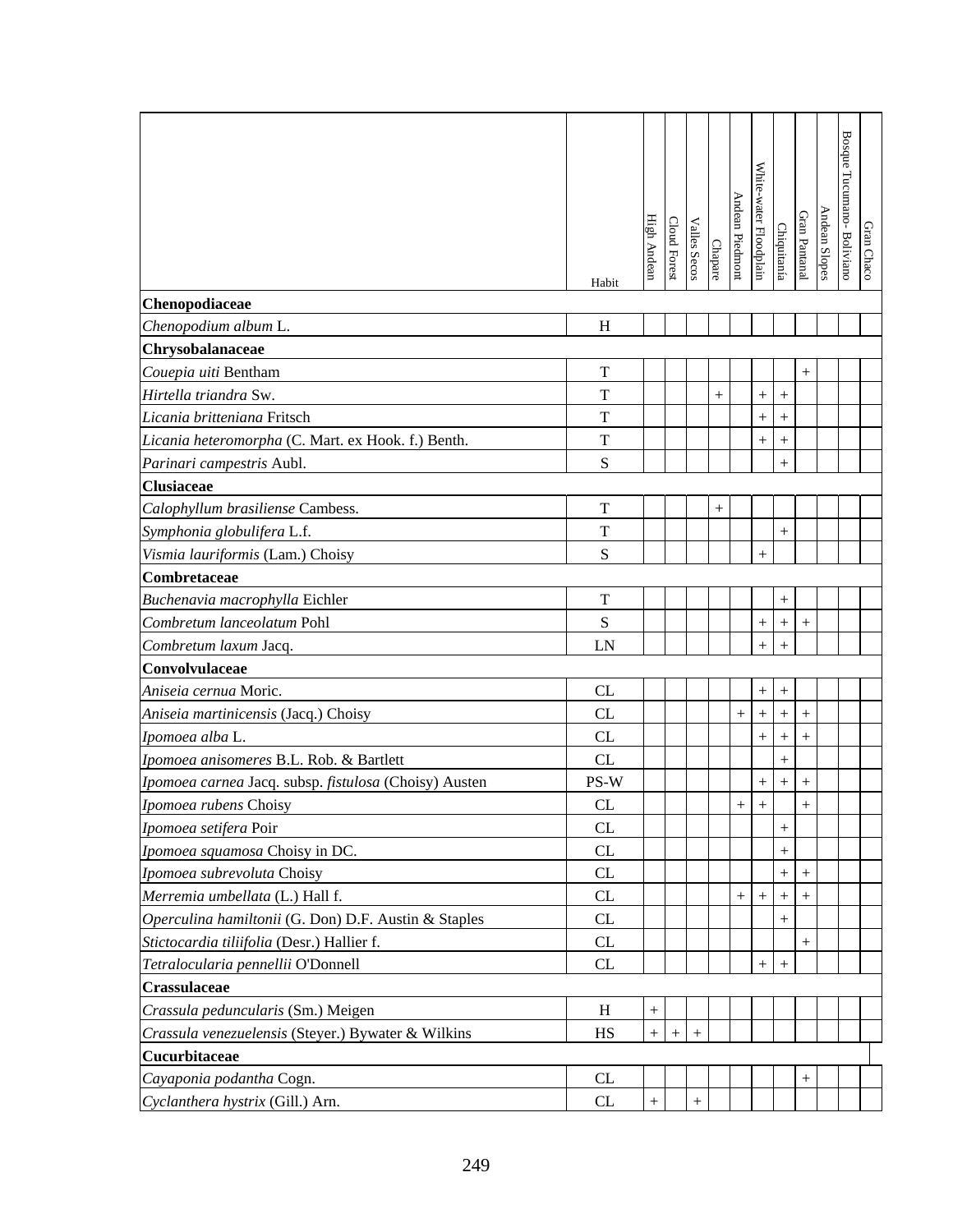|                                           | Habit                     | High Andear | Cloud Forest | <b>Valles Secos</b> | Chapare   | Andean Piedmont    | White-water Floodplain | Chiquitanía | Gran Pantanal      | Andean Slopes | Bosque Tucumano- Boliviano | Gran Chaco |
|-------------------------------------------|---------------------------|-------------|--------------|---------------------|-----------|--------------------|------------------------|-------------|--------------------|---------------|----------------------------|------------|
| Melothria pendula L.                      | CL                        |             |              |                     |           | $+$                |                        | $^{+}$      |                    |               |                            |            |
| <b>Droseraceae</b>                        |                           |             |              |                     |           |                    |                        |             |                    |               |                            |            |
| Drosera communis A. St. Hil.              | H                         |             |              |                     |           |                    |                        | $^+$        |                    |               |                            |            |
| Drosera sessilifolia A. St. Hil.          | H                         |             |              |                     |           |                    |                        | $^{+}$      |                    |               |                            |            |
| <b>Ebenaceae</b>                          |                           |             |              |                     |           |                    |                        |             |                    |               |                            |            |
| Diospyros nur B. Walln.                   | $\mathbf T$               |             |              |                     |           |                    | $\! + \!$              |             |                    |               |                            |            |
| Diospyros yomomo B. Walln.                | T                         |             |              |                     |           |                    |                        | $+$         |                    |               |                            |            |
| <b>Elatinaceae</b>                        |                           |             |              |                     |           |                    |                        |             |                    |               |                            |            |
| Elatine peruviana Baehni & Macbr.         | HS                        | $^{+}$      | $^{+}$       |                     |           |                    |                        |             |                    |               |                            |            |
| Elatine triandra Schkuhr                  | HS                        | $\ddot{}$   |              |                     |           |                    |                        |             |                    |               |                            |            |
| <b>Euphorbiaceae</b>                      |                           |             |              |                     |           |                    |                        |             |                    |               |                            |            |
| Alchornea castaneifolia (Willd.) A. Juss. | Shrub                     |             |              |                     |           |                    | $\hspace{0.1mm} +$     |             | $^+$               |               |                            |            |
| Alchornea schomburgkii Klotzsch           | T                         |             |              |                     |           |                    | $^{+}$                 | $^{+}$      |                    |               |                            |            |
| Caperonia castaneifolia (L.) A. St.-Hil.  | $HF-S$                    |             |              |                     |           | $^{+}$             | $\! + \!$              | $^{+}$      | $^{+}$             |               |                            |            |
| Caperonia palustris (L.) Saint-Hilaire    | HA/P                      |             |              |                     | $\! + \!$ | $+$                | $^{+}$                 | $\ddot{}$   | $^{+}$             |               |                            |            |
| Chamaesyce hirta (L.) Millsp.             | H                         |             |              |                     |           | $+$                | $^{+}$                 | $^{+}$      |                    |               |                            |            |
| Chamaesyce thymifolia (L.) Millsp.        | H                         |             |              | $+$                 |           |                    | $^{+}$                 | $\ddot{}$   |                    |               |                            |            |
| Croton argenteus L.                       | ${\bf S}$                 |             |              |                     |           |                    |                        |             | $\hspace{0.1mm} +$ |               |                            |            |
| Euphorbia peplus L.                       | $\boldsymbol{\mathrm{H}}$ |             |              | $^{+}$              |           |                    |                        |             |                    |               |                            |            |
| Hura crepitans L.                         | T                         |             |              |                     |           |                    |                        |             |                    |               |                            |            |
| Mabea nitida Spruce ex Benth.             | $\mathbf T$               |             |              |                     |           |                    | $^{+}$                 | $\! + \!$   |                    |               |                            |            |
| Maprounea guianensis Aubl.                | $\mathbf T$               |             |              |                     |           |                    |                        | $^{+}$      |                    |               |                            |            |
| Phyllanthus fluitans Müell. Arg.          | $HF-F$                    |             |              |                     |           |                    | $^{+}$                 | $\ddot{+}$  | $\ddot{}$          |               |                            |            |
| Phyllanthus hyssopifolioides Kunth        | H                         |             |              |                     |           |                    | $+$                    |             |                    |               |                            |            |
| Phyllanthus lindbergii Müell. Arg.        | H                         |             |              |                     |           |                    |                        | $^{+}$      |                    |               |                            |            |
| Phyllanthus niruri L.                     | H                         |             |              |                     |           |                    |                        |             |                    |               |                            |            |
| Phyllanthus stipulatus (Raf.) Webster     | H                         |             |              |                     |           | $^{+}$             | $\hspace{0.1mm} +$     | $^{+}$      |                    |               |                            |            |
| Sapium obovatum Klotzsch ex Müll. Arg.    | $\mathbf T$               |             |              |                     |           |                    |                        |             |                    |               |                            |            |
| Sebastiania corniculata (Vahl) Müll. Arg. | H                         |             |              |                     |           |                    | $^{+}$                 | $^{+}$      |                    |               |                            |            |
| Fabaceae                                  |                           |             |              |                     |           |                    |                        |             |                    |               |                            |            |
| Acacia farnesiana (L.) Willd.             | S                         |             |              |                     |           |                    |                        |             |                    |               |                            |            |
| Acosmium nitens (Vogel) Yakovlev          | T                         |             |              |                     |           |                    | $^{+}$                 |             |                    |               |                            |            |
| Aeschynomene americana L.                 | H                         |             |              |                     |           |                    | $^{+}$                 |             |                    |               |                            |            |
| Aeschynomene ciliata Vog.                 | HA                        |             |              |                     |           |                    | $^{+}$                 |             |                    |               |                            |            |
| Aeschynomene denticulata Rudd             | ${\bf S}$                 |             |              |                     |           |                    |                        |             |                    |               |                            |            |
| Aeschynomene fluminensis Vell.            | PS-W                      |             |              |                     |           | $\hspace{0.1mm} +$ | $^{+}$                 | $^{+}$      |                    |               |                            |            |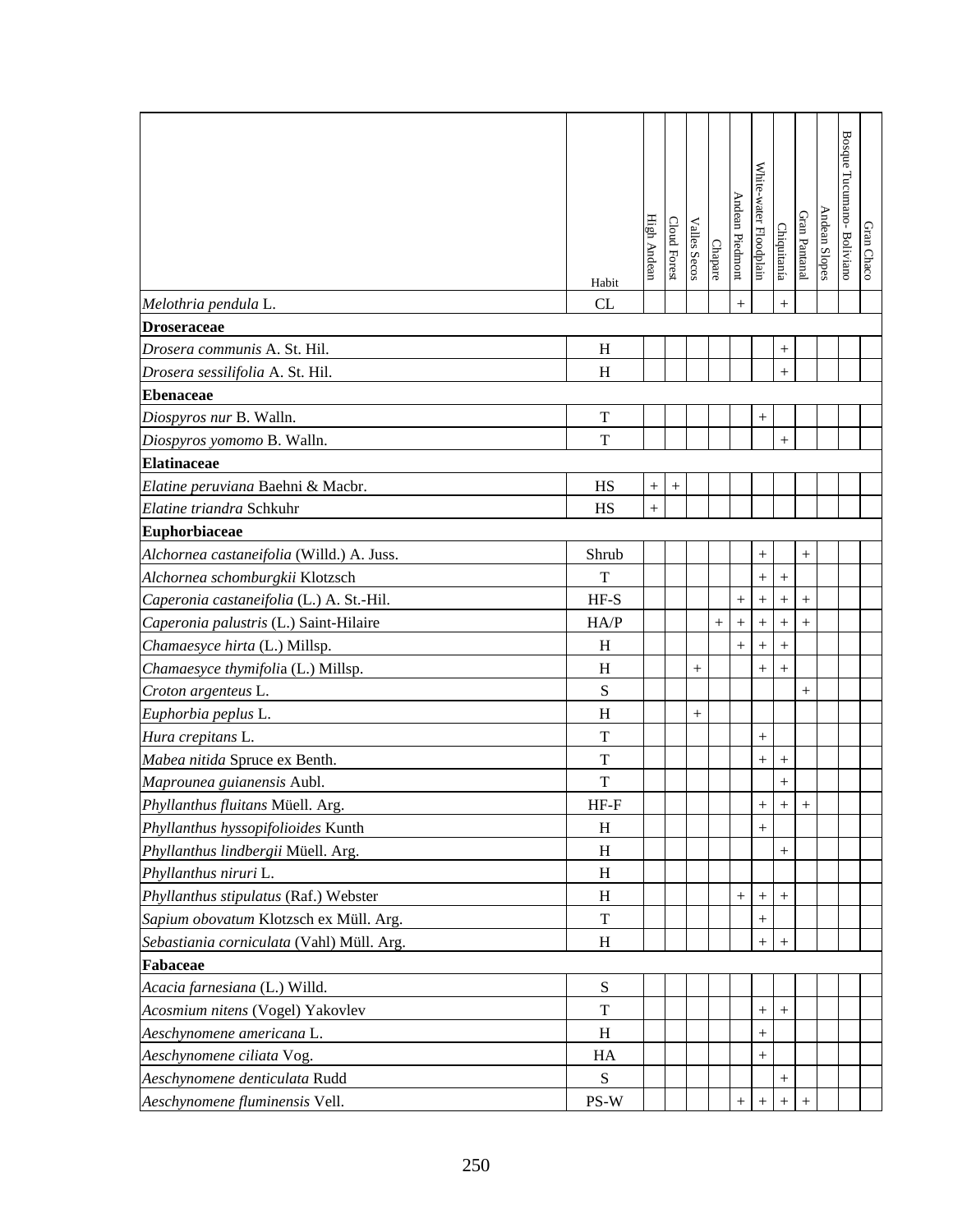|                                                   |             | High Andean | Cloud Forest | Valles Secos |         | Andean Piedmont | White-water Floodplain |                  | Gran Pantanal | Andean Slopes | Bosque Tucumano-Boliviano |            |
|---------------------------------------------------|-------------|-------------|--------------|--------------|---------|-----------------|------------------------|------------------|---------------|---------------|---------------------------|------------|
|                                                   |             |             |              |              | Chapare |                 |                        | Chiquitanía      |               |               |                           | Gran Chaco |
|                                                   | Habit       |             |              |              |         |                 |                        |                  |               |               |                           |            |
| Aeschynomene montevidensis Vogel                  | NK          |             |              |              |         |                 |                        | $^{+}$           |               |               |                           |            |
| Aeschynomene pratensis Small                      | PS-W        |             |              |              |         | $+$             | $^{+}$                 |                  |               |               |                           |            |
| Aeschynomene rudis Benth.                         | HP          |             |              |              | $^{+}$  |                 | $^{+}$                 | $^{+}$           |               |               |                           |            |
| Aeschynomene scabra G. Don                        | ${\bf S}$   |             |              |              |         |                 | $^{+}$                 |                  |               |               |                           |            |
| Aeschynomene sensitiva Swartz                     | H           |             |              |              |         | $^{+}$          | $^{+}$                 |                  |               |               |                           |            |
| Albizia guachapele (Kunth) Dugand                 | T           |             |              |              |         |                 |                        |                  |               |               |                           |            |
| Albizia polyantha (Sprengel f.) G.P. Lewis        | $\mathbf T$ |             |              |              |         |                 | $^{+}$                 | $^{+}$           |               |               |                           |            |
| Andira inermis (W. Wright) Kunth ex DC.           | $\mathbf T$ |             |              |              |         |                 |                        | $\ddot{}$        |               |               |                           |            |
| Bauhinia bauhinioides (Mart.) J.F. Macbr.         | $\mathbf T$ |             |              |              |         |                 |                        | $^{+}$           | $^{+}$        |               |                           |            |
| Bergeronia sericea Micheli                        | T           |             |              |              |         |                 | $^{+}$                 | $+$              | $+$           |               |                           |            |
| Bowdichia virgilioides Kunth                      | T           |             |              |              |         |                 | $\hspace{0.1mm} +$     | $^{+}$           |               |               |                           |            |
| Calopogonium caeruleum (Benth.) Sauv.             | CL          |             |              |              |         |                 | $\hspace{0.1mm} +$     |                  |               |               |                           |            |
| Camptosema paraguariense (Chodat & Hassl.) Hassl. | CL          |             |              |              |         |                 |                        |                  | $^{+}$        |               |                           |            |
| Cassia grandis L. f.                              | T           |             |              |              |         |                 |                        | $^{+}$           |               |               |                           |            |
| Centrosema bifidum Benth                          | CL          |             |              |              |         |                 | $^{+}$                 | $+$              |               |               |                           |            |
| Centrosema brasilianum (L.) Benth.                | CL          |             |              |              |         |                 | $^{+}$                 | $\boldsymbol{+}$ |               |               |                           |            |
| Centrosema pubescens Benth.                       | CL          |             |              |              |         | $^{+}$          |                        | $+$              |               |               |                           |            |
| Centrosema vexillatum Benth.                      | CL          |             |              |              |         | $^{+}$          | $^{+}$                 |                  |               |               |                           |            |
| Crotalaria pilosa Mill.                           | S           |             |              |              |         |                 | $^{+}$                 |                  |               |               |                           |            |
| Dalbergia riedelii (Benth.) Sandw.                | TU          |             |              |              |         |                 | $^{+}$                 |                  |               |               |                           |            |
| Desmodium barbatum (L.) Benth.                    | PS-W        |             |              |              |         | $^{+}$          |                        | $^{+}$           |               |               |                           |            |
| Desmodium subsecundum Vogel                       | S           |             |              |              |         |                 |                        | $^{+}$           |               |               |                           |            |
| Dioclea burkartii Maxwell                         | CL          |             |              |              |         |                 |                        |                  |               |               |                           |            |
| Discolobium pulchellum Benth.                     | S           |             |              |              |         |                 |                        |                  |               |               |                           |            |
| Dolichopsis paraguariensis Hassl.                 | HT          |             |              |              |         |                 |                        |                  |               |               |                           |            |
| Erythrina crista-galli L.                         | T           |             |              |              |         |                 |                        |                  |               |               |                           |            |
| Erythrina fusca Loureiro                          | T           |             |              |              |         |                 | $^{+}$                 |                  |               |               |                           |            |
| Goldmania paraguensis (Benth.) Brenan             | T           |             |              |              |         |                 | $\hspace{0.1mm} +$     | $^{+}$           |               |               |                           |            |
| Inga edulis Mart.                                 | T           |             |              |              |         |                 | $\hspace{0.1mm} +$     | $^{+}$           |               |               |                           |            |
| Inga umbellifera (Vahl) Steud. ex DC.             | T           |             |              |              | $^{+}$  |                 | $\! +$                 |                  |               |               |                           |            |
| Machaerium inundatum (Mart. ex Benth.) Ducke      | T           |             |              |              |         |                 |                        | $^{+}$           |               |               |                           |            |
| Machaerium leiophyllum (DC.) Benth.               | T           |             |              |              |         |                 | $^{+}$                 |                  |               |               |                           |            |
| Macrolobium acaciifolium (Benth.) Benth.          | T           |             |              |              |         |                 | $^+$                   | $^{+}$           |               |               |                           |            |
| Macrolobium angustifolium (Benth.) R.S. Cowan     | $\mathbf T$ |             |              |              |         |                 |                        |                  |               |               |                           |            |
| Macrolobium multijugum (DC.) Benth.               | T           |             |              |              |         |                 | $^{+}$                 | $\boldsymbol{+}$ |               |               |                           |            |
| Macroptilium gracile (Poepp. ex Benth.) Urb.      | NK          |             |              |              |         |                 | $^{+}$                 |                  |               |               |                           |            |
|                                                   |             |             |              |              |         |                 |                        |                  |               |               |                           |            |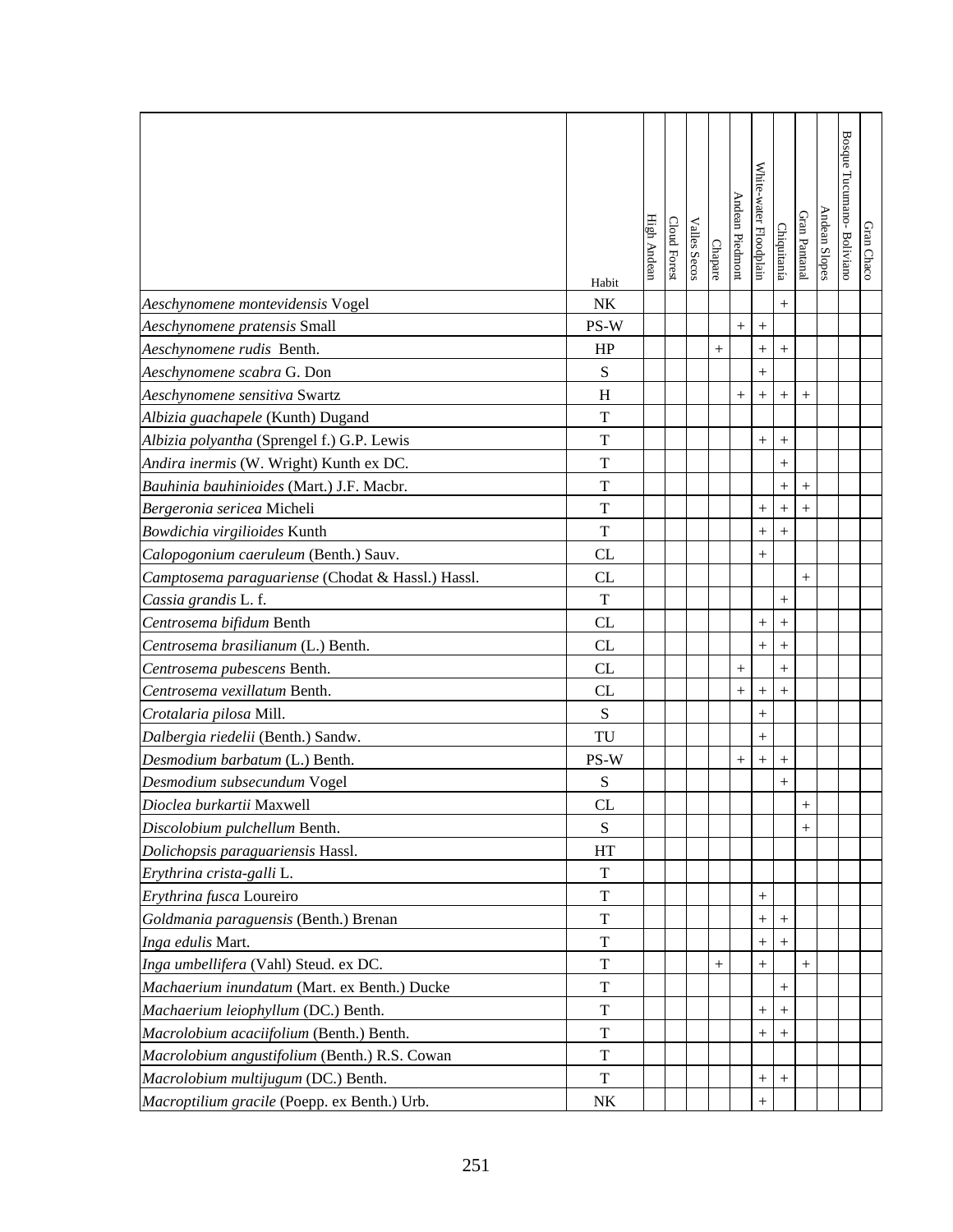|                                                         | Habit       | High Andear | Cloud Forest | Valles Secos | <b>Chapare</b> | Andean Piedmon     | White-water Floodplain | Chiquitanía      | Gran Pantanal | Andean Slopes | Bosque Tucumano- Boliviano | Gran Chaco |
|---------------------------------------------------------|-------------|-------------|--------------|--------------|----------------|--------------------|------------------------|------------------|---------------|---------------|----------------------------|------------|
| Macroptilium lathyroides (L.) Urb.                      | H           |             |              |              |                |                    | $\boldsymbol{+}$       | $\boldsymbol{+}$ | $+$           |               |                            |            |
| Mimosa debilis Humb. & Bonpl. ex Willd.                 | HP          |             |              |              |                | $^{+}$             | $^{+}$                 | $+$              |               |               |                            |            |
| Mimosa pigra L.                                         | ${\bf S}$   |             |              |              | $^{+}$         |                    | $\! +$                 |                  | $^{+}$        |               |                            |            |
| Mimosa schrankioides Benth.                             | ${\bf S}$   |             |              |              |                |                    | $^{+}$                 |                  |               |               |                            |            |
| Mimosa weddelliana Benth.                               | $\mathbf S$ |             |              |              |                |                    |                        |                  |               |               |                            |            |
| Mimosa xanthocentra C. Martius s.l.                     | S           |             |              |              |                |                    | $^{+}$                 | $^{+}$           | $^{+}$        |               |                            |            |
| Neptunia natans (L.f.) Druce                            | $HF-S$      |             |              |              |                |                    | $^{+}$                 |                  | $^{+}$        |               |                            |            |
| Neptunia plena (L.) Benth.                              | S           |             |              |              |                |                    | $^{+}$                 |                  | $^{+}$        |               |                            |            |
| Parkinsonia aculeata L.                                 | S           |             |              |              |                |                    |                        |                  |               |               |                            |            |
| Pithecellobium dulce (Roxb.) Benth.                     | T           |             |              |              |                |                    |                        |                  |               |               |                            |            |
| Pterocarpus santalinoides L'Her. ex DC.                 | TU          |             |              |              |                |                    | $^+$                   | $^{+}$           |               |               |                            |            |
| Sclerolobium aureum (Tul.) Baill.                       | T           |             |              |              |                |                    |                        | $^{+}$           |               |               |                            |            |
| Senna aculeata (Pohl ex Benth.) H.S. Irwin & Barneby    | $\mathbf S$ |             |              |              |                |                    | $^{+}$                 |                  |               |               |                            |            |
| Senna alata (L.) Roxb.                                  | $\mathbf S$ |             |              |              |                |                    | $^{+}$                 | $\! + \!$        |               |               |                            |            |
| Senna pendula (H. & B. ex Willd.) H. S. Irwin & Barneby | S           |             |              |              |                | $^+$               | $^{+}$                 | $^{+}$           | $^{+}$        |               |                            |            |
| Senna reticulata (Willd.) H.S. Irwin & Barneby          | $\mathbf T$ |             |              |              |                |                    |                        | $^{+}$           |               |               |                            |            |
| Senna splendida (Vogel) H. S. Irwin & Barneby           | S           |             |              |              |                |                    |                        | $\boldsymbol{+}$ | $+$           |               |                            |            |
| Sesbania exasperata Kunth                               | S           |             |              |              |                |                    | $^{+}$                 |                  | $^{+}$        |               | $^{+}$                     |            |
| Sesbania virgata (Cav.) Pers.                           | S           |             |              |              |                |                    |                        |                  | $^{+}$        |               |                            |            |
| Stylosanthes acuminata M. B. Ferreira & S. Costa        | NK          |             |              |              |                |                    |                        | $^{+}$           |               |               |                            |            |
| Trifolium amabile Kunth                                 | H           | $^{+}$      |              |              |                |                    |                        |                  |               |               |                            |            |
| Vigna adenantha (G. F. Meyer) Maréchal                  | <b>CL</b>   |             |              |              |                | $\hspace{0.1mm} +$ |                        |                  |               |               |                            |            |
| Vigna lasiocarpa (C. Mart. ex Benth.) Verdc.            | CL          |             |              |              |                |                    |                        |                  |               |               |                            |            |
| Vigna longifolia (Benth.) Verdc.                        | <b>CL</b>   |             |              |              |                |                    | $+$                    | $^{+}$           |               |               |                            |            |
| Vigna luteola (Jacq.) Benth.                            | CL          |             |              |              |                |                    |                        |                  |               |               |                            |            |
| Vigna peduncularis Fawc. & Rendle                       | CL          |             |              |              |                |                    |                        | $^{+}$           |               |               |                            |            |
| Zygia inaequalis (Humb. & Bonpl. ex Willd.) Pittier     | TU          |             |              |              |                |                    |                        |                  |               |               |                            |            |
| Zygia latifolia (L.) Fawc. & Rendle                     | $\mathbf T$ |             |              |              |                |                    | $^{+}$                 |                  |               |               |                            |            |
| Flacourtiaceae                                          |             |             |              |              |                |                    |                        |                  |               |               |                            |            |
| Casearia aculeata Jacq.                                 | ${\bf S}$   |             |              |              |                | $\! + \!$          | $^{+}$                 | $^+$             |               |               |                            |            |
| Casearia grandiflora Cambess.                           | T           |             |              |              |                |                    |                        | $^+$             |               |               |                            |            |
| Laetia corymbulosa Spruce ex Benth.                     | $\mathbf T$ |             |              |              |                |                    |                        |                  |               |               |                            |            |
| Laetia suaveolens (Poeppig) Benth.                      | ${\bf S}$   |             |              |              |                |                    | $^{+}$                 | $^{+}$           |               |               |                            |            |
| Gentianaceae                                            |             |             |              |              |                |                    |                        |                  |               |               |                            |            |
| Coutoubea ramosa Aubl.                                  | H           |             |              |              |                |                    |                        | $^{+}$           |               |               |                            |            |
| Curtia tenuifolia (Aubl.) Knobl.                        | H           |             |              |              |                |                    |                        | $^{+}$           |               |               |                            |            |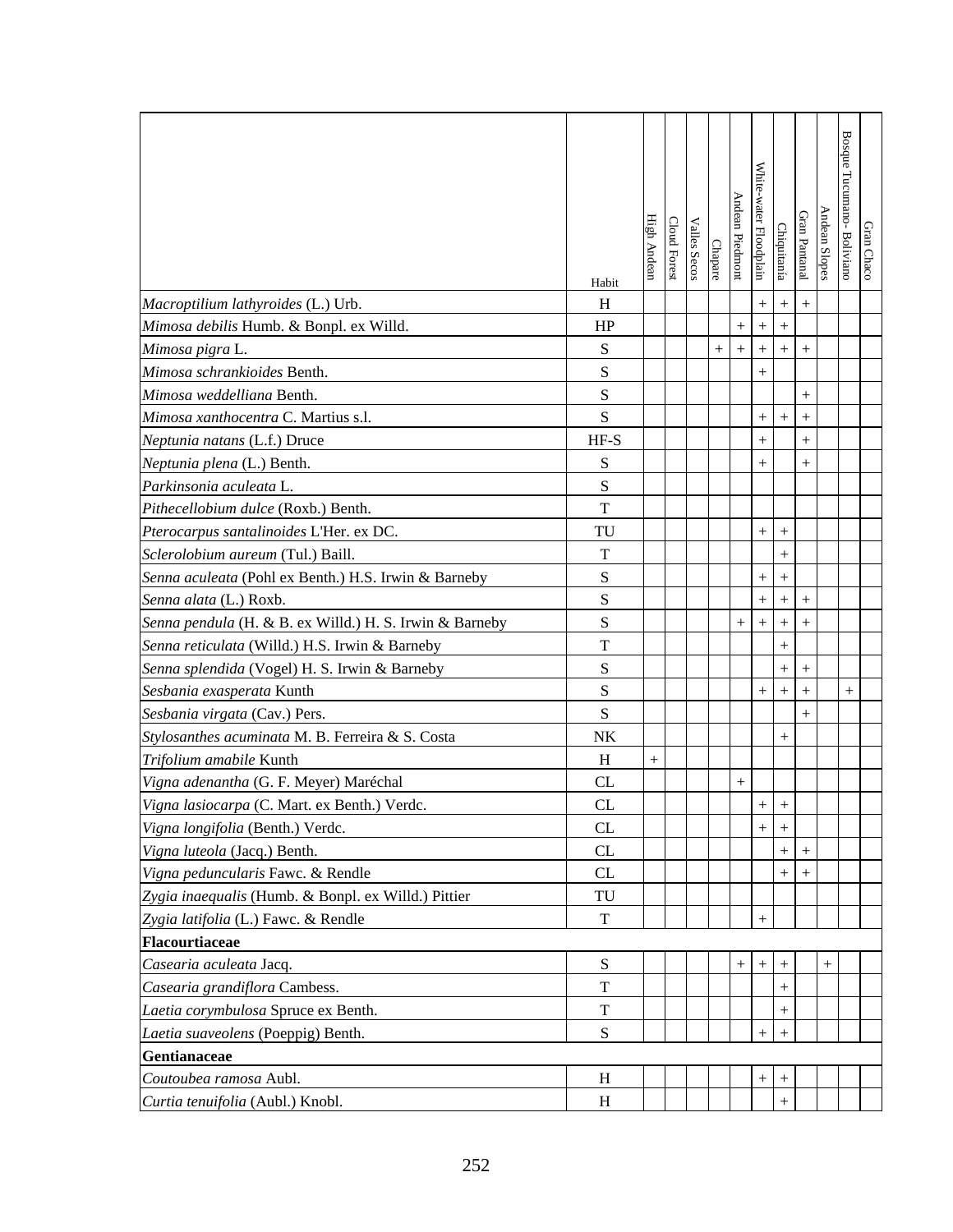|                                            | Habit        | High Andean | Cloud Forest | Valles Secos | Chapare         | Andean Piedmont | White-water Floodplain | Chiquitanía      | Gran Pantanal | Andean Slopes | Bosque Tucumano- Boliviano | Gran Chaco |
|--------------------------------------------|--------------|-------------|--------------|--------------|-----------------|-----------------|------------------------|------------------|---------------|---------------|----------------------------|------------|
| Gentiana sedifolia Kunth                   | H            | $^{+}$      |              |              |                 |                 |                        |                  |               |               |                            |            |
| Irlbachia caerulescens (Aubl.) Griseb.     | H            |             |              |              |                 |                 |                        | $+$              |               |               |                            |            |
| Schultesia australis Gris.                 | H            |             |              |              |                 |                 |                        | $^{+}$           |               |               |                            |            |
| Schultesia brachyptera Cham.               | H            |             |              |              |                 |                 |                        | $^{+}$           |               |               |                            |            |
| Schultesia guianensis (Aubl.) Malme        | H            |             |              |              |                 |                 | $^{+}$                 | $^{+}$           |               |               |                            |            |
| Gesneriaceae                               |              |             |              |              |                 |                 |                        |                  |               |               |                            |            |
| Sinningia elatior (Kunth) Chautems         | H            |             |              |              |                 |                 |                        | $^{+}$           |               |               |                            |            |
| Sinningia sceptrum (Mart.) Wiehler         | H            |             |              |              |                 | $+$             | $^{+}$                 |                  |               |               |                            |            |
| Haloragaceae                               |              |             |              |              |                 |                 |                        |                  |               |               |                            |            |
| Myriophyllum aquaticum (Vellozo) Verdcourt | HS           |             |              | $\! + \!$    |                 |                 |                        |                  |               |               |                            |            |
| Myriophyllum mattogrossense Hoehne         | HS           |             |              |              | $\! + \!\!\!\!$ |                 |                        |                  |               |               |                            |            |
| Myriophyllum quitense H.B.K.               | HS           | $^{+}$      |              | $^{+}$       |                 |                 |                        |                  |               |               |                            |            |
| Hydrophyllaceae                            |              |             |              |              |                 |                 |                        |                  |               |               |                            |            |
| Hydrolea elatior Schott                    | PS-W         |             |              |              |                 |                 |                        |                  |               |               |                            | $^{+}$     |
| Hydrolea spinosa L.                        | PS-W         |             |              |              |                 | $\ddot{}$       | $\ddot{}$              | $+$              |               |               |                            |            |
| Lamiaceae                                  |              |             |              |              |                 |                 |                        |                  |               |               |                            |            |
| Hyptis atrorubens Poir.                    | H            |             |              |              |                 |                 | $^{+}$                 |                  |               |               |                            |            |
| Hyptis brevipes Benth.                     | HP           |             |              |              | $^{+}$          | $^{+}$          | $^{+}$                 |                  |               |               |                            |            |
| Hyptis crenata Benth.                      | $\, {\rm H}$ |             |              |              |                 |                 | $^{+}$                 |                  |               |               |                            |            |
| Hyptis goyazensis Benth.                   | PS-W         |             |              |              |                 |                 |                        | $+$              |               |               |                            |            |
| Hyptis lacustris St.-Hil. ex Bentham       | PS-W         |             |              |              | $^{+}$          |                 | $^{+}$                 |                  |               |               |                            |            |
| Hyptis lantanifolia Poit.                  | HP           |             |              |              |                 |                 |                        | $+$              |               |               |                            |            |
| Hyptis lappacea Benth.                     | $H_{\rm}$    |             |              |              |                 |                 | $\pm$                  |                  |               |               |                            |            |
| Hyptis lorentziana O. Hoffm.               | H            |             |              |              |                 | $^{+}$          | $+$                    |                  |               |               |                            |            |
| Hyptis microphylla Pohl ex Benth.          | NK           |             |              |              |                 |                 | $^{+}$                 | $^{+}$           |               |               |                            |            |
| Hyptis mutabilis Brig.                     | H            |             |              |              |                 | $^{+}$          |                        | $^{+}$           |               |               |                            |            |
| Hyptis parkeri Benth.                      | H            |             |              |              |                 |                 | $^{+}$                 | $^{+}$           |               |               |                            |            |
| Hyptis paupercula Epling                   | H            |             |              |              |                 |                 | $^{+}$                 |                  |               |               |                            |            |
| Hyptis recurvata Poit.                     | HP           |             |              |              |                 |                 | $^{+}$                 | $^{+}$           | $^{+}$        |               |                            |            |
| Mentha aquatica L.                         | H            |             |              |              |                 |                 |                        |                  |               |               |                            |            |
| Scutellaria racemosa Persoon               | H            |             |              |              |                 |                 |                        |                  |               |               |                            |            |
| Teucrium vesicarium Mill.                  | HP           |             |              |              |                 | $^{+}$          |                        | $+$              |               |               |                            |            |
| Lauraceae                                  |              |             |              |              |                 |                 |                        |                  |               |               |                            |            |
| Nectandra amazonum Nees.                   | TU           |             |              |              |                 |                 | $^{+}$                 | $\boldsymbol{+}$ |               |               |                            |            |
| Ocotea diospyrifolia (Meissn.) Mez         | TU           |             |              |              |                 |                 |                        | $+$              |               |               |                            |            |
| Lecythidaceae                              |              |             |              |              |                 |                 |                        |                  |               |               |                            |            |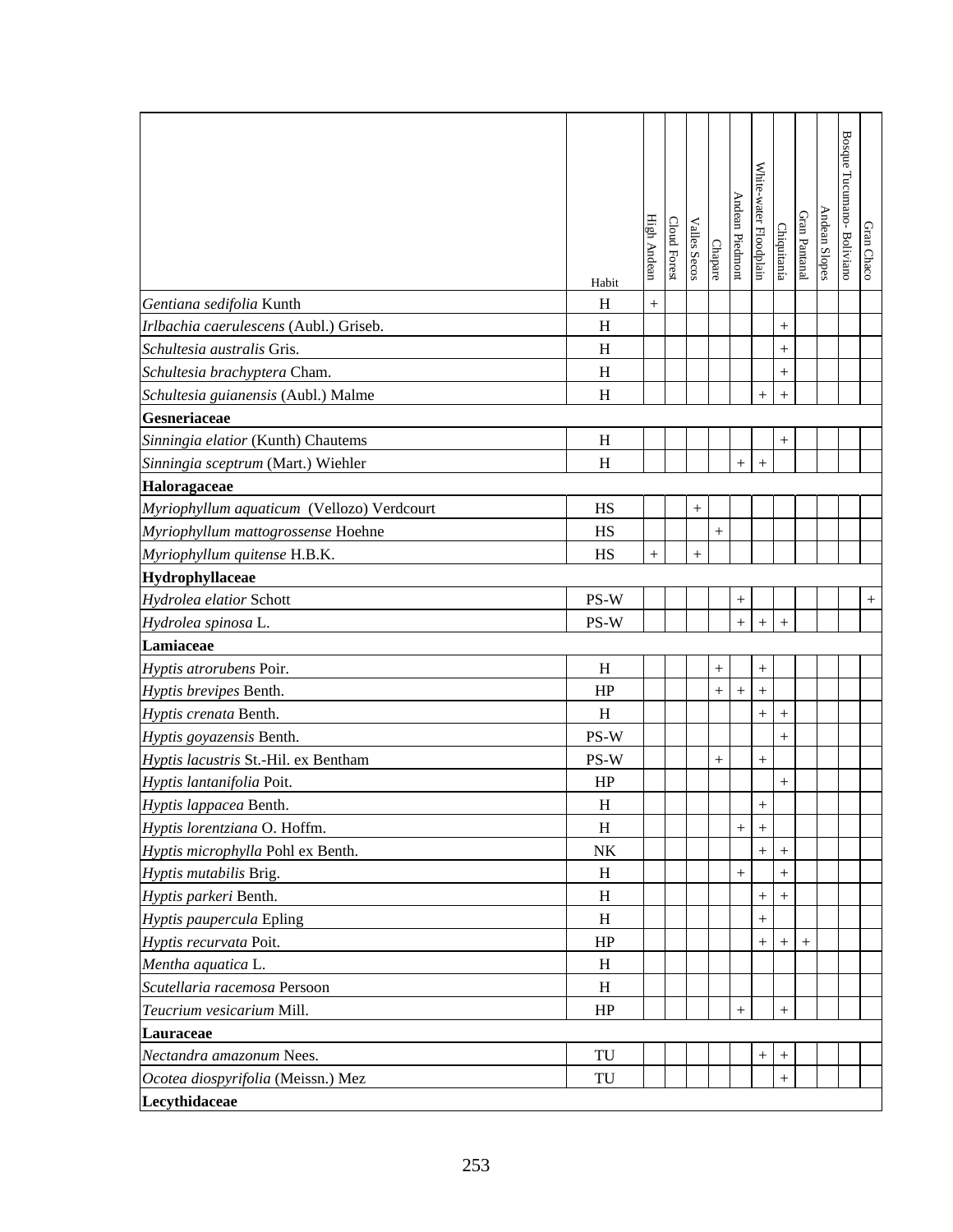|                                                       | Habit      | High Andear | Cloud Forest | <b>Valles Secos</b> | Chapare | Andean Piedmont | White-water Floodplain | Chiquitanía       | Gran Pantanal | Andean Slopes | Bosque Tucumano- Boliviano | Gran Chacc |
|-------------------------------------------------------|------------|-------------|--------------|---------------------|---------|-----------------|------------------------|-------------------|---------------|---------------|----------------------------|------------|
| Eschweilera parviflora (Aubl.) Miers                  | T          |             |              |                     |         |                 | $^{+}$                 |                   |               |               |                            |            |
| Lentibulariaceae                                      |            |             |              |                     |         |                 |                        |                   |               |               |                            |            |
| Genlisea guianensis N. E. Brown                       | H          |             |              |                     |         |                 |                        | $^{+}$            |               |               |                            |            |
| Utricularia amethystina Salzmann ex St.-Hil. & Girard | H          |             |              |                     |         |                 | $^{+}$                 | $\boldsymbol{+}$  |               |               |                            |            |
| Utricularia breviscapa Wright ex Grisebach            | H          |             |              |                     |         |                 | $^{+}$                 | $\boldsymbol{+}$  | $^{+}$        |               |                            |            |
| Utricularia erectiflora A. St.-Hil. & Girard          | H          |             |              |                     |         |                 | $^{+}$                 |                   |               |               |                            |            |
| Utricularia foliosa L.                                | <b>HSA</b> |             |              |                     |         | $^{+}$          | $^{+}$                 | $\boldsymbol{+}$  | $^{+}$        |               |                            |            |
| Utricularia gibba L.                                  | <b>HSA</b> |             | $^{+}$       |                     |         | $^{+}$          | $^{+}$                 | $\qquad \qquad +$ | $^{+}$        |               |                            |            |
| Utricularia cf. guyanensis A. DC. in DC.              | H          |             |              |                     |         |                 |                        | $\boldsymbol{+}$  |               |               |                            |            |
| Utricularia hispida Lam.                              | H          |             |              |                     |         |                 |                        |                   |               |               |                            |            |
| Utricularia hydrocarpa Vahl                           | <b>HSA</b> |             |              |                     |         |                 |                        | $^{+}$            | $^{+}$        |               |                            |            |
| Utricularia lloydii Merl.                             | H          |             |              |                     |         |                 | $^{+}$                 |                   |               |               |                            |            |
| Utricularia meyeri Pilg.                              | H          |             |              |                     |         |                 |                        | $\boldsymbol{+}$  |               |               |                            |            |
| Utricularia myriocista A. St.-Hil. & Girard           | <b>HSA</b> |             |              |                     |         |                 |                        | $^{+}$            |               |               |                            |            |
| Utricularia nana St.-Hil.                             | H          |             |              |                     |         |                 |                        | $^{+}$            |               |               |                            |            |
| Utricularia neottioides A. St.-Hil.                   | H          |             |              |                     |         |                 |                        | $^{+}$            |               |               |                            |            |
| Utricularia nervosa G. Weber ex Benj. in Martius      | H          |             |              |                     |         |                 |                        |                   |               |               |                            |            |
| Utricularia oliveriana Steyermark                     | H          |             |              |                     |         |                 |                        | $\boldsymbol{+}$  |               |               |                            |            |
| Utricularia poconensis Fromm-Trinta                   | <b>HSA</b> |             |              |                     |         |                 |                        |                   | $^{+}$        |               |                            |            |
| Utricularia pusilla Vahl                              | H          |             |              |                     |         |                 |                        | $^{+}$            |               |               |                            |            |
| Utricularia simulans Pilger                           | H          |             |              |                     |         |                 |                        | $^{+}$            |               |               |                            |            |
| Utricularia subulata L.                               | H          |             |              |                     |         |                 | $^+$                   | $^{+}$            |               |               |                            |            |
| Utricularia trichophylla Spruce ex Oliver             | $H_{\rm}$  |             |              |                     |         |                 |                        |                   |               |               |                            |            |
| Utricularia tricolor A. St.-Hil.                      | H          |             |              |                     |         | $^{+}$          |                        | $^{+}$            |               |               |                            |            |
| Utricularia triloba Benj. ex Mart.                    | H          |             |              |                     |         |                 |                        |                   |               |               |                            |            |
| Utricularia warmingii Kamiénski                       | <b>HSA</b> |             |              |                     |         |                 | $+$                    |                   |               |               |                            |            |
| Loganiaceae                                           |            |             |              |                     |         |                 |                        |                   |               |               |                            |            |
| Mitreola petiolata (J.F. Gmel.) Torr. & A. Gray       | H          |             |              |                     |         |                 |                        | $^{+}$            |               |               |                            |            |
| Strychnos darienensis Seem.                           | CL         |             |              |                     |         |                 |                        |                   |               |               |                            |            |
| Lythraceae                                            |            |             |              |                     |         |                 |                        |                   |               |               |                            |            |
| Ammannia auriculata Willd.                            | H          |             |              |                     |         | $^{+}$          |                        |                   |               |               |                            |            |
| Ammannia latifolia L.                                 | H          |             |              |                     |         | $^{+}$          |                        |                   |               |               |                            |            |
| Cuphea antisyphilitica Kunth                          | H          |             |              |                     |         |                 | $^{+}$                 |                   |               |               |                            |            |
| Cuphea carthagenensis (Jacq.) J. F. Macbr.            | H          |             |              |                     |         |                 |                        |                   | $^{+}$        |               |                            |            |
| Cuphea melvilla Lindl.                                | S          |             |              |                     |         | $^{+}$          |                        | $^{+}$            |               |               |                            |            |
| Cuphea micrantha H.B.K.                               | H          |             |              |                     |         |                 |                        | $^{+}$            |               |               |                            |            |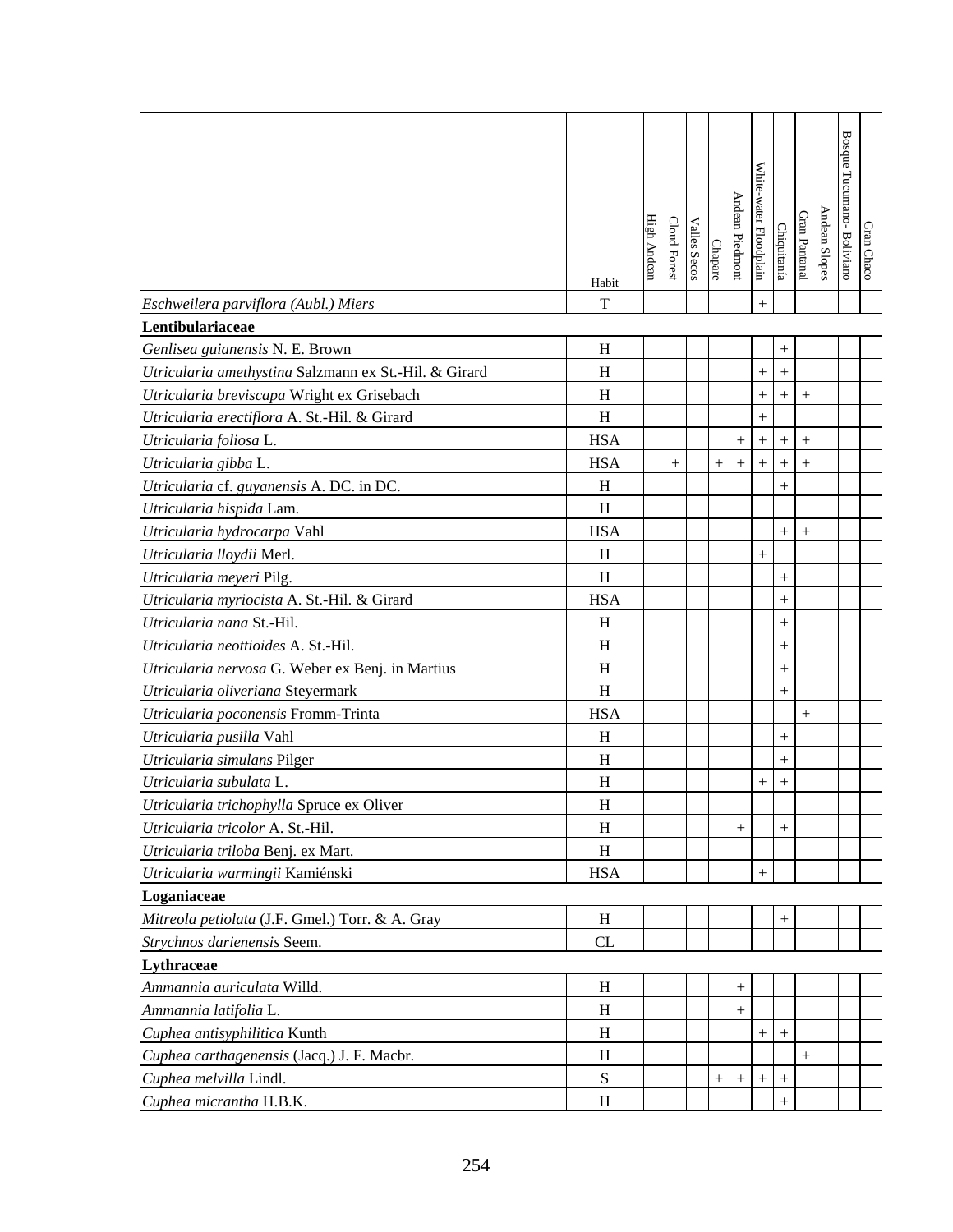|                                               | Habit                           | High Andear | <b>Cloud Forest</b> | Valles Secos | Chapare | Andean Piedmont | White-water Floodplain | Chiquitanía      | Gran Pantanal | Andean Slopes | Bosque Tucumano-Bolivianc | Gran Chaco |
|-----------------------------------------------|---------------------------------|-------------|---------------------|--------------|---------|-----------------|------------------------|------------------|---------------|---------------|---------------------------|------------|
| Cuphea odonellii Lourteig                     | NK                              |             |                     |              |         |                 |                        | $+$              |               |               |                           |            |
| Cuphea racemosa (L. f.) Spreng.               | NK                              |             |                     | $^{+}$       |         |                 |                        |                  |               |               |                           |            |
| Cuphea repens Koehne                          | H                               |             |                     |              |         |                 | $^{+}$                 | $^{+}$           |               |               |                           |            |
| Cuphea setosa Koehne                          | H                               |             | $^{+}$              |              |         |                 |                        | $^{+}$           |               |               |                           |            |
| Lythrum maritimum Kunth                       | H                               |             |                     |              |         |                 |                        |                  |               |               |                           |            |
| Rotala mexicana Schltdl. & Cham.              | H                               |             |                     |              |         |                 |                        | $^{+}$           |               |               |                           |            |
| Rotala ramosior (L.) Koehne                   | H                               |             |                     |              |         |                 | $^{+}$                 |                  |               |               |                           |            |
| Malpighiaceae                                 |                                 |             |                     |              |         |                 |                        |                  |               |               |                           |            |
| Byrsonima riparia W. R. Anderson              | TU                              |             |                     |              |         |                 |                        |                  |               |               |                           |            |
| Malvaceae                                     |                                 |             |                     |              |         |                 |                        |                  |               |               |                           |            |
| Hibiscus bifurcatus Cav.                      | S                               |             |                     |              |         |                 | $^{+}$                 | $^{+}$           |               |               |                           |            |
| Hibiscus furcellatus Lam.                     | $S-S$                           |             |                     |              |         |                 | $^{+}$                 | $\boldsymbol{+}$ | $^{+}$        |               |                           |            |
| Hibiscus sororius L.                          | PS-W                            |             |                     |              | $^{+}$  | $^{+}$          |                        | $^{+}$           | $^{+}$        |               |                           |            |
| Hibiscus striatus Cav.                        | S                               |             |                     |              |         |                 | $^{+}$                 |                  |               |               |                           |            |
| Malachra radiata (L.) L.                      | PS-W                            |             |                     |              |         |                 | $^{+}$                 |                  |               |               |                           |            |
| Pavonia angustifolia Benth.                   | PS-W                            |             |                     |              |         |                 | $^{+}$                 | $^{+}$           |               |               |                           |            |
| Pavonia fruticosa (Miller) Fawcett & Rendle   | PS-W                            |             |                     |              | $^{+}$  |                 | $^{+}$                 | $^{+}$           |               |               |                           |            |
| Pavonia paniculata Cav. var. corymbosa Gürke. | PS-W                            |             |                     |              |         |                 |                        |                  |               |               |                           |            |
| Peltaea riedelii (Gürke) Standley             | PS-W                            |             |                     |              |         | $^{+}$          | $^{+}$                 | $^{+}$           |               |               |                           |            |
| Melastomataceae                               |                                 |             |                     |              |         |                 |                        |                  |               |               |                           |            |
| Aciotis acuminifolia (Mart. ex DC.) Triana    | H                               |             |                     |              | $^{+}$  |                 |                        |                  |               |               |                           |            |
| Aciotis dichotoma (Benth.) Cogn.              | H                               |             |                     |              |         |                 | $^{+}$                 |                  |               |               |                           |            |
| Acisanthera alsinaefolia (DC.) Triana         | $\mathbf{PS}\text{-}\mathbf{W}$ |             |                     |              |         |                 |                        | $\perp$          |               |               |                           |            |
| Acisanthera bivalvis (Aubl.) Cogn.            | H                               |             |                     |              |         |                 |                        | $^{+}$           |               |               |                           |            |
| Acisanthera crassipes (Naudin) Wurdack        | H                               |             |                     |              |         |                 |                        | $^{+}$           |               |               |                           |            |
| Acisanthera limnobios (DC.) Triana            | H                               |             |                     |              |         |                 |                        | $^{+}$           |               |               |                           |            |
| Acisanthera quadrata Pers.                    | PS-W                            |             |                     |              |         |                 | $^{+}$                 |                  |               |               |                           |            |
| Acisanthera uniflora (Vahl) Gleason           | PS-W                            |             |                     |              |         |                 |                        | $^{+}$           |               |               |                           |            |
| Clidemia bullosa DC.                          | S                               |             |                     |              |         |                 | $\! + \!\!\!\!$        | $^{+}$           |               |               |                           |            |
| Clidemia capitellata (Bonpl.) D. Don          | S                               |             |                     |              |         |                 | $^+$                   | $^{+}$           |               |               |                           |            |
| Desmoscelis villosa (Aubl.) Naud.             | HP                              |             |                     |              |         |                 | $^{+}$                 | $^+$             |               |               |                           |            |
| Mouriri apiranga Spruce ex Triana             | TU                              |             |                     |              |         |                 |                        |                  |               |               |                           |            |
| Mouriri guianensis Aubl.                      | T                               |             |                     |              |         |                 | $\! + \!\!\!\!$        | $^{+}$           |               |               |                           |            |
| Macairea radula (Bonpl.) DC.                  | S                               |             |                     |              |         |                 |                        | $^{+}$           |               |               |                           |            |
| Poteranthera pusilla Bong.                    | H                               |             |                     |              |         |                 |                        | $^{+}$           |               |               |                           |            |
| Pterolepis glomerata (Rottb.) Miq.            | H                               |             |                     |              |         |                 |                        | $^{+}$           |               |               |                           |            |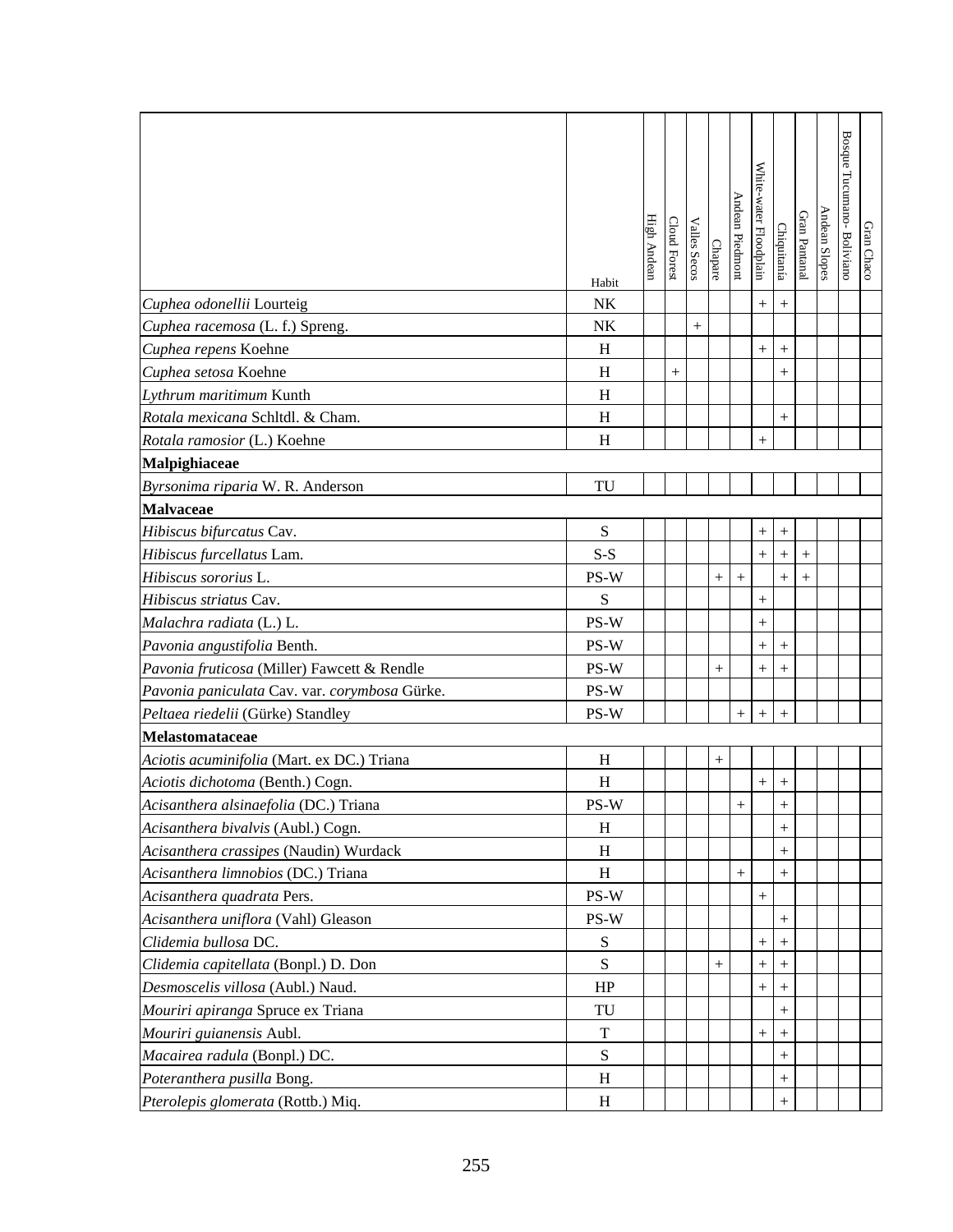|                                                             | Habit                  | High Andean | Cloud Forest | Valles Secos | Chapare          | Andean Piedmont | White-water Floodplain | Chiquitanía                      | Gran Pantanal | Andean Slopes | Bosque Tucumano-Boliviano | Gran Chaco |
|-------------------------------------------------------------|------------------------|-------------|--------------|--------------|------------------|-----------------|------------------------|----------------------------------|---------------|---------------|---------------------------|------------|
| Rhynchanthera bracteata Triana                              | S                      |             |              |              |                  |                 | $+$                    |                                  |               |               |                           |            |
| Rhynchanthera gardneri Naudin                               | S                      |             |              |              |                  |                 |                        | $+$                              |               |               |                           |            |
| Rhynchanthera grandiflora (Aubl.) DC.                       | $\mathbf S$            |             |              |              |                  | $^{+}$          | $^{+}$                 |                                  |               |               |                           |            |
| Rhynchanthera novemnervia (Martius) DC.                     | $S-S$                  |             |              |              |                  |                 | $^{+}$                 | $^{+}$                           | $^{+}$        |               |                           |            |
| Siphanthera foliosa (Naud.) Wurdack                         | H                      |             |              |              |                  |                 | $^{+}$                 |                                  |               |               |                           |            |
| Tibouchina gracilis (Bonpl.) Cogn.                          | ${\bf S}$              |             |              |              |                  | $^{+}$          |                        |                                  |               |               |                           |            |
| Tibouchina spruceana Cogn.                                  | S                      |             |              |              |                  |                 | $^{+}$                 |                                  |               |               |                           |            |
| <b>Meliaceae</b>                                            |                        |             |              |              |                  |                 |                        |                                  |               |               |                           |            |
| Cedrela odorata L.                                          | T                      |             |              |              |                  |                 |                        |                                  |               |               |                           |            |
| Trichilia singularis C. DC.                                 | T                      |             |              |              |                  |                 |                        |                                  |               |               |                           |            |
| Menyanthaceae                                               |                        |             |              |              |                  |                 |                        |                                  |               |               |                           |            |
| Nymphoides herzogii A. Galán & G. Navarro                   | <b>RFL</b>             |             |              |              |                  |                 |                        |                                  |               |               |                           |            |
| Nymphoides indica (L.) O. Kuntze                            | H                      |             |              |              |                  | $^{+}$          | $^+$                   | $\! + \!\!\!\!$                  |               |               |                           |            |
| Nymphoides verrucosa (R. W. Fries) Galán de Mera et Navarro | <b>RFL</b>             |             |              |              |                  |                 |                        |                                  |               |               |                           | $^{+}$     |
| Molluginaceae                                               |                        |             |              |              |                  |                 |                        |                                  |               |               |                           |            |
| Glinus radiatus (Ruiz y Pavón) Rohrb.                       | H                      |             |              |              |                  |                 |                        | $^{+}$                           |               |               |                           |            |
| <b>Moraceae</b>                                             |                        |             |              |              |                  |                 |                        |                                  |               |               |                           |            |
| Brosimum lactescens (S. Moore) C. C. Berg.                  | $\mathbf T$            |             |              |              |                  |                 |                        |                                  |               |               |                           |            |
| Cecropia latiloba Miq.                                      | T                      |             |              |              |                  |                 |                        | $\ddot{}$                        |               |               |                           |            |
| Myristicaceae                                               |                        |             |              |              |                  |                 |                        |                                  |               |               |                           |            |
| Virola elongata (Benth.) Warb.                              | T                      |             |              |              |                  |                 | $+$                    | $^{+}$                           |               |               |                           |            |
| Myrtaceae                                                   |                        |             |              |              |                  |                 |                        |                                  |               |               |                           |            |
| Calyptranthes fasciculata O. Berg                           | $\mathrm{T}\mathrm{U}$ |             |              |              |                  |                 |                        |                                  |               |               |                           |            |
| Eugenia florida DC.                                         | TU                     |             |              |              | $^{+}$           |                 | $^{+}$                 | $^{+}$                           |               |               |                           |            |
| Myrcia fallax (Rich.) DC.                                   | ${\bf S}$              |             |              |              |                  |                 |                        | $^{+}$                           |               |               |                           |            |
| Myrciaria dubia (Kunth) McVaugh                             | T                      |             |              |              |                  |                 |                        |                                  |               |               |                           |            |
| Myrciaria floribunda (West ex Willd.) O. Berg               | TU                     |             |              |              |                  |                 | $^{+}$                 | $^{+}$                           |               |               |                           |            |
| Nymphaeaceae                                                |                        |             |              |              |                  |                 |                        |                                  |               |               |                           |            |
| Nymphaea amazonum Mart. & Zuccarini                         | <b>RFL</b>             |             |              |              | $\boldsymbol{+}$ |                 | $^{+}$                 | $+$                              | $^{+}$        |               |                           |            |
| Nymphaea ampla (Salisb.) DC.                                | <b>RFL</b>             |             |              |              |                  |                 | $+$                    |                                  |               |               |                           |            |
| Nymphaea belophylla Trickett                                | <b>RFL</b>             |             |              |              |                  |                 |                        |                                  | $^+$          |               |                           |            |
| Nymphaea gardneriana Planchon                               | <b>RFL</b>             |             |              |              |                  |                 |                        |                                  |               |               |                           |            |
| Nymphaea glandulifera Rodschied                             | <b>RFL</b>             |             |              |              |                  |                 | $\! + \!\!\!\!$        |                                  |               |               |                           |            |
| Nymphaea jamesoniana Planchon                               | <b>RFL</b>             |             |              |              |                  |                 |                        |                                  |               |               |                           |            |
| Nymphaea lingulata Wiersema                                 | <b>RFL</b>             |             |              |              |                  |                 |                        |                                  |               |               |                           | $^{+}$     |
| Nymphaea oxypetala Planchon                                 | H                      |             |              |              |                  |                 |                        | $\begin{array}{c} + \end{array}$ |               |               |                           |            |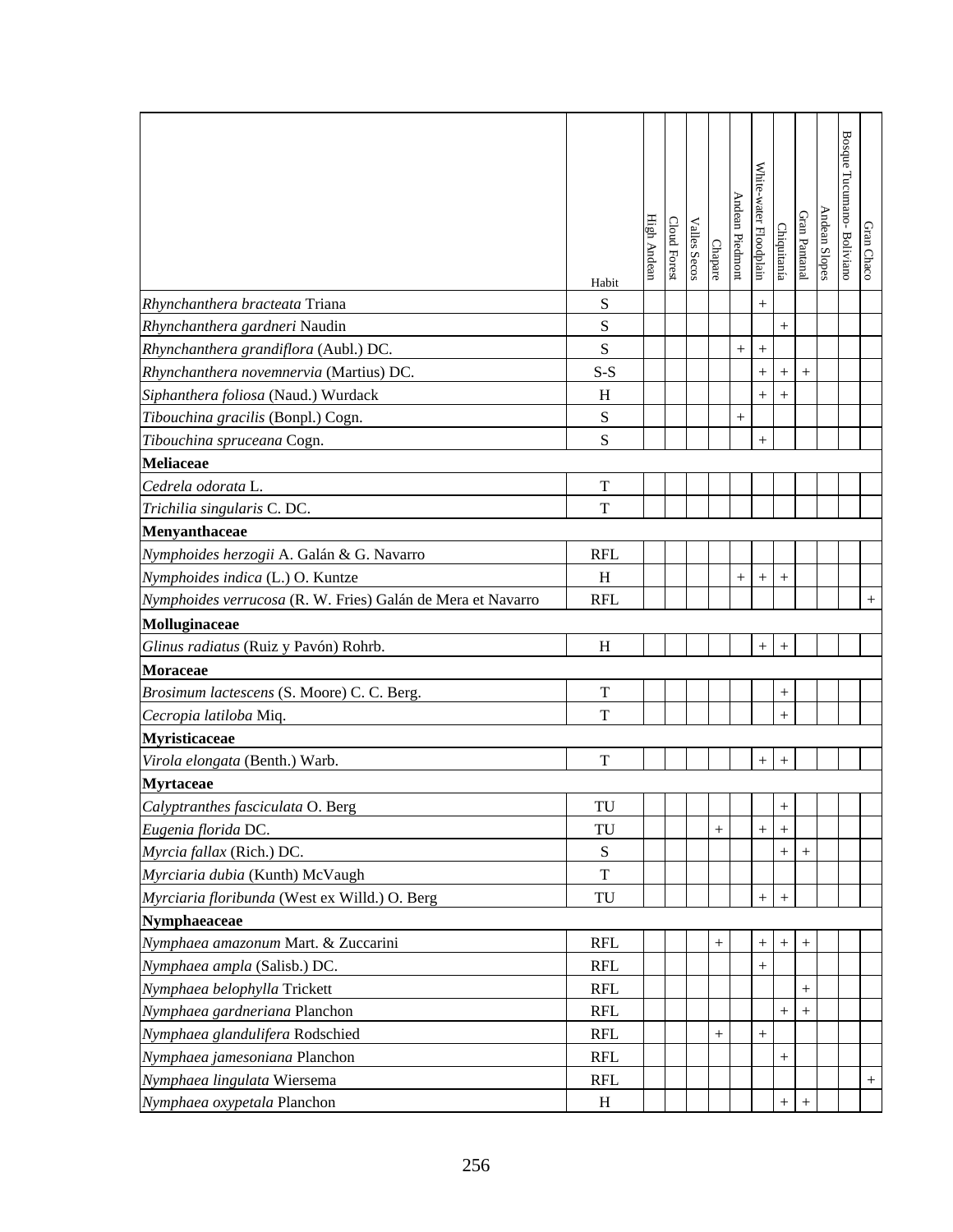|                                                 | Habit                     | High Andear | Cloud Forest | Valles Secos       | Chapare    | Andean Piedmont | White-water Floodplain | Chiquitanía        | Gran Pantanal | Andean Slopes | Bosque Tucumano-Bolivianc | Gran Chaco |
|-------------------------------------------------|---------------------------|-------------|--------------|--------------------|------------|-----------------|------------------------|--------------------|---------------|---------------|---------------------------|------------|
| Nymphaea rudgeana G. F. W. Meyer                | <b>RFL</b>                |             |              |                    |            |                 |                        |                    |               |               |                           |            |
| Victoria amazonica (Poepp.) Sower               | <b>RFL</b>                |             |              |                    |            |                 | $^{+}$                 |                    | $^{+}$        |               |                           |            |
| Ochnaceae                                       |                           |             |              |                    |            |                 |                        |                    |               |               |                           |            |
| Sauvagesia deflexifolia Gardner                 | H                         |             |              |                    |            |                 | $^{+}$                 | $^{+}$             |               |               |                           |            |
| Sauvagesia erecta L.                            | HA                        |             |              |                    | $\! + \!$  | $+$             | $^{+}$                 | $^{+}$             |               |               |                           |            |
| Sauvagesia nana Ule                             | H                         |             |              |                    |            |                 | $\ddot{}$              |                    |               |               |                           |            |
| Onagraceae                                      |                           |             |              |                    |            |                 |                        |                    |               |               |                           |            |
| Epilobium denticulatum R. & P.                  | H                         |             |              |                    |            |                 |                        |                    |               |               |                           |            |
| Ludwigia affinis (DC.) Hara                     | HA/P                      |             |              |                    | $^{+}$     |                 | $^{+}$                 | $^{+}$             | $^{+}$        |               |                           |            |
| Ludwigia bonariensis (Micheli) H. Hara          | H                         |             |              |                    |            | $+$             |                        |                    |               |               | $^{+}$                    |            |
| Ludwigia bullata (Hassler) Hara                 | S                         |             |              |                    |            |                 |                        |                    |               |               |                           |            |
| Ludwigia decurrens Walt.                        | $\boldsymbol{\mathrm{H}}$ |             |              |                    | $^{+}$     |                 | $^{+}$                 | $^{+}$             | $^{+}$        |               |                           |            |
| Ludwigia densiflora (Micheli) H. Hara           | HA                        |             |              |                    |            |                 |                        |                    |               |               |                           |            |
| Ludwigia elegans (Camb.) H. Hara                | <b>PSF</b>                |             |              |                    |            |                 | $+$                    |                    | $+$           |               |                           |            |
| Ludwigia erecta (L.) Hara                       | HA                        |             |              |                    |            |                 | $^{+}$                 | $^{+}$             |               |               |                           |            |
| Ludwigia filiformis (Micheli) Ramamoorthy       | H                         |             |              |                    |            |                 |                        | $^{+}$             |               |               |                           |            |
| Ludwigia foliobracteolata (Munz) H. Hara        | ${\bf S}$                 |             |              |                    |            |                 |                        |                    |               |               |                           |            |
| Ludwigia grandiflora (Michaux) Greuter & Burdet | ${\bf S}$                 |             |              | $\hspace{0.1mm} +$ |            |                 |                        |                    | $^{+}$        |               |                           |            |
| Ludwigia helminthorrhiza (Mart.) Hara           | $HF-S$                    |             |              |                    |            |                 | $^{+}$                 | $^{+}$             | $^{+}$        |               |                           |            |
| Ludwigia hyssopifolia (G. Don) Exell            | HP                        |             |              |                    |            |                 | $^{+}$                 |                    |               |               |                           |            |
| Ludwigia inclinata (L.f) Gómez                  | H                         |             |              |                    | $^{+}$     |                 | $^{+}$                 | $^{+}$             |               |               |                           |            |
| Ludwigia latifolia (Benth.) Hara                | S                         |             |              |                    | $^{+}$     |                 |                        |                    |               |               |                           |            |
| Ludwigia leptocarpa (Nutt.) Hara                | $PS-W$                    |             |              |                    | $\ddot{+}$ | $+$             | $+$                    | $+$                | $\ddot{+}$    |               |                           | $+$        |
| Ludwigia longifolia (DC.) H. Hara               | H                         |             |              |                    |            |                 |                        |                    |               |               |                           |            |
| Ludwigia martii (Micheli) Ramamoorthy           | S                         |             |              |                    |            | $^{+}$          |                        | $^{+}$             |               |               |                           |            |
| Ludwigia nervosa (Poiret) Hara                  | ${\bf S}$                 |             |              |                    | $^{+}$     |                 |                        | $\hspace{0.1mm} +$ |               |               |                           |            |
| Ludwigia octovalvis (Jacq.) Raven               | PS-W                      |             |              |                    | $^+$       |                 | $^+$                   |                    |               | $^{+}$        |                           | $^{+}$     |
| Ludwigia peploides (H.B.K.) Raven               | S                         | $^{+}$      |              | $\hspace{0.1mm} +$ |            |                 |                        | $^{+}$             |               |               | $^{+}$                    |            |
| Ludwigia peruviana (L.) Hara                    | <b>PSF</b>                |             |              |                    |            | $^{+}$          | $^+$                   | $^+$               | $^+$          | $^{+}$        |                           | $^{+}$     |
| Ludwigia rigida (Miquel) Sandw/                 | <b>PSF</b>                |             |              |                    |            |                 | $^{+}$                 | $^{+}$             |               |               |                           |            |
| Ludwigia sedoides (H. & B.) Hara                | HP                        |             |              |                    |            | $^{+}$          |                        | $^+$               | $^+$          |               |                           |            |
| Ludwigia sericea (Cambess.) Hara                | S                         |             |              |                    |            |                 |                        |                    |               |               |                           |            |
| Ludwigia tomentosa (Cambess.) H. Hara           | S                         |             |              |                    |            |                 |                        |                    | $^{+}$        |               |                           |            |
| Ludwigia torulosa (Arnott) Hara                 | PS-W                      |             |              |                    |            |                 | $^{+}$                 | $^{+}$             |               |               |                           |            |
| <b>Oxalidaceae</b>                              |                           |             |              |                    |            |                 |                        |                    |               |               |                           |            |
| Oxalis spiralis Ruiz & Pavón ex G. Don          | H                         |             |              |                    |            |                 |                        |                    |               |               |                           |            |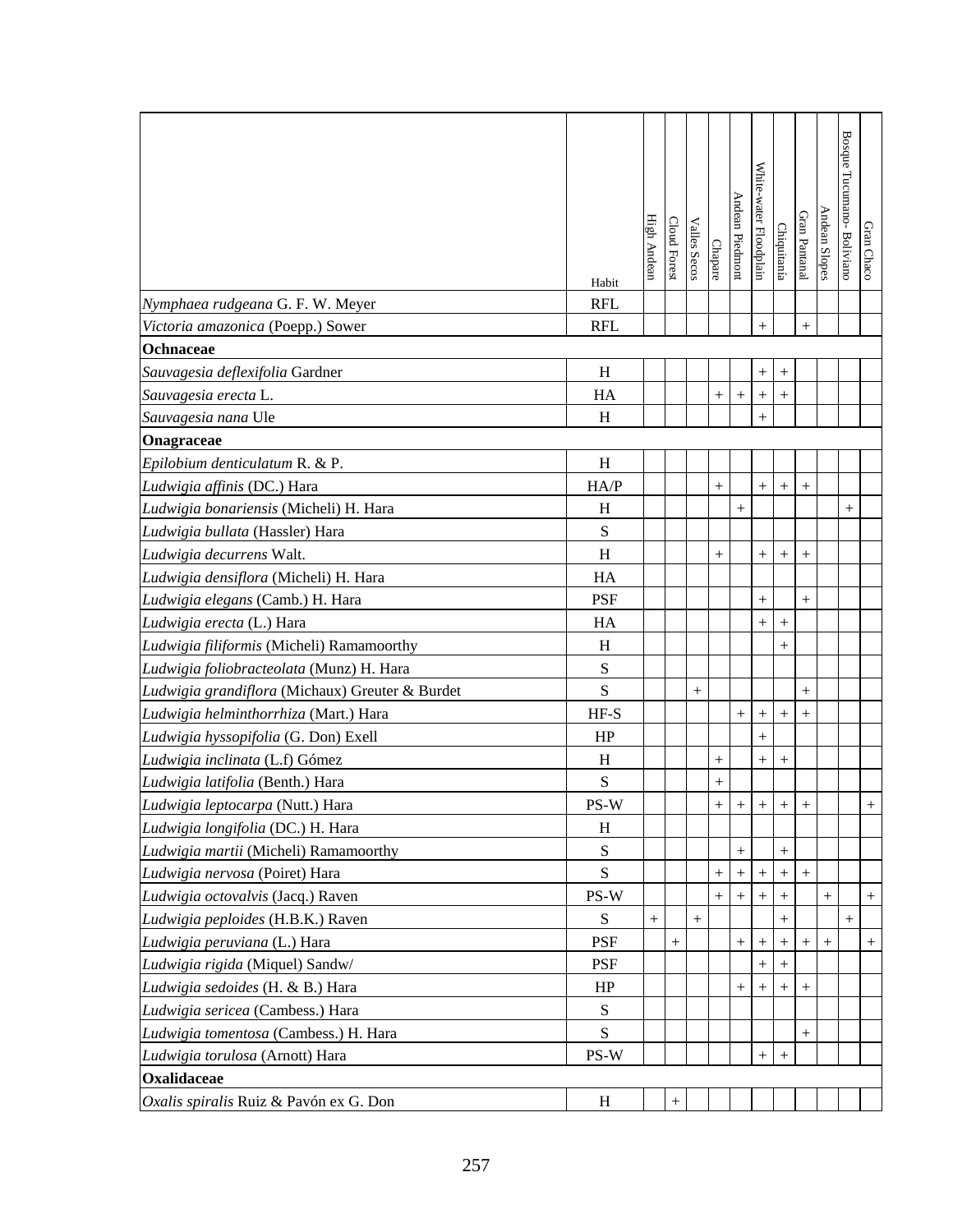|                                            | Habit     | High Andean | <b>Cloud Forest</b> | <b>Valles Secos</b> | Chapare | Andean Piedmont    | White-water Floodplain | Chiquitanía                      | Gran Pantanal | Andean Slopes | Bosque Tucumano- Boliviano | Gran Chaco |
|--------------------------------------------|-----------|-------------|---------------------|---------------------|---------|--------------------|------------------------|----------------------------------|---------------|---------------|----------------------------|------------|
| Passifloraceae                             |           |             |                     |                     |         |                    |                        |                                  |               |               |                            |            |
| Passiflora caerulea L.                     | CL        | $^{+}$      |                     |                     |         |                    |                        |                                  |               |               |                            |            |
| Piperaceae                                 |           |             |                     |                     |         |                    |                        |                                  |               |               |                            |            |
| Piper aduncum L.                           | ${\bf S}$ |             |                     |                     |         | $^{+}$             |                        | $\begin{array}{c} + \end{array}$ | $^{+}$        |               |                            |            |
| Piper fuligineum Kunth                     | S         |             |                     |                     |         |                    |                        | $^{+}$                           | $^{+}$        |               |                            |            |
| Plantaginaceae                             |           |             |                     |                     |         |                    |                        |                                  |               |               |                            |            |
| Plantago myosuros Lam.                     | H         |             |                     |                     |         |                    |                        |                                  |               |               |                            |            |
| Plantago rigida Kunth                      | H         | $^{+}$      | $+$                 |                     |         |                    |                        |                                  |               |               |                            |            |
| Plantago tubulosa Decne.                   | H         | $^{+}$      |                     |                     |         |                    |                        |                                  |               |               |                            |            |
| Podostemaceae                              |           |             |                     |                     |         |                    |                        |                                  |               |               |                            |            |
| Apinagia boliviana P. Royen                | <b>HR</b> |             |                     |                     |         |                    |                        |                                  |               | $^{+}$        |                            |            |
| Apinagia fluitans P. Royen                 | <b>HR</b> |             |                     |                     |         |                    |                        |                                  |               |               |                            |            |
| Apinagia cf. pilgeri Mildbraed             | <b>HR</b> |             |                     |                     |         |                    |                        | $^{+}$                           |               |               |                            |            |
| cf. Mourera                                | <b>HR</b> |             |                     |                     |         |                    | $\ddot{}$              |                                  |               |               |                            |            |
| cf. Podostemum                             | <b>HR</b> |             |                     |                     |         |                    |                        | $^{+}$                           |               |               |                            |            |
| Tristicha trifaria (Willd.) Spreng.        | <b>HR</b> |             |                     |                     |         |                    |                        | $^{+}$                           |               |               |                            |            |
| Polygalaceae                               |           |             |                     |                     |         |                    |                        |                                  |               |               |                            |            |
| Polygala boliviensis A.W. Benn.            | H         |             |                     |                     |         | $\boldsymbol{+}$   |                        | $+$                              |               |               |                            |            |
| Polygala leptocaulis Torr. & A. Gray       | H         |             |                     |                     |         | $\boldsymbol{+}$   | $\ddot{}$              | $^{+}$                           |               |               |                            |            |
| Polygala microspora Blake                  | H         |             |                     |                     |         |                    |                        | $^{+}$                           |               |               |                            |            |
| Polygala subtilis Kunth                    | H         |             |                     |                     |         |                    | $^{+}$                 |                                  |               |               |                            |            |
| Polygala timoutou Aubl.                    | H         |             |                     |                     |         |                    | $^{+}$                 | $^{+}$                           |               |               |                            |            |
| Polygonaceae                               |           |             |                     |                     |         |                    |                        |                                  |               |               |                            |            |
| Coccoloba densifrons Mart. ex Meisn.       | S         |             |                     |                     |         |                    | $^{+}$                 | $^{+}$                           |               |               |                            |            |
| Coccoloba ovata Bentham                    | ${\bf S}$ |             |                     |                     |         |                    |                        |                                  | $^{+}$        |               |                            |            |
| Muehlenbeckia sagittifolia (Ortega) Meisn. | ${\bf S}$ |             |                     |                     |         |                    |                        |                                  |               |               |                            |            |
| Polygonum acuminatum Kunth                 | H         |             |                     |                     |         | $^{+}$             | $^{+}$                 | $^{+}$                           | $^{+}$        |               |                            | $+$        |
| Polygonum ferrugineum Wedd.                | HP        |             |                     |                     | $^{+}$  | $^{+}$             | $^{+}$                 |                                  |               |               |                            |            |
| Polygonum glabrum Willd.                   | H         |             |                     |                     |         |                    | $^{+}$                 |                                  |               |               |                            | $^{+}$     |
| Polygonum hispidum Kunth                   | H         |             |                     |                     |         | $^{+}$             | $^{+}$                 | $^{+}$                           |               |               |                            | $+$        |
| Polygonum hydropiperoides Michx.           | HP        |             | $^{+}$              | $^{+}$              | $^{+}$  | $\hspace{0.1mm} +$ |                        | $^{+}$                           | $^{+}$        | $^{+}$        |                            |            |
| Polygonum lapathifolium Poir.              | H         |             |                     | $^{+}$              |         |                    |                        |                                  |               |               |                            |            |
| Polygonum meisnerianum Cham. et Schltdl.   | HP        |             |                     |                     | $^{+}$  |                    |                        |                                  |               |               |                            | $+$        |
| Polygonum paraguayense Wedd.               | H         |             |                     |                     |         |                    |                        |                                  |               |               | $^{+}$                     |            |
| Polygonum persicaria L.                    | H         |             |                     | $^{+}$              |         |                    |                        |                                  |               |               |                            |            |
| Polygonum punctatum Elliot                 | HA/P      |             | $^{+}$              |                     |         | $^{+}$             | $^{+}$                 | $^{+}$                           | $^{+}$        |               |                            | $+$        |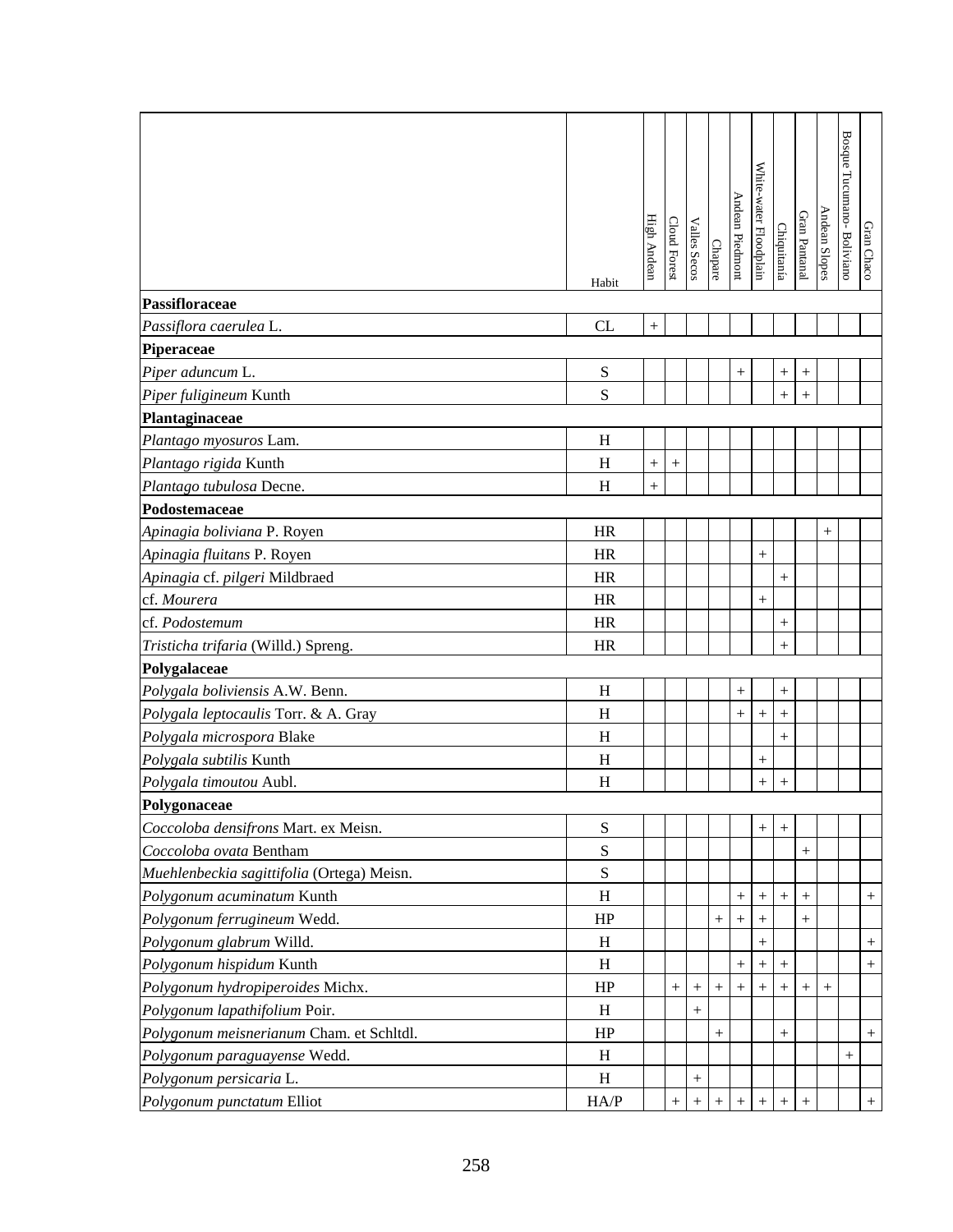|                                                         | Habit        | High Andean | Cloud Forest | <b>Valles Secos</b> | Chapare | Andean Piedmont    | White-water Floodplain | Chiquitanía        | Gran Pantanal | Andean Slopes | Bosque Tucumano- Boliviano | Gran Chaco |
|---------------------------------------------------------|--------------|-------------|--------------|---------------------|---------|--------------------|------------------------|--------------------|---------------|---------------|----------------------------|------------|
| Rumex conglomeratus Murray                              | H            | $^{+}$      |              |                     |         |                    |                        |                    |               |               |                            |            |
| Rumex crispus L.                                        | H            |             |              | $^{+}$              |         |                    |                        |                    |               |               |                            |            |
| Rumex obtusifolius L.                                   | H            |             |              |                     |         |                    |                        |                    |               |               |                            |            |
| Symmeria paniculata Benth.                              | TU           |             |              |                     |         |                    | $\! +$                 |                    |               |               |                            |            |
| Triplaris americana L.                                  | $\mathbf T$  |             |              |                     | $^{+}$  | $^{+}$             |                        | $\ddot{}$          |               |               |                            |            |
| Triplaris gardneriana Wedd.                             | $\mathbf T$  |             |              |                     |         |                    |                        | $^{+}$             | $^{+}$        |               |                            |            |
| Portulacaceae                                           |              |             |              |                     |         |                    |                        |                    |               |               |                            |            |
| Montia fontana L.                                       | H            |             |              |                     |         |                    |                        |                    |               |               |                            |            |
| Portulaca cryptopetala Speg.                            | H            |             |              |                     |         |                    | $^{+}$                 |                    |               |               |                            |            |
| Primulaceae                                             |              |             |              |                     |         |                    |                        |                    |               |               |                            |            |
| Anagallis pumila Sw.                                    | H            |             |              |                     |         | $^{+}$             |                        |                    |               |               |                            |            |
| Proteaceae                                              |              |             |              |                     |         |                    |                        |                    |               |               |                            |            |
| Panopsis rubescens (Pohl) Rusby                         | NK           |             |              |                     |         |                    | $\hspace{0.1mm} +$     | $^{+}$             |               |               |                            |            |
| Quiinaceae                                              |              |             |              |                     |         |                    |                        |                    |               |               |                            |            |
| Quiina rhytidopus Tul.                                  | T            |             |              |                     |         |                    |                        |                    |               |               |                            |            |
| Ranunculaceae                                           |              |             |              |                     |         |                    |                        |                    |               |               |                            |            |
| Ranunculus breviscapus DC.                              | H            |             |              |                     |         |                    |                        |                    |               |               |                            |            |
| Ranunculus flagelliformis Smith                         | H            | $^{+}$      | $^{+}$       | $^{+}$              |         |                    |                        |                    |               |               |                            |            |
| Ranunculus limoselloides Turez.                         | H            | $^{+}$      |              |                     |         |                    |                        |                    |               |               |                            |            |
| Ranunculus psychrophilus Wedd.                          | H            | $^{+}$      |              | $^{+}$              |         |                    |                        |                    |               |               |                            |            |
| Ranunculus sarmentosus Griseb.                          | $\, {\rm H}$ |             | $^{+}$       |                     |         |                    |                        |                    |               |               |                            |            |
| Ranunculus trichophyllus Chaix                          | H            | $^{+}$      |              |                     |         |                    |                        |                    |               |               |                            |            |
| Rosaceae                                                |              |             |              |                     |         |                    |                        |                    |               |               |                            |            |
| Lachemilla aphanoides (Mutis ex L. f.) Rothm.           | HT           |             |              |                     |         |                    |                        |                    |               |               |                            |            |
| Lachemilla diplophylla (Diels) Rothm.                   | H            | $^{+}$      |              |                     |         |                    |                        |                    |               |               |                            |            |
| Lachemilla aphanoides (Mutis ex L. f.) Rothm.           | HT           |             |              |                     |         |                    |                        |                    |               |               |                            |            |
| <b>Rubiaceae</b>                                        |              |             |              |                     |         |                    |                        |                    |               |               |                            |            |
| Borreria capitata (Ruiz & Pavón) DC.                    | H            |             |              |                     |         | $^{+}$             | $^{+}$                 | $\hspace{0.1mm} +$ |               |               |                            |            |
| Borreria densiflora DC.                                 | H            |             |              |                     |         |                    |                        |                    |               |               |                            |            |
| Borreria scabiosoides Cham. & Schl.                     | H            |             |              |                     |         |                    |                        | $^{+}$             |               |               |                            |            |
| Borreria verticillata (L.) G. Mey.                      | H            |             |              |                     |         |                    | $\! +$                 |                    |               | $^{+}$        |                            |            |
| Calycophyllum spruceanum (Benth.) Hook. f. ex K. Schum. | T            |             |              |                     |         |                    |                        | $^{+}$             |               |               |                            |            |
| Chomelia barbellata Standley                            | TU           |             |              |                     |         |                    |                        | $^{+}$             |               |               |                            |            |
| Coccocypselum hirsutum Bartl. ex DC.                    | H            |             |              |                     | $^{+}$  |                    |                        |                    |               |               |                            |            |
| Diodia kuntzei Schumann                                 | H            |             |              |                     |         |                    | $^{+}$                 | $^{+}$             |               |               |                            |            |
| Diodia macrophylla K. Schum.                            | H            |             |              |                     |         | $\hspace{0.1mm} +$ | $\hspace{0.1mm} +$     | $^{+}$             |               |               |                            |            |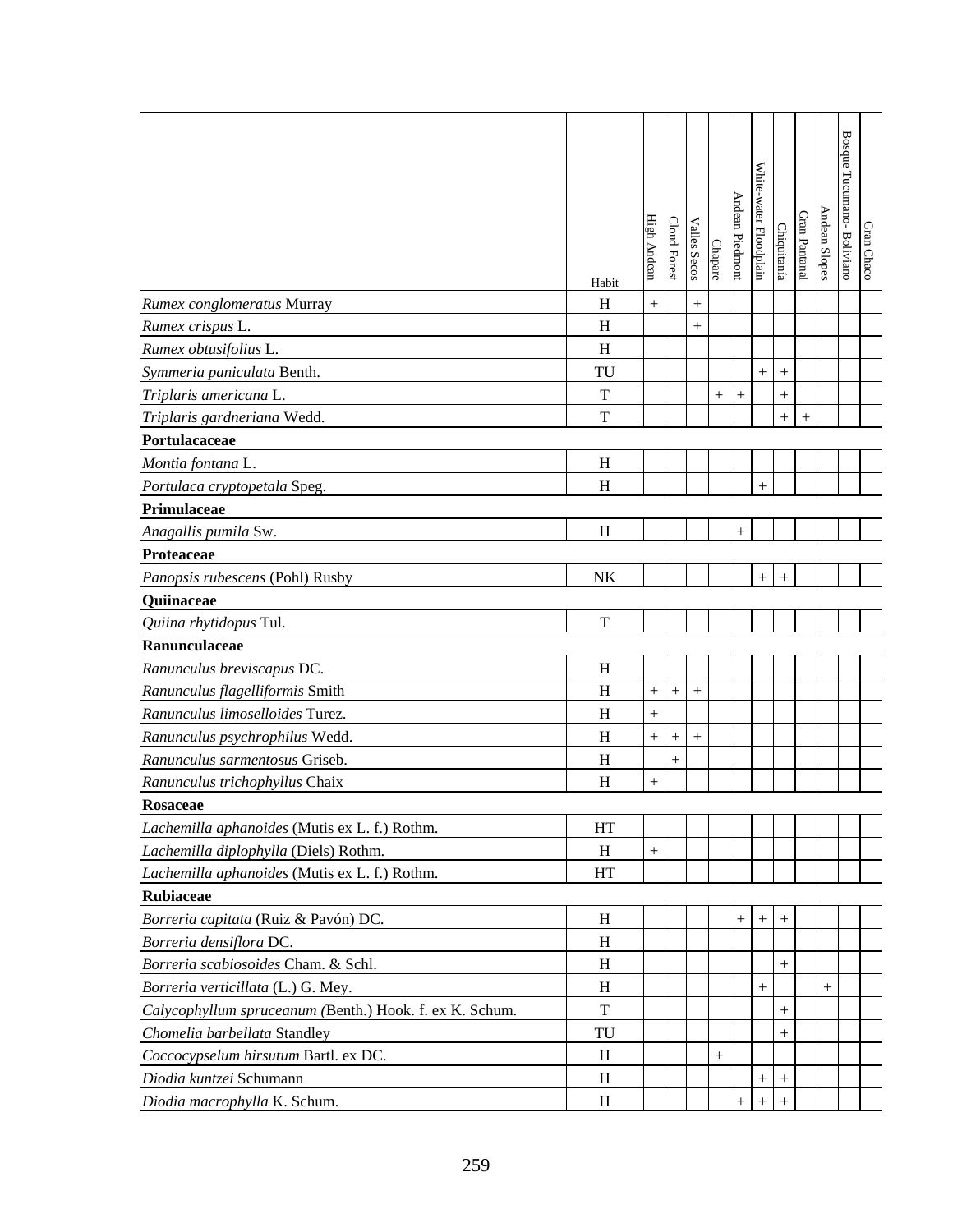|                                                             | Habit       | High Andean | Cloud Forest | Valles Secos | Chapare   | Andean Piedmont    | White-water Floodplain | Chiquitanía      | Gran Pantanal | Andean Slopes | Bosque Tucumano- Bolivianc | Gran Chaco |
|-------------------------------------------------------------|-------------|-------------|--------------|--------------|-----------|--------------------|------------------------|------------------|---------------|---------------|----------------------------|------------|
| Diodia multiflora DC.                                       | H           |             |              |              |           |                    | $^{+}$                 | $\boldsymbol{+}$ |               |               |                            |            |
| Genipa americana L.                                         | T           |             |              |              | $^{+}$    | $^{+}$             | $^{+}$                 |                  | $^{+}$        |               |                            |            |
| Genipa spruceana Steyerm.                                   | T           |             |              |              |           |                    |                        |                  |               |               |                            |            |
| Hedyotis salzmannii (DC.) Steud.                            | H           |             |              |              |           | $^{+}$             |                        |                  |               |               |                            |            |
| Hemidiodia ocymifolia (Willd. ex Roem. & Schult.) K. Schum. | H           |             |              |              |           | $^{+}$             | $^{+}$                 | $\boldsymbol{+}$ |               |               |                            |            |
| Limnosipanea spruceana Hook. f.                             | H           |             |              |              |           |                    |                        | $^{+}$           |               |               |                            |            |
| Oldenlandia lancifolia (Schumach.) DC.                      | HA/P        |             |              |              |           |                    | $^{+}$                 |                  |               |               |                            |            |
| Perama hirsuta Aubl.                                        | H           |             |              |              |           |                    |                        | $^{+}$           |               |               |                            |            |
| Psychotria anceps Kunth                                     | T           |             |              |              |           |                    | $\! +$                 |                  |               |               |                            |            |
| Psychotria lupulina Benth.                                  | S           |             |              |              |           |                    |                        | $^{+}$           |               |               |                            |            |
| Rudgea cornifolia (Kunth) Standl.                           | TU          |             |              |              |           |                    |                        | $^{+}$           | $^{+}$        |               |                            |            |
| Sabicea novo-granatensis K. Schum.                          | CL          |             |              |              | $^{+}$    |                    |                        |                  |               |               |                            |            |
| Sabicea villosa Willd. ex Roem. & Schult.                   | CL          |             |              |              | $^{+}$    |                    | $^{+}$                 |                  |               |               |                            |            |
| Sipanea acinifolia Spruce ex Sprague                        | H           |             |              |              |           |                    | $^{+}$                 |                  |               |               |                            |            |
| Sipanea hispida Benth. ex Wernham                           | H           |             |              |              |           |                    | $^{+}$                 | $^{+}$           |               |               |                            |            |
| Spermacoce glabra Michx.                                    | H           |             |              |              |           |                    | $^{+}$                 |                  |               |               |                            |            |
| <b>Salicaceae</b>                                           |             |             |              |              |           |                    |                        |                  |               |               |                            |            |
| Salix humboldtiana Willd.                                   | TU          |             |              | $^{+}$       |           |                    |                        |                  |               |               | $^{+}$                     |            |
| Sapindaceae                                                 |             |             |              |              |           |                    |                        |                  |               |               |                            |            |
| Cupania cinerea Poeppig & Endl.                             | T           |             |              |              |           |                    | $^+$                   | $^{+}$           |               |               |                            |            |
| Paullinia pinnata L.                                        | LN          |             |              |              | $\ddot{}$ |                    | $^{+}$                 | $^{+}$           |               |               |                            |            |
| Sapotaceae                                                  |             |             |              |              |           |                    |                        |                  |               |               |                            |            |
| Manilkara inundata (Ducke) Ducke                            | T           |             |              |              |           |                    | $+$                    |                  |               |               |                            |            |
| Pouteria cuspidata (A. DC.) Baehni                          | T           |             |              |              |           |                    | $^{+}$                 | $^{+}$           |               |               |                            |            |
| Pouteria elegans (A. DC.) Baehni                            | T           |             |              |              |           |                    |                        |                  |               |               |                            |            |
| Pouteria glomerata (Pohl ex Miq.) Radlk.                    | $\mathbf T$ |             |              |              |           |                    |                        | $+$              |               |               |                            |            |
| Scrophulariaceae                                            |             |             |              |              |           |                    |                        |                  |               |               |                            |            |
| Alectra aspera (Cham. & Schltdl.) L. O. Williams            | H           |             |              |              |           |                    |                        | $^{+}$           |               |               |                            |            |
| Bacopa aquatica Aublet                                      | HS          |             |              |              |           | $\hspace{0.1mm} +$ |                        |                  |               |               |                            |            |
| Bacopa axillaris (Benth.) Standl.                           | H           |             |              |              |           |                    | $^{+}$                 |                  |               |               |                            |            |
| Bacopa laxiflora (Benth.) Wettst. ex Edwall                 | H           |             |              |              |           |                    | $^{+}$                 |                  |               |               |                            |            |
| Bacopa monnieri (L.) Pennell                                | H           |             |              | $^+$         |           |                    | $^{+}$                 |                  |               |               |                            |            |
| Bacopa monnierioides (Cham.) B.L. Rob.                      | H           |             |              |              |           |                    | $^{+}$                 |                  |               |               |                            |            |
| Bacopa myriophylloides (Benth.) Wettstein                   | H           |             |              |              |           |                    | $^{+}$                 | $^{+}$           |               |               |                            |            |
| Bacopa reptans (Benth.) Wettst. ex Edwall                   | H           |             |              |              |           |                    |                        |                  |               |               |                            |            |
| Bacopa salzmannii (Benth.) Edwall                           | H           |             |              |              |           | $\! + \!$          |                        | $^{+}$           | $^+$          |               |                            | $+$        |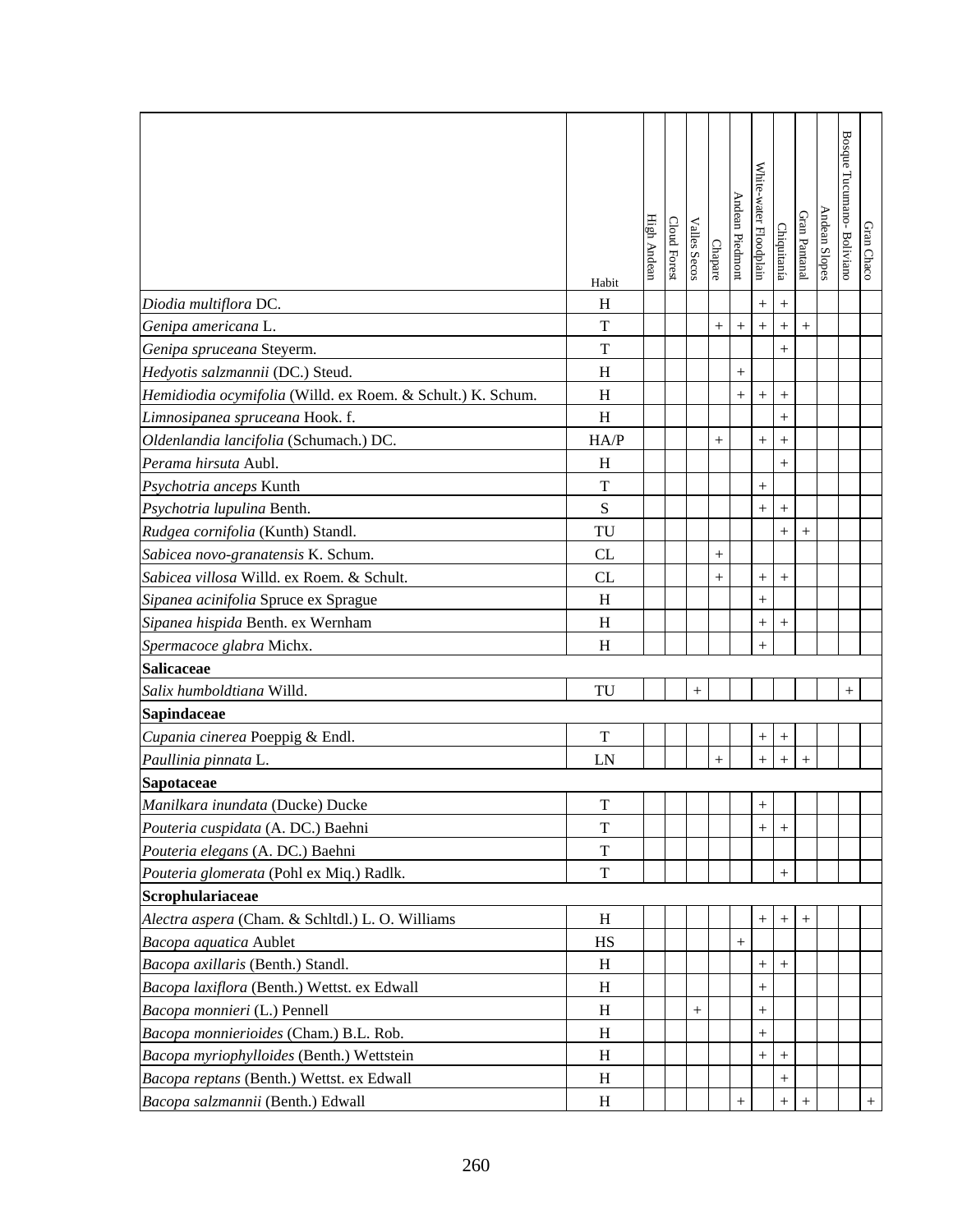|                                               | Habit                     | High Andear | Cloud Fores        | <b>Valles Secos</b> | Chapare | Andean Piedmon | White-water Floodplain | Chiquitanía      | Gran Pantanal | Andean Slopes | Bosque Tucumano-Boliviano | Gran Chaco |
|-----------------------------------------------|---------------------------|-------------|--------------------|---------------------|---------|----------------|------------------------|------------------|---------------|---------------|---------------------------|------------|
| Bacopa sp. nov. (?)                           | H                         |             |                    |                     |         |                |                        | $^{+}$           |               |               |                           |            |
| Bacopa stricta (Scrad.) Edwall                | H                         |             |                    |                     |         |                | $^{+}$                 |                  | $^{+}$        |               |                           |            |
| Bacopa tweedii (Bentham) Parodi               | $\boldsymbol{\mathrm{H}}$ |             |                    |                     |         |                | $^{+}$                 | $\ddot{}$        |               |               |                           |            |
| Benjaminia reflexa (Benth.) D'arcy            | HS                        |             |                    |                     |         |                | $\! +$                 |                  |               |               |                           |            |
| Buchnera longifolia H.B.K.                    | HP                        |             |                    |                     |         |                | $^{+}$                 |                  |               |               |                           |            |
| Calceolaria aquatica A. Br. & Bouché          | H                         | $+$         | $^{+}$             | $^{+}$              |         |                |                        |                  |               |               |                           |            |
| Castilleja communis Benth. en DC.             | H                         |             |                    |                     |         |                |                        |                  |               |               |                           |            |
| Castilleja pumila Wedd.                       | H                         | $^{+}$      |                    |                     |         |                |                        |                  |               |               |                           |            |
| Escobedia grandiflora (L. f.) Kuntze          | NK                        |             |                    |                     |         |                |                        |                  |               |               |                           |            |
| Limnophila sp. nov.                           | HS                        |             |                    |                     |         |                |                        | $^{+}$           |               |               |                           |            |
| Limosella aquatica L.                         | HS                        | $^{+}$      |                    |                     |         |                |                        |                  |               |               |                           |            |
| Limosella subulata Ives                       | HS                        | $^{+}$      |                    |                     |         |                |                        |                  |               |               |                           |            |
| Lindernia brachyphylla Pennell                | H                         |             |                    |                     |         |                |                        | $^{+}$           |               |               |                           |            |
| Lindernia crustacea (L.) F. Müell.            | H                         |             |                    |                     |         |                | $^{+}$                 |                  |               |               |                           |            |
| Lindernia microcalyx Pennell & Stehle         | H                         |             |                    |                     |         |                | $^{+}$                 |                  |               |               |                           |            |
| Mimulus glabratus Kunth                       | H                         | $+$         | $+$                | $^{+}$              |         |                |                        |                  |               |               |                           |            |
| Scoparia dulcis L.                            | H                         |             |                    |                     | $+$     | $^{+}$         | $^{+}$                 |                  |               | $^{+}$        |                           |            |
| Scoparia nudicaulis Chodat                    | H                         |             |                    | $^{+}$              |         |                |                        |                  |               |               |                           |            |
| Stemodia hyptoides Cham. & Schlecht.          | H                         |             |                    | $^{+}$              |         | $^{+}$         |                        |                  |               |               |                           |            |
| Torenia thouarsii (Cham. & Schltd.) O. Kuntze | HA                        |             |                    |                     | $^{+}$  | $^{+}$         |                        |                  |               |               |                           |            |
| Veronica anagallis-aquatica L.                | H                         |             |                    | $^{+}$              |         |                |                        |                  |               |               |                           |            |
| Veronica peregrina L.                         | H                         |             | $\hspace{0.1mm} +$ | $^{+}$              |         |                |                        |                  |               |               |                           |            |
| Veronica serpyllifolia L.                     | H                         | $\pm$       | $\ddot{}$          |                     |         |                |                        |                  |               |               |                           |            |
| <b>Solanaceae</b>                             |                           |             |                    |                     |         |                |                        |                  |               |               |                           |            |
| Solanum amygdalifolium Steud.                 | CL                        |             |                    |                     |         |                |                        |                  |               |               |                           |            |
| Solanum glaucophyllum Desf.                   | ${\bf S}$                 |             |                    |                     |         |                |                        | $+$              | $+$           |               |                           |            |
| Solanum stramoniifolium Jacq.                 | NK                        |             |                    |                     |         |                | $^+$                   | $^{+}$           |               |               |                           |            |
| <b>Sterculiaceae</b>                          |                           |             |                    |                     |         |                |                        |                  |               |               |                           |            |
| Byttneria divaricata Benth.                   | ${\bf S}$                 |             |                    |                     |         |                |                        | $^{+}$           |               |               |                           |            |
| Byttneria filipes Mart.                       | $PS-W$                    |             |                    |                     |         |                |                        |                  |               |               |                           |            |
| Byttneria genistella Triana & Planchon        | PS-W                      |             |                    |                     |         |                | $^{+}$                 |                  |               |               |                           |            |
| Byttneria scabra L.                           | PS-W                      |             |                    |                     |         |                |                        | $\boldsymbol{+}$ |               |               |                           |            |
| Melochia arenosa Benth.                       | PS-W                      |             |                    |                     |         |                | $^{+}$                 |                  | $+$           |               |                           |            |
| Melochia graminifolia St. Hil.                | PS-W                      |             |                    |                     |         |                | $^{+}$                 | $\boldsymbol{+}$ |               |               |                           |            |
| Melochia parvifolia Kunth                     | PS-W                      |             |                    |                     |         |                | $^{+}$                 |                  |               |               |                           |            |
| Melochia villosa (Mill.) Fawc. & Rendle       | PS-W                      |             |                    |                     |         |                | $^+$                   |                  |               |               |                           |            |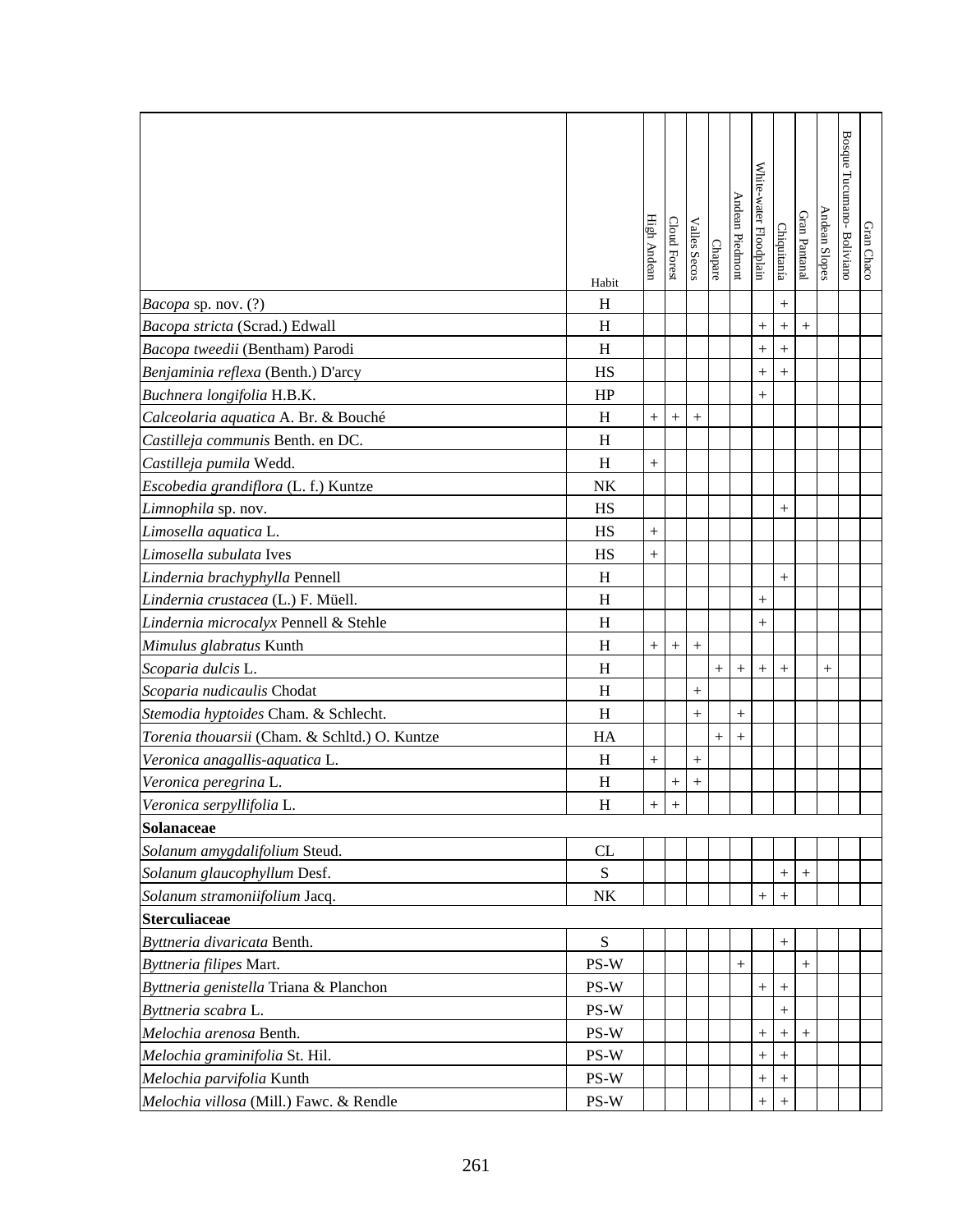|                                                         | Habit                     | High Andean | Cloud Forest | Valles Secos | Chapare | Andean Piedmont | White-water Floodplain | Chiquitanía        | Gran Pantanal | <b>Andean Slopes</b> | Bosque Tucumano- Boliviano | Gran Chaco |
|---------------------------------------------------------|---------------------------|-------------|--------------|--------------|---------|-----------------|------------------------|--------------------|---------------|----------------------|----------------------------|------------|
| <b>Tiliaceae</b>                                        |                           |             |              |              |         |                 |                        |                    |               |                      |                            |            |
| Corchorus hirtus L.                                     | NK                        |             |              |              |         |                 | $^{+}$                 |                    |               |                      |                            |            |
| Lueheopsis hoehnei Burret                               | $\mathbf T$               |             |              |              |         |                 | $^{+}$                 | $^{+}$             |               |                      |                            |            |
| Mollia lepidota Spruce ex Benth.                        | T                         |             |              |              |         |                 | $^{+}$                 | $^{+}$             |               |                      |                            |            |
| Muntingia calabura L.                                   | T                         |             |              |              |         |                 |                        |                    |               |                      |                            |            |
| <b>Turneraceae</b>                                      |                           |             |              |              |         |                 |                        |                    |               |                      |                            |            |
| Turnera melochia Triana & Planch.                       | NK                        |             |              |              |         |                 | $^{+}$                 |                    |               |                      |                            |            |
| <b>Urticaceae</b>                                       |                           |             |              |              |         |                 |                        |                    |               |                      |                            |            |
| Boehmeria cylindrica (L.) Willd.                        | H                         |             |              | $+$          |         |                 |                        |                    |               |                      |                            |            |
| Verbenaceae                                             |                           |             |              |              |         |                 |                        |                    |               |                      |                            |            |
| Baillonia amabilis Bocq.                                | ${\bf S}$                 |             |              |              |         |                 |                        | $^{+}$             | $^{+}$        |                      |                            |            |
| Lippia alba (Miller) N.E. Brown                         | ${\bf S}$                 |             |              |              |         |                 | $^{+}$                 | $^{+}$             | $^{+}$        |                      |                            |            |
| Phyla nodiflora (L.) Greene                             | H                         |             |              |              |         |                 |                        | $^{+}$             | $+$           |                      |                            |            |
| Stachytarpheta elatior Schrad. ex Schult.               | H                         |             |              |              |         |                 |                        |                    | $^{+}$        |                      |                            |            |
| Verbena bonariensis L.                                  | H                         | $^{+}$      |              |              |         |                 |                        |                    |               | $^{+}$               |                            |            |
| Verbena hispida Ruiz & Pavón                            | $H_{\rm}$                 |             |              |              |         |                 |                        |                    |               |                      |                            |            |
| Vitex cymosa Bertero ex Spreng.                         | T                         |             |              |              |         | $^{+}$          | $+$                    | $^{+}$             | $^{+}$        |                      |                            |            |
| <b>Vitaceae</b>                                         |                           |             |              |              |         |                 |                        |                    |               |                      |                            |            |
| Cissus erosa L.C. Rich.                                 | <b>CL</b>                 |             |              |              | $^{+}$  |                 |                        | $^{+}$             |               |                      |                            |            |
| Cissus palmata Poir.                                    | CL                        |             |              |              |         | $^{+}$          | $^{+}$                 | $^{+}$             |               |                      |                            |            |
| Cissus spinosa Camb.                                    | CL                        |             |              |              |         |                 | $^{+}$                 | $^{+}$             | $+$           |                      |                            |            |
| Cissus tweediana (Bak.) Planchon                        | CL                        |             |              |              |         |                 |                        |                    |               |                      | $^{+}$                     |            |
| Vochysiaceae                                            |                           |             |              |              |         |                 |                        |                    |               |                      |                            |            |
| Vochysia divergens Pohl                                 | T                         |             |              |              |         |                 | $^{+}$                 | $^+$               |               |                      |                            |            |
| <b>Monocotyledons</b>                                   |                           |             |              |              |         |                 |                        |                    |               |                      |                            |            |
| <b>Alismataceae</b>                                     |                           |             |              |              |         |                 |                        |                    |               |                      |                            |            |
| Echinodorus aschersonianus Graebner                     | H                         |             |              |              |         |                 |                        | $\hspace{0.1mm} +$ |               |                      |                            |            |
| Echinodorus bolivianus (Rusby) Holm-Nielson             | H                         |             |              |              |         |                 | $^+$                   | $^{+}$             |               |                      |                            | $^{+}$     |
| Echinodorus grandiflorus (Cham. & Schltdl.) Micheli     | H                         |             |              |              |         |                 |                        |                    |               |                      |                            |            |
| Echinodorus grisebachii Small                           | H                         |             |              |              |         |                 |                        | $^+$               |               |                      |                            |            |
| Echinodorus macrophyllus (Kunth) Micheli ex A. & C. DC. | H                         |             |              |              |         |                 |                        |                    |               |                      |                            |            |
| Echinodorus paniculatus Micheli                         | $\boldsymbol{\mathrm{H}}$ |             |              |              |         |                 |                        |                    |               |                      |                            | $^{+}$     |
| Echinodorus subalatus (Mart.) Grisebach                 | HP                        |             |              |              | $^{+}$  |                 |                        | $^+$               |               |                      |                            |            |
| Echinodorus tenellus (Mart.) Buchenau                   | H                         |             |              |              |         |                 |                        | $\, +$             |               |                      |                            |            |
| Sagittaria guayanensis Kunth                            | <b>RFL</b>                |             |              |              |         |                 |                        |                    |               |                      |                            |            |
| Sagittaria lancifolia L.                                | H                         |             |              |              |         |                 |                        |                    |               |                      |                            |            |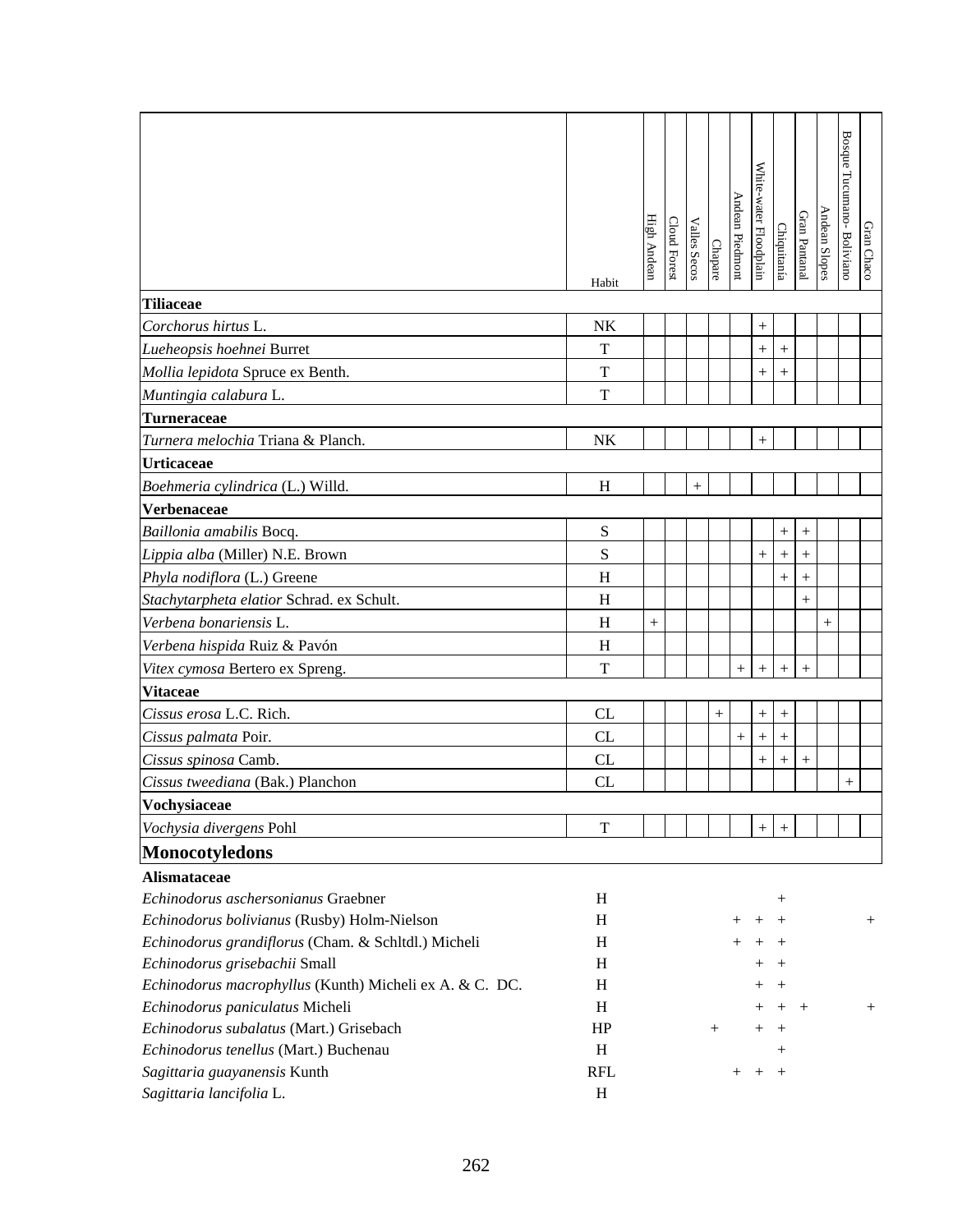| Sagittaria montevidensis Chamisso & Schlectendal<br>H<br>$^{+}$<br>$^{+}$<br>H<br>Sagittaria rhombifolia Chamisso<br>$^+$<br>Amaryllidaceae<br>$\, {\rm H}$<br>Cucurligo scorzonerifolia (Lam.) Baker<br>$\hspace{0.1mm} +$<br><b>Araceae</b><br>Pistia stratiotes L.<br>$HF-F$<br>Philodendron tweedieanum Schott<br>H<br>Urospatha sagittifolia (Rudge) Schott.<br>H<br>Xanthosoma striatipes (Kunth & Bouché) Madison<br>H<br>Zantedeschia aethiopica (L.) Spreng.<br>NK<br>Arecaceae<br>T<br>Astrocaryum murumuru Mart.<br>$^{+}$<br>T<br>Attalea maripa (Aubl.) Mart.<br>Bactris glaucescens Drude<br>T<br>Bactris major Jacq.<br>T<br>$^+$<br>Bactris maraja Mart.<br>T<br>Bactris riparia Mart.<br>T<br>Copernicia alba Mor. ex Mor. & Britt.<br>T<br>$^{+}$<br>T<br>Euterpe precatoria Mart.<br>Mauritia flexuosa C. Mart.<br>T<br>Mauritiella aculeata (Kunth) Burret<br>T<br>Mauritiella armata (Mart.) Burret<br>T<br>Oenocarpus bataua Mart<br>T<br>T<br>Oenocarpus distichus Mart.<br>$\mathbf T$<br>Oenocarpus mapora Karst.<br><b>Burmanniaceae</b><br>Burmannia bicolor Mart.<br>HA<br>$^+$<br>$^{+}$<br>Burmannia capitata (Walter ex J.F. Gmel.) Mart.<br>H<br>$^{+}$<br>Burmannia flava Martius<br>H<br>$^{+}$<br>$^{+}$<br>Cannaceae<br>Canna glauca L.<br>H<br>Canna indica L.<br>H<br>$\hspace{0.1mm} +$<br>Commelinaceae<br>Commelina diffusa Burm.f<br>H<br>$^{+}$<br>$\hspace{0.1mm} +$<br>$^{+}$<br>Commelina erecta Chapm.<br>H<br>$+$<br>Floscopa glabrata (Kunth) Hassk.<br>H<br>$\, +$<br>Costaceae<br>Costus arabicus L.<br>HP<br>$^{+}$<br>$^{+}$<br>$+$ |       | High Andean | Cloud Forest | <b>Valles Secos</b> | Chapare | Andean Piedmont | White-water Floodplain | Chiquitanía | Gran Pantanal | Andean Slopes | <b>Bosque</b><br>Tucumano-Boliviano | Gran Chaco |
|------------------------------------------------------------------------------------------------------------------------------------------------------------------------------------------------------------------------------------------------------------------------------------------------------------------------------------------------------------------------------------------------------------------------------------------------------------------------------------------------------------------------------------------------------------------------------------------------------------------------------------------------------------------------------------------------------------------------------------------------------------------------------------------------------------------------------------------------------------------------------------------------------------------------------------------------------------------------------------------------------------------------------------------------------------------------------------------------------------------------------------------------------------------------------------------------------------------------------------------------------------------------------------------------------------------------------------------------------------------------------------------------------------------------------------------------------------------------------------------------------------------------------------------------------------------------------------------|-------|-------------|--------------|---------------------|---------|-----------------|------------------------|-------------|---------------|---------------|-------------------------------------|------------|
|                                                                                                                                                                                                                                                                                                                                                                                                                                                                                                                                                                                                                                                                                                                                                                                                                                                                                                                                                                                                                                                                                                                                                                                                                                                                                                                                                                                                                                                                                                                                                                                          | Habit |             |              |                     |         |                 |                        |             |               |               |                                     |            |
|                                                                                                                                                                                                                                                                                                                                                                                                                                                                                                                                                                                                                                                                                                                                                                                                                                                                                                                                                                                                                                                                                                                                                                                                                                                                                                                                                                                                                                                                                                                                                                                          |       |             |              |                     |         |                 |                        |             |               |               |                                     |            |
|                                                                                                                                                                                                                                                                                                                                                                                                                                                                                                                                                                                                                                                                                                                                                                                                                                                                                                                                                                                                                                                                                                                                                                                                                                                                                                                                                                                                                                                                                                                                                                                          |       |             |              |                     |         |                 |                        |             |               |               |                                     |            |
|                                                                                                                                                                                                                                                                                                                                                                                                                                                                                                                                                                                                                                                                                                                                                                                                                                                                                                                                                                                                                                                                                                                                                                                                                                                                                                                                                                                                                                                                                                                                                                                          |       |             |              |                     |         |                 |                        |             |               |               |                                     |            |
|                                                                                                                                                                                                                                                                                                                                                                                                                                                                                                                                                                                                                                                                                                                                                                                                                                                                                                                                                                                                                                                                                                                                                                                                                                                                                                                                                                                                                                                                                                                                                                                          |       |             |              |                     |         |                 |                        |             |               |               |                                     |            |
|                                                                                                                                                                                                                                                                                                                                                                                                                                                                                                                                                                                                                                                                                                                                                                                                                                                                                                                                                                                                                                                                                                                                                                                                                                                                                                                                                                                                                                                                                                                                                                                          |       |             |              |                     |         |                 |                        |             |               |               |                                     |            |
|                                                                                                                                                                                                                                                                                                                                                                                                                                                                                                                                                                                                                                                                                                                                                                                                                                                                                                                                                                                                                                                                                                                                                                                                                                                                                                                                                                                                                                                                                                                                                                                          |       |             |              |                     |         |                 |                        |             |               |               |                                     |            |
|                                                                                                                                                                                                                                                                                                                                                                                                                                                                                                                                                                                                                                                                                                                                                                                                                                                                                                                                                                                                                                                                                                                                                                                                                                                                                                                                                                                                                                                                                                                                                                                          |       |             |              |                     |         |                 |                        |             |               |               |                                     |            |
|                                                                                                                                                                                                                                                                                                                                                                                                                                                                                                                                                                                                                                                                                                                                                                                                                                                                                                                                                                                                                                                                                                                                                                                                                                                                                                                                                                                                                                                                                                                                                                                          |       |             |              |                     |         |                 |                        |             |               |               |                                     |            |
|                                                                                                                                                                                                                                                                                                                                                                                                                                                                                                                                                                                                                                                                                                                                                                                                                                                                                                                                                                                                                                                                                                                                                                                                                                                                                                                                                                                                                                                                                                                                                                                          |       |             |              |                     |         |                 |                        |             |               |               |                                     |            |
|                                                                                                                                                                                                                                                                                                                                                                                                                                                                                                                                                                                                                                                                                                                                                                                                                                                                                                                                                                                                                                                                                                                                                                                                                                                                                                                                                                                                                                                                                                                                                                                          |       |             |              |                     |         |                 |                        |             |               |               |                                     |            |
|                                                                                                                                                                                                                                                                                                                                                                                                                                                                                                                                                                                                                                                                                                                                                                                                                                                                                                                                                                                                                                                                                                                                                                                                                                                                                                                                                                                                                                                                                                                                                                                          |       |             |              |                     |         |                 |                        |             |               |               |                                     |            |
|                                                                                                                                                                                                                                                                                                                                                                                                                                                                                                                                                                                                                                                                                                                                                                                                                                                                                                                                                                                                                                                                                                                                                                                                                                                                                                                                                                                                                                                                                                                                                                                          |       |             |              |                     |         |                 |                        |             |               |               |                                     |            |
|                                                                                                                                                                                                                                                                                                                                                                                                                                                                                                                                                                                                                                                                                                                                                                                                                                                                                                                                                                                                                                                                                                                                                                                                                                                                                                                                                                                                                                                                                                                                                                                          |       |             |              |                     |         |                 |                        |             |               |               |                                     |            |
|                                                                                                                                                                                                                                                                                                                                                                                                                                                                                                                                                                                                                                                                                                                                                                                                                                                                                                                                                                                                                                                                                                                                                                                                                                                                                                                                                                                                                                                                                                                                                                                          |       |             |              |                     |         |                 |                        |             |               |               |                                     |            |
|                                                                                                                                                                                                                                                                                                                                                                                                                                                                                                                                                                                                                                                                                                                                                                                                                                                                                                                                                                                                                                                                                                                                                                                                                                                                                                                                                                                                                                                                                                                                                                                          |       |             |              |                     |         |                 |                        |             |               |               |                                     |            |
|                                                                                                                                                                                                                                                                                                                                                                                                                                                                                                                                                                                                                                                                                                                                                                                                                                                                                                                                                                                                                                                                                                                                                                                                                                                                                                                                                                                                                                                                                                                                                                                          |       |             |              |                     |         |                 |                        |             |               |               |                                     |            |
|                                                                                                                                                                                                                                                                                                                                                                                                                                                                                                                                                                                                                                                                                                                                                                                                                                                                                                                                                                                                                                                                                                                                                                                                                                                                                                                                                                                                                                                                                                                                                                                          |       |             |              |                     |         |                 |                        |             |               |               |                                     |            |
|                                                                                                                                                                                                                                                                                                                                                                                                                                                                                                                                                                                                                                                                                                                                                                                                                                                                                                                                                                                                                                                                                                                                                                                                                                                                                                                                                                                                                                                                                                                                                                                          |       |             |              |                     |         |                 |                        |             |               |               |                                     |            |
|                                                                                                                                                                                                                                                                                                                                                                                                                                                                                                                                                                                                                                                                                                                                                                                                                                                                                                                                                                                                                                                                                                                                                                                                                                                                                                                                                                                                                                                                                                                                                                                          |       |             |              |                     |         |                 |                        |             |               |               |                                     |            |
|                                                                                                                                                                                                                                                                                                                                                                                                                                                                                                                                                                                                                                                                                                                                                                                                                                                                                                                                                                                                                                                                                                                                                                                                                                                                                                                                                                                                                                                                                                                                                                                          |       |             |              |                     |         |                 |                        |             |               |               |                                     |            |
|                                                                                                                                                                                                                                                                                                                                                                                                                                                                                                                                                                                                                                                                                                                                                                                                                                                                                                                                                                                                                                                                                                                                                                                                                                                                                                                                                                                                                                                                                                                                                                                          |       |             |              |                     |         |                 |                        |             |               |               |                                     |            |
|                                                                                                                                                                                                                                                                                                                                                                                                                                                                                                                                                                                                                                                                                                                                                                                                                                                                                                                                                                                                                                                                                                                                                                                                                                                                                                                                                                                                                                                                                                                                                                                          |       |             |              |                     |         |                 |                        |             |               |               |                                     |            |
|                                                                                                                                                                                                                                                                                                                                                                                                                                                                                                                                                                                                                                                                                                                                                                                                                                                                                                                                                                                                                                                                                                                                                                                                                                                                                                                                                                                                                                                                                                                                                                                          |       |             |              |                     |         |                 |                        |             |               |               |                                     |            |
|                                                                                                                                                                                                                                                                                                                                                                                                                                                                                                                                                                                                                                                                                                                                                                                                                                                                                                                                                                                                                                                                                                                                                                                                                                                                                                                                                                                                                                                                                                                                                                                          |       |             |              |                     |         |                 |                        |             |               |               |                                     |            |
|                                                                                                                                                                                                                                                                                                                                                                                                                                                                                                                                                                                                                                                                                                                                                                                                                                                                                                                                                                                                                                                                                                                                                                                                                                                                                                                                                                                                                                                                                                                                                                                          |       |             |              |                     |         |                 |                        |             |               |               |                                     |            |
|                                                                                                                                                                                                                                                                                                                                                                                                                                                                                                                                                                                                                                                                                                                                                                                                                                                                                                                                                                                                                                                                                                                                                                                                                                                                                                                                                                                                                                                                                                                                                                                          |       |             |              |                     |         |                 |                        |             |               |               |                                     |            |
|                                                                                                                                                                                                                                                                                                                                                                                                                                                                                                                                                                                                                                                                                                                                                                                                                                                                                                                                                                                                                                                                                                                                                                                                                                                                                                                                                                                                                                                                                                                                                                                          |       |             |              |                     |         |                 |                        |             |               |               |                                     |            |
|                                                                                                                                                                                                                                                                                                                                                                                                                                                                                                                                                                                                                                                                                                                                                                                                                                                                                                                                                                                                                                                                                                                                                                                                                                                                                                                                                                                                                                                                                                                                                                                          |       |             |              |                     |         |                 |                        |             |               |               |                                     |            |
|                                                                                                                                                                                                                                                                                                                                                                                                                                                                                                                                                                                                                                                                                                                                                                                                                                                                                                                                                                                                                                                                                                                                                                                                                                                                                                                                                                                                                                                                                                                                                                                          |       |             |              |                     |         |                 |                        |             |               |               |                                     |            |
|                                                                                                                                                                                                                                                                                                                                                                                                                                                                                                                                                                                                                                                                                                                                                                                                                                                                                                                                                                                                                                                                                                                                                                                                                                                                                                                                                                                                                                                                                                                                                                                          |       |             |              |                     |         |                 |                        |             |               |               |                                     |            |
|                                                                                                                                                                                                                                                                                                                                                                                                                                                                                                                                                                                                                                                                                                                                                                                                                                                                                                                                                                                                                                                                                                                                                                                                                                                                                                                                                                                                                                                                                                                                                                                          |       |             |              |                     |         |                 |                        |             |               |               |                                     |            |
|                                                                                                                                                                                                                                                                                                                                                                                                                                                                                                                                                                                                                                                                                                                                                                                                                                                                                                                                                                                                                                                                                                                                                                                                                                                                                                                                                                                                                                                                                                                                                                                          |       |             |              |                     |         |                 |                        |             |               |               |                                     |            |
|                                                                                                                                                                                                                                                                                                                                                                                                                                                                                                                                                                                                                                                                                                                                                                                                                                                                                                                                                                                                                                                                                                                                                                                                                                                                                                                                                                                                                                                                                                                                                                                          |       |             |              |                     |         |                 |                        |             |               |               |                                     |            |
|                                                                                                                                                                                                                                                                                                                                                                                                                                                                                                                                                                                                                                                                                                                                                                                                                                                                                                                                                                                                                                                                                                                                                                                                                                                                                                                                                                                                                                                                                                                                                                                          |       |             |              |                     |         |                 |                        |             |               |               |                                     |            |
|                                                                                                                                                                                                                                                                                                                                                                                                                                                                                                                                                                                                                                                                                                                                                                                                                                                                                                                                                                                                                                                                                                                                                                                                                                                                                                                                                                                                                                                                                                                                                                                          |       |             |              |                     |         |                 |                        |             |               |               |                                     |            |
|                                                                                                                                                                                                                                                                                                                                                                                                                                                                                                                                                                                                                                                                                                                                                                                                                                                                                                                                                                                                                                                                                                                                                                                                                                                                                                                                                                                                                                                                                                                                                                                          |       |             |              |                     |         |                 |                        |             |               |               |                                     |            |
|                                                                                                                                                                                                                                                                                                                                                                                                                                                                                                                                                                                                                                                                                                                                                                                                                                                                                                                                                                                                                                                                                                                                                                                                                                                                                                                                                                                                                                                                                                                                                                                          |       |             |              |                     |         |                 |                        |             |               |               |                                     |            |
|                                                                                                                                                                                                                                                                                                                                                                                                                                                                                                                                                                                                                                                                                                                                                                                                                                                                                                                                                                                                                                                                                                                                                                                                                                                                                                                                                                                                                                                                                                                                                                                          |       |             |              |                     |         |                 |                        |             |               |               |                                     |            |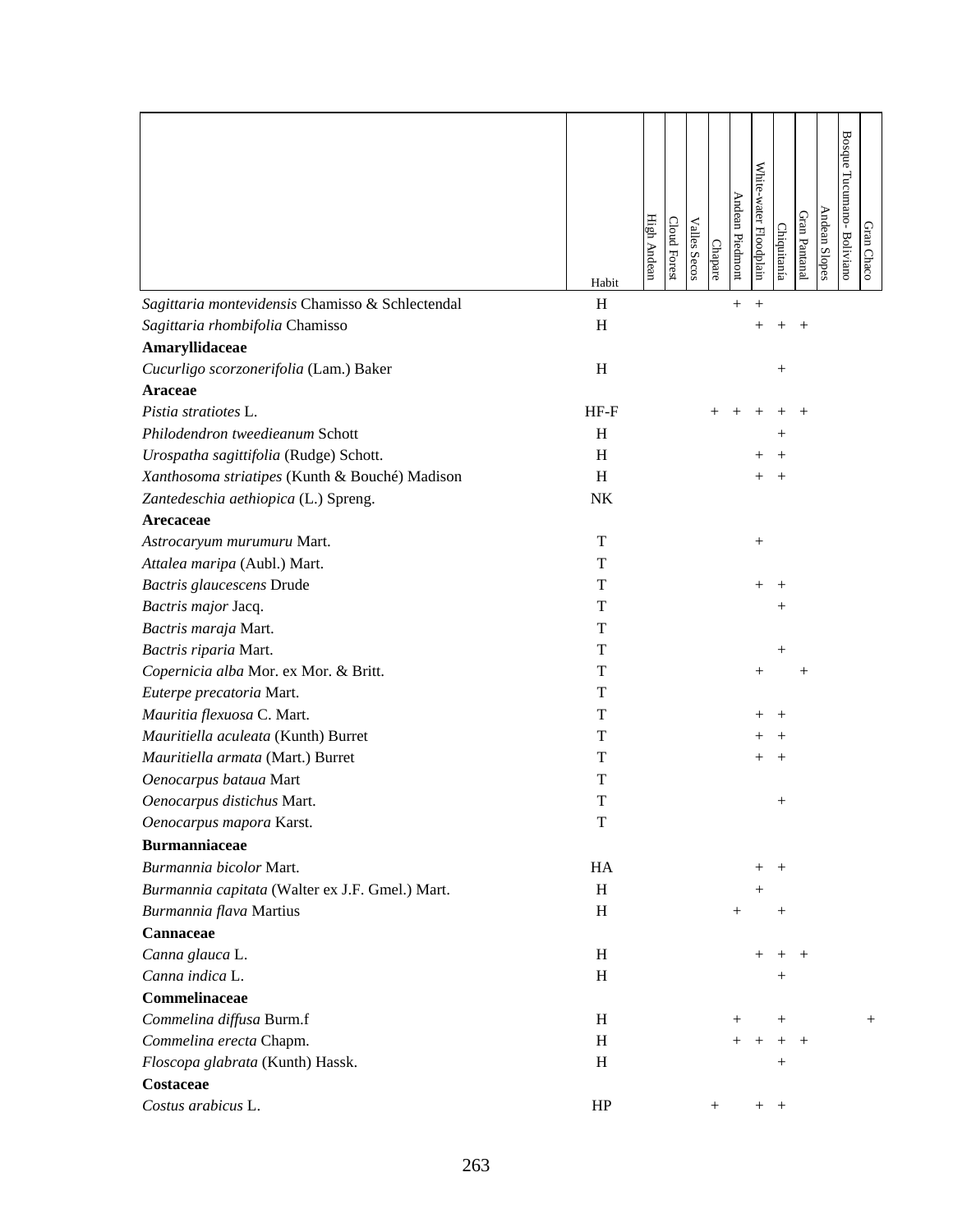|                                                      | Habit     | High Andean | Cloud Forest       | <b>Valles Secos</b> | Chapare      | Andean Piedmont | White-water Floodplain | Chiquitanía        | Gran Pantanal | Andean Slopes | <b>Bosque</b><br>Tucumano-Boliviano | Gran Chaco |
|------------------------------------------------------|-----------|-------------|--------------------|---------------------|--------------|-----------------|------------------------|--------------------|---------------|---------------|-------------------------------------|------------|
| Costus scaber Ruiz & Pavón                           | H         |             |                    |                     | $\mathrm{+}$ |                 |                        | $^{+}$             |               | $^{+}$        |                                     |            |
| Cyclanthaceae                                        |           |             |                    |                     |              |                 |                        |                    |               |               |                                     |            |
| Carludovica palmata Ruiz & Pavón                     | H         |             |                    |                     |              |                 |                        |                    |               |               |                                     |            |
| Cyperaceae                                           |           |             |                    |                     |              |                 |                        |                    |               |               |                                     |            |
| Ascolepis brasiliensis (Kunth) Benth ex C. B. Clarke | H         |             |                    |                     |              | $^+$            |                        |                    |               |               |                                     |            |
| Bulbostylis capillaris C. B. Clarke                  | H         |             |                    |                     |              |                 |                        |                    |               |               |                                     |            |
| Calyptrocarya glomerulata (Brogn.) Urban             | HP        |             |                    |                     | $\mathrm{+}$ |                 |                        |                    |               |               |                                     |            |
| Calyptrocarya luzuliformis L. Koyama                 | H         |             |                    |                     |              |                 |                        | $^{+}$             |               |               |                                     |            |
| Carex acutata Boott                                  | H         | $^{+}$      |                    |                     |              |                 |                        |                    |               |               |                                     |            |
| Carex bonplandii Kunth                               | H         |             | $\hspace{0.1mm} +$ |                     |              |                 |                        |                    |               |               |                                     |            |
| Carex lemanniana Boott                               | H         |             | $^{+}$             |                     |              |                 |                        |                    |               |               |                                     |            |
| Carex purdiei Boott                                  | H         |             | $^{+}$             |                     |              |                 |                        |                    |               |               |                                     |            |
| Carex. sp.                                           | H         |             |                    |                     |              |                 |                        | $^{+}$             |               |               | $^+$                                |            |
| Cladium jamaicense Crantz                            | H         |             |                    |                     |              |                 |                        |                    |               |               |                                     |            |
| Cyperus articulatus L.                               | H         |             |                    |                     |              |                 |                        |                    |               |               | $^{+}$                              |            |
| Cyperus cayennensis (Lam.) Britton                   | H         |             |                    |                     |              |                 |                        | $\hspace{0.1mm} +$ |               |               |                                     |            |
| Cyperus chalaranthus Presl.                          | H         |             |                    |                     |              |                 |                        | $^+$               |               | $^+$          |                                     |            |
| Cyperus compressus L.                                | H         |             |                    |                     |              |                 | $^+$                   |                    |               |               |                                     |            |
| Cyperus digitatus Roxburgh                           | HP        |             |                    |                     |              |                 |                        | $^{+}$             |               |               |                                     |            |
| Cyperus distans L.                                   | H         |             |                    |                     |              |                 | $^{+}$                 |                    |               |               |                                     |            |
| Cyperus eragrostis Lam.                              | H         |             |                    | $\hspace{0.1mm} +$  |              | $^{+}$          |                        |                    |               |               |                                     |            |
| Cyperus esculentus L.                                | HP        |             |                    | $\hspace{0.1mm} +$  |              |                 |                        |                    |               |               |                                     |            |
| Cyperus flavus Boeck.                                | H         |             |                    |                     |              |                 | $^{+}$                 |                    |               |               |                                     |            |
| Cyperus gardneri Nees ex. Mart.                      | $H_{\rm}$ |             |                    |                     |              |                 |                        |                    |               |               |                                     |            |
| Cyperus giganteus Vahl.                              | H         |             |                    |                     |              |                 |                        |                    |               |               |                                     |            |
| Cyperus haspan L.                                    | HP        |             |                    |                     |              |                 |                        |                    |               |               |                                     | $^{+}$     |
| Cyperus hermaphroditus (Jacq.) Standley              | H         |             |                    |                     |              |                 |                        |                    |               |               |                                     |            |
| Cyperus imbricatus Retz.                             | HP        |             |                    |                     |              |                 |                        |                    |               |               |                                     |            |
| Cyperus iria L.                                      | H         |             |                    |                     |              |                 |                        |                    |               | $^{+}$        |                                     |            |
| Cyperus laetus Presl.                                | H         |             |                    | $^{+}$              |              |                 | $^{+}$                 |                    |               |               |                                     |            |
| Cyperus laevigatus L.                                | H         |             |                    | $\hspace{0.1mm} +$  |              |                 |                        |                    |               |               |                                     |            |
| Cyperus ligularis L.                                 | H         |             |                    |                     |              |                 |                        |                    |               |               |                                     |            |
| Cyperus luzulae (L.) Retz                            | HP        |             |                    | $^{+}$              | $^+$         |                 |                        |                    |               | $^{+}$        |                                     |            |
| Cyperus meyenianus Kunth                             | H         |             |                    |                     | $^{+}$       |                 |                        |                    |               |               |                                     |            |
| Cyperus mutisii (Kunth) Griseb.                      | H         |             |                    |                     |              |                 | $^{+}$                 |                    |               |               |                                     |            |
| Cyperus ochraceus Vahl.                              | H         |             |                    |                     |              |                 |                        |                    | $^{+}$        |               |                                     |            |
| Cyperus papyrus L.                                   | H         |             |                    |                     |              |                 |                        |                    |               |               |                                     | $^{+}$     |
| Cyperus prolixus Kunth                               | HP        |             |                    |                     |              |                 | $^+$                   |                    |               |               |                                     |            |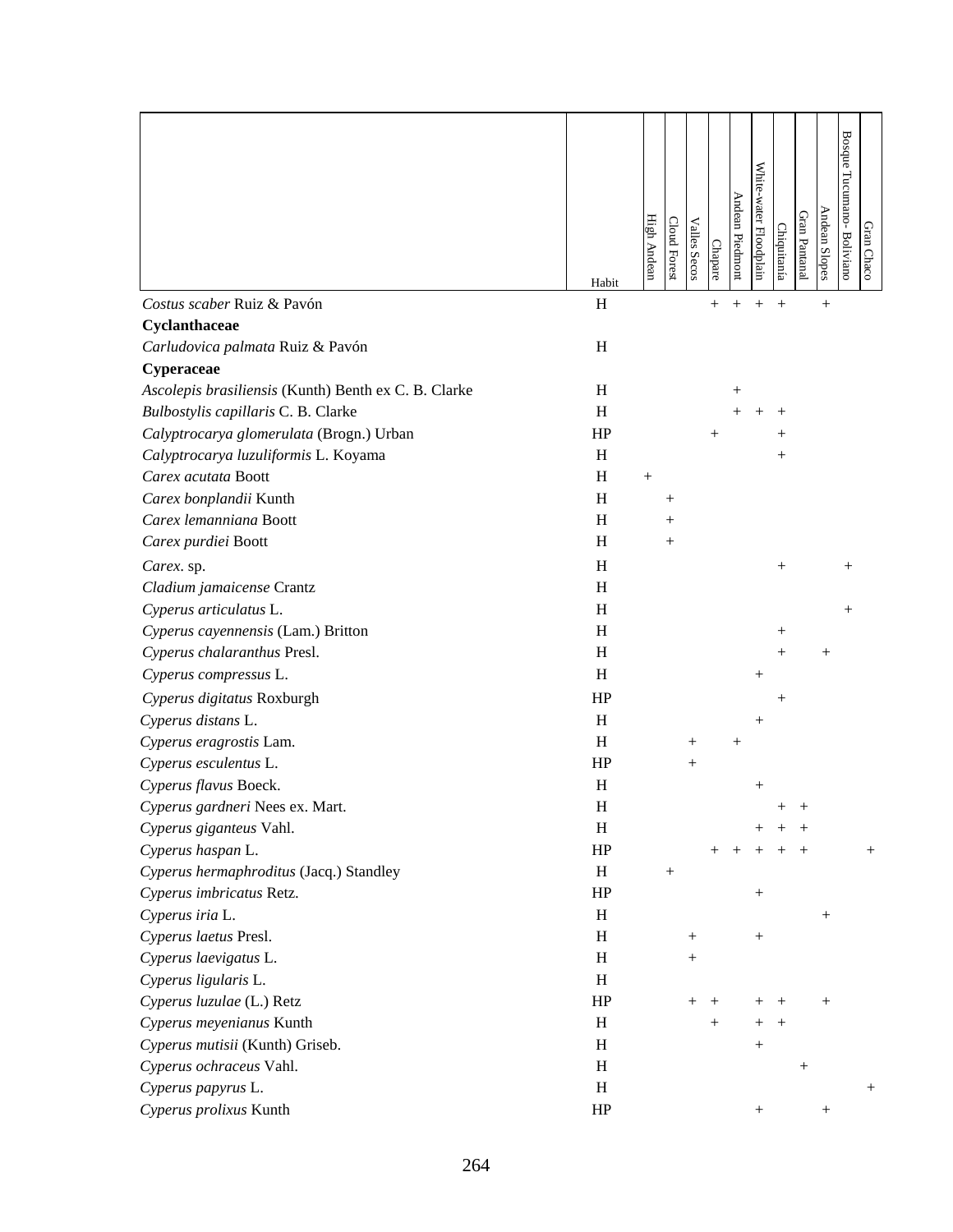|                                                    |            |                    |                    |                     |                    | Andean Piedmont    | White-water Floodplain |             |               | Andean Slopes | <b>Bosque</b><br>Tucumano-Bolivianc |            |
|----------------------------------------------------|------------|--------------------|--------------------|---------------------|--------------------|--------------------|------------------------|-------------|---------------|---------------|-------------------------------------|------------|
|                                                    |            | <b>High Andean</b> | Cloud Forest       | <b>Valles Secos</b> | Chapare            |                    |                        | Chiquitanía | Gran Pantanal |               |                                     | Gran Chaco |
|                                                    | Habit      |                    |                    |                     |                    |                    |                        |             |               |               |                                     |            |
| Cyperus rotundus L.                                | H          |                    |                    |                     |                    | $^{+}$             |                        |             | $^{+}$        |               |                                     |            |
| Cyperus sphacelatus Rottb.                         | HA         |                    |                    |                     |                    |                    | $^+$                   |             |               |               |                                     |            |
| Cyperus surinamensis Rottb.                        | HA/P       |                    |                    |                     | $\hspace{0.1mm} +$ |                    |                        |             |               |               |                                     |            |
| Cyperus tabina Steudel ex Boeckeler                | H          |                    | $\hspace{0.1mm} +$ |                     |                    |                    |                        |             |               |               |                                     |            |
| Cyperus virens Michx.                              | HP         |                    |                    |                     |                    |                    |                        | $^{+}$      |               |               |                                     |            |
| Diplacrum longifolium (Griseb.) C. B. Clarke       | HP         |                    |                    |                     |                    | $\,+\,$            |                        |             |               |               |                                     |            |
| Diplasia karatifolia L. C. Rich.                   | HP         |                    |                    |                     |                    |                    |                        |             |               |               |                                     |            |
| Eleocharis acicularis (L.) Roemer et Schultes      | H          |                    |                    |                     |                    |                    |                        |             |               |               |                                     |            |
| Eleocharis acutangula (Roxb.) Schultes             | $FM-F$     |                    |                    |                     |                    |                    |                        |             |               |               |                                     |            |
| Eleocharis albibracteata Nees et Meyer ex Kunth    | H          |                    |                    |                     |                    |                    |                        |             |               |               |                                     |            |
| Eleocharis atropurpurea (Retz.) Kunth              | H          |                    |                    |                     |                    |                    | $^+$                   |             |               |               |                                     |            |
| Eleocharis dombeyana Kunth                         | H          |                    |                    |                     |                    |                    |                        |             |               |               |                                     |            |
| Eleocharis eglerioides S. González & Reznicek      | HP         |                    |                    |                     |                    |                    |                        |             |               |               |                                     |            |
| Eleocharis elegans (Kunth) Roemer et Schultes      | HP         |                    |                    |                     |                    |                    |                        |             |               |               |                                     |            |
| Eleocharis filiculmis Kunth                        | H          |                    |                    |                     |                    |                    |                        |             |               |               |                                     |            |
| Eleocharis flavescens (Poiret) Urban               | H          |                    |                    | $^+$                |                    |                    |                        |             |               |               |                                     |            |
| Eleocharis geniculata (L.) Ruiz & Pavón            | H          |                    | $^{+}$             |                     |                    |                    |                        |             |               |               |                                     |            |
| Eleocharis interstincta (Vahl.) Roemer et Schultes | HP         |                    |                    |                     |                    |                    |                        |             |               |               |                                     |            |
| Eleocharis jelskiana Boeck.                        | H          |                    |                    |                     |                    |                    |                        |             |               |               |                                     |            |
| Eleocharis macrostachya Britton                    | H          |                    |                    |                     |                    | $^+$               |                        |             |               |               |                                     |            |
| Eleocharis maculosa (Vahl) Roemer et Schultes      | H          |                    |                    |                     |                    |                    |                        |             |               |               |                                     |            |
| Eleocharis minima Kunth                            | H          |                    |                    |                     |                    | $\hspace{0.1mm} +$ |                        |             |               |               |                                     |            |
| Eleocharis mitrata C. B. Clarke                    | H          |                    |                    |                     |                    |                    |                        |             |               |               |                                     |            |
| Eleocharis montana (Kunth) Roemer et Schultes      | H          |                    |                    |                     |                    |                    |                        |             |               |               |                                     |            |
| Eleocharis mutata (L.) Roemer et Schultes          | H          |                    |                    |                     |                    |                    |                        | $^{+}$      |               |               |                                     |            |
| Eleocharis plicarhachis Svenson                    | H          |                    |                    |                     |                    |                    | $^+$                   |             |               |               |                                     |            |
| Eleocharis radicans (Poir.) Kunth                  | H          |                    |                    |                     |                    |                    |                        |             |               |               |                                     |            |
| Eleocharis retroflexa (Poir.) Ur                   | H          |                    |                    |                     |                    |                    | $^+$                   |             |               |               |                                     |            |
| Eleocharis sellowiana Kunth                        | H          |                    |                    |                     |                    | $^+$               |                        |             |               |               |                                     |            |
| Fimbristylis complanata (Retz.) Link.              | H          |                    |                    |                     |                    |                    |                        |             |               |               |                                     |            |
| Fimbristylis dichotoma (L.) Vahl.                  | HA/P       |                    |                    |                     |                    |                    |                        |             |               | $^{+}$        |                                     |            |
| Fimbristylis littoralis Gaudich.                   | HA         |                    |                    |                     | $^{+}$             | $\hspace{0.1mm} +$ |                        |             |               |               |                                     |            |
| Fimbristylis spadicea (L.) Vahl                    | HP         |                    |                    |                     |                    |                    |                        | $^+$        |               |               |                                     |            |
| Fuirena robusta Kunth                              | <b>FMF</b> |                    |                    |                     |                    |                    |                        |             |               |               |                                     |            |
| Fuirena umbellata Rottb.                           | <b>FMF</b> |                    |                    |                     |                    |                    |                        |             |               |               |                                     |            |
| Hypolytrum longifolium (L. C. Rich) Nees           | H          |                    |                    |                     |                    |                    | $^+$                   |             |               |               |                                     |            |
| Isolepis cernua (Vahl) Roem. & Schult.             | H          | $^{+}$             |                    |                     |                    |                    |                        |             |               |               |                                     |            |
| Isolepis inundata R. Br.                           | H          | $^{+}$             | $^{+}$             |                     |                    |                    |                        |             |               |               |                                     |            |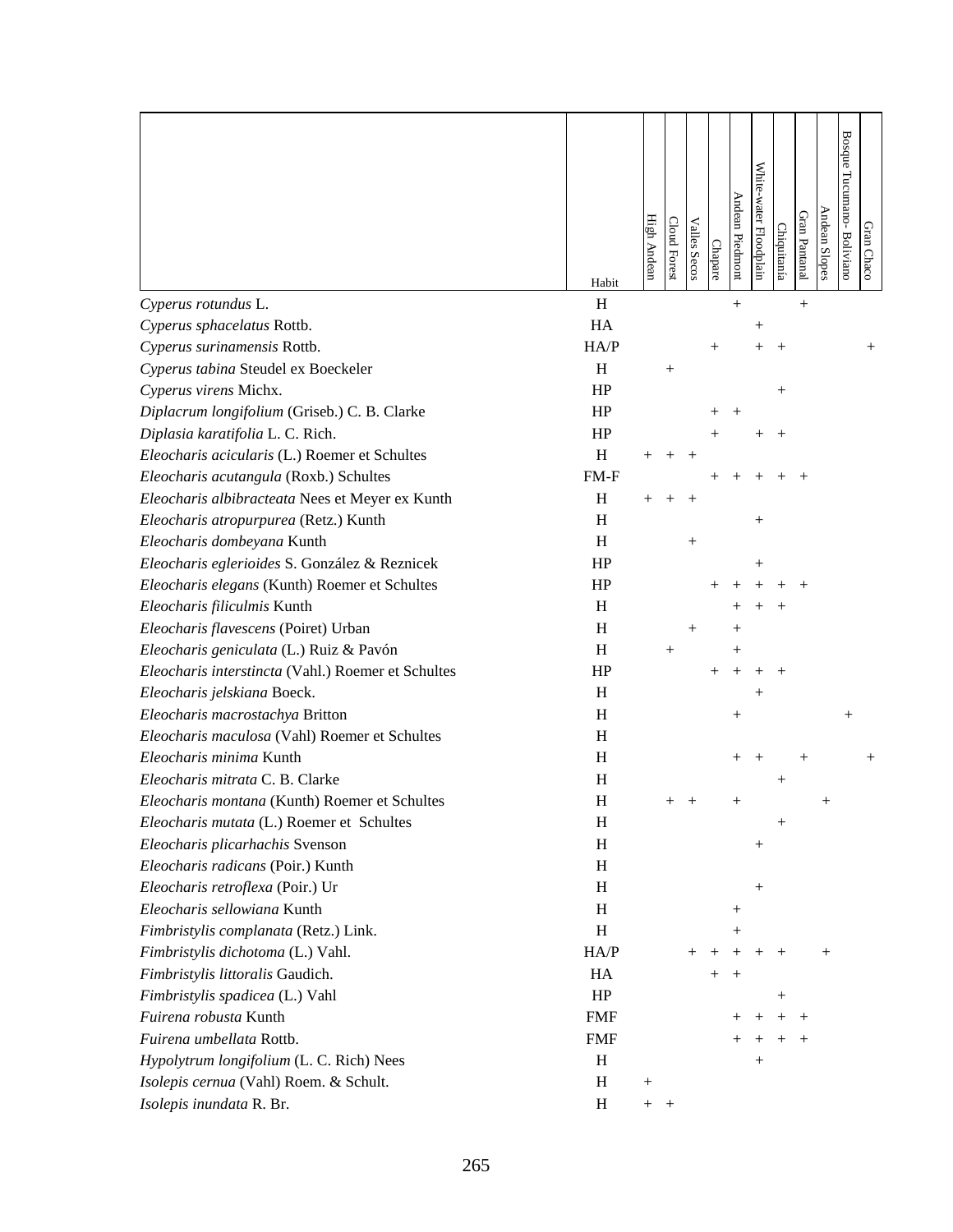|                                                  | Habit      | <b>High Andean</b> | Cloud Forest | <b>Valles Secos</b> | Chapare | Andean Piedmont    | White-water Floodplain | <u>Chiquitanía</u> | Gran Pantanal      | Andean Slopes      | Bosque Tucumano-Boliviano | Gran Chaco |
|--------------------------------------------------|------------|--------------------|--------------|---------------------|---------|--------------------|------------------------|--------------------|--------------------|--------------------|---------------------------|------------|
| Kyllinga brevifolia Rottb.                       | H          |                    | $^{+}$       |                     |         | $+$                | $^{+}$                 |                    |                    |                    |                           |            |
| Kyllinga odorata Vahl.                           | H          |                    |              | $\hspace{0.1mm} +$  |         |                    |                        |                    |                    | $\hspace{0.1mm} +$ |                           |            |
| Kyllinga pumila Michaux                          | H          |                    |              | $^{+}$              |         |                    | $^+$                   |                    |                    | $^{+}$             |                           |            |
| Lipocarpha humboldtiana Nees                     | H          |                    |              |                     |         |                    |                        |                    |                    |                    |                           |            |
| Lipocarpha micrantha (Vahl) G. Tucker            | H          |                    |              |                     |         | $^+$               |                        |                    |                    |                    |                           |            |
| Lipocarpha sphacelata (Vahl.) Kunth              | H          |                    |              |                     |         |                    | $^+$                   |                    |                    |                    |                           |            |
| Oxycaryum cubense (Poepp. & Kunth) Lye           | <b>FMF</b> |                    |              |                     |         |                    |                        |                    |                    |                    |                           |            |
| Pycreus bipartitus (Torey) C. B. Clarke          | HA         |                    |              | $^+$                |         |                    |                        |                    |                    |                    |                           |            |
| Pycreus flavicomus (Michaux) C. Adams            | H          |                    |              | $^{+}$              |         | $\hspace{0.1mm} +$ |                        |                    |                    |                    |                           |            |
| Pycreus grammicus Kunth                          | H          |                    |              |                     |         |                    |                        |                    |                    | $^{+}$             |                           |            |
| Pycreus lanceolatus (Poir. ex Lam.) C. B. Clarke | H          |                    |              |                     |         | $^+$               |                        |                    |                    |                    |                           |            |
| Pycreus macrostachyos (Lam.) J. Raynal           | H          |                    |              |                     |         |                    | $^+$                   |                    |                    |                    |                           |            |
| Pycreus niger (R. & P.) Cuf.                     | HP         |                    |              |                     |         | $^{+}$             |                        |                    |                    |                    |                           |            |
| Pycreus unioloides (R. Br.) Urban                | H          |                    |              |                     |         |                    |                        |                    |                    |                    |                           |            |
| Rhynchospora albescens (Miq.) Kuek.              | H          |                    |              |                     |         |                    | $\hspace{0.1mm} +$     |                    |                    |                    |                           |            |
| Rhynchospora amazonica Poepp. & Kunth            | H          |                    |              |                     |         |                    | $\! +$                 |                    |                    |                    |                           |            |
| Rhynchospora aristata Boeckeler                  | $H_{\rm}$  |                    |              |                     |         |                    |                        |                    |                    |                    |                           |            |
| Rhynchospora barbata (Vahl) Kunth                | H          |                    |              |                     |         |                    |                        |                    |                    |                    |                           |            |
| Rhynchospora brevirostris Griseb.                | H          |                    |              |                     |         |                    |                        |                    |                    |                    |                           |            |
| Rhynchospora brownii Roem. & Schult.             | H          |                    | $^{+}$       |                     |         |                    |                        |                    |                    |                    |                           |            |
| Rhynchospora candida (Nees) Boeck.               | H          |                    |              |                     |         |                    | ┿                      |                    |                    |                    |                           |            |
| Rhynchospora cephalotes (L.) Vahl                | H          |                    |              |                     |         |                    |                        |                    |                    |                    |                           |            |
| Rhynchospora corymbosa (L.) Britton              | $H_{\rm}$  |                    |              |                     |         |                    |                        |                    |                    |                    |                           |            |
| Rhynchospora dissitiflora Steudel ex Boeck.      | HP         |                    |              |                     |         |                    |                        |                    |                    |                    |                           |            |
| Rhynchospora exaltata Kunth                      | H          |                    |              |                     |         |                    |                        | $^{+}$             |                    |                    |                           |            |
| Rhynchospora eximia (Nees) Boeckel               | HA         |                    |              |                     |         |                    |                        | $^+$               |                    |                    |                           |            |
| Rhynchospora filiformis Vahl                     | HP         |                    |              |                     |         |                    |                        | $\hspace{0.1mm} +$ |                    |                    |                           |            |
| Rhynchospora gigantea Link.                      | H          |                    |              |                     |         |                    | $^+$                   |                    | $\hspace{0.1mm} +$ |                    |                           | $^{+}$     |
| Rhynchospora globosa (Kunth) Roem. & Schult.     | H          |                    |              |                     |         |                    |                        | $^{+}$             |                    |                    |                           |            |
| Rhynchospora hassleri C.B. Clarke                | H          |                    |              |                     |         |                    | $\hspace{0.1mm} +$     |                    |                    |                    |                           |            |
| Rhynchospora hirta (Nees) Boeck.                 | H          |                    |              |                     |         |                    |                        | $\pm$              |                    |                    |                           |            |
| Rhynchospora holoschoenoides (L. C. Rich) Hert   | H          |                    |              |                     |         |                    | $\hspace{0.1mm} +$     |                    |                    |                    |                           |            |
| Rhynchospora pubera (Vahl.) Boeckeler            | H          |                    |              |                     |         |                    | $\hspace{0.1mm} +$     |                    |                    |                    |                           |            |
| Rhynchospora robusta (Kunth) Boeck.              | H          |                    |              |                     |         |                    |                        |                    |                    |                    |                           |            |
| Rhynchospora rugosa (Vahl.) Gale                 | H          |                    |              |                     |         |                    | $^{+}$                 | $^{+}$             |                    |                    |                           |            |
| Rhynchospora ruiziana Boeck.                     | H          |                    |              |                     |         |                    |                        |                    |                    |                    |                           |            |
| Rhynchospora scutellata Griseb.                  | H          |                    |              |                     |         |                    |                        | $^{+}$             |                    |                    |                           |            |
| Rhynchospora tenerrima Nees ex Spreng.           | HA/P       |                    |              |                     |         |                    |                        |                    |                    |                    |                           |            |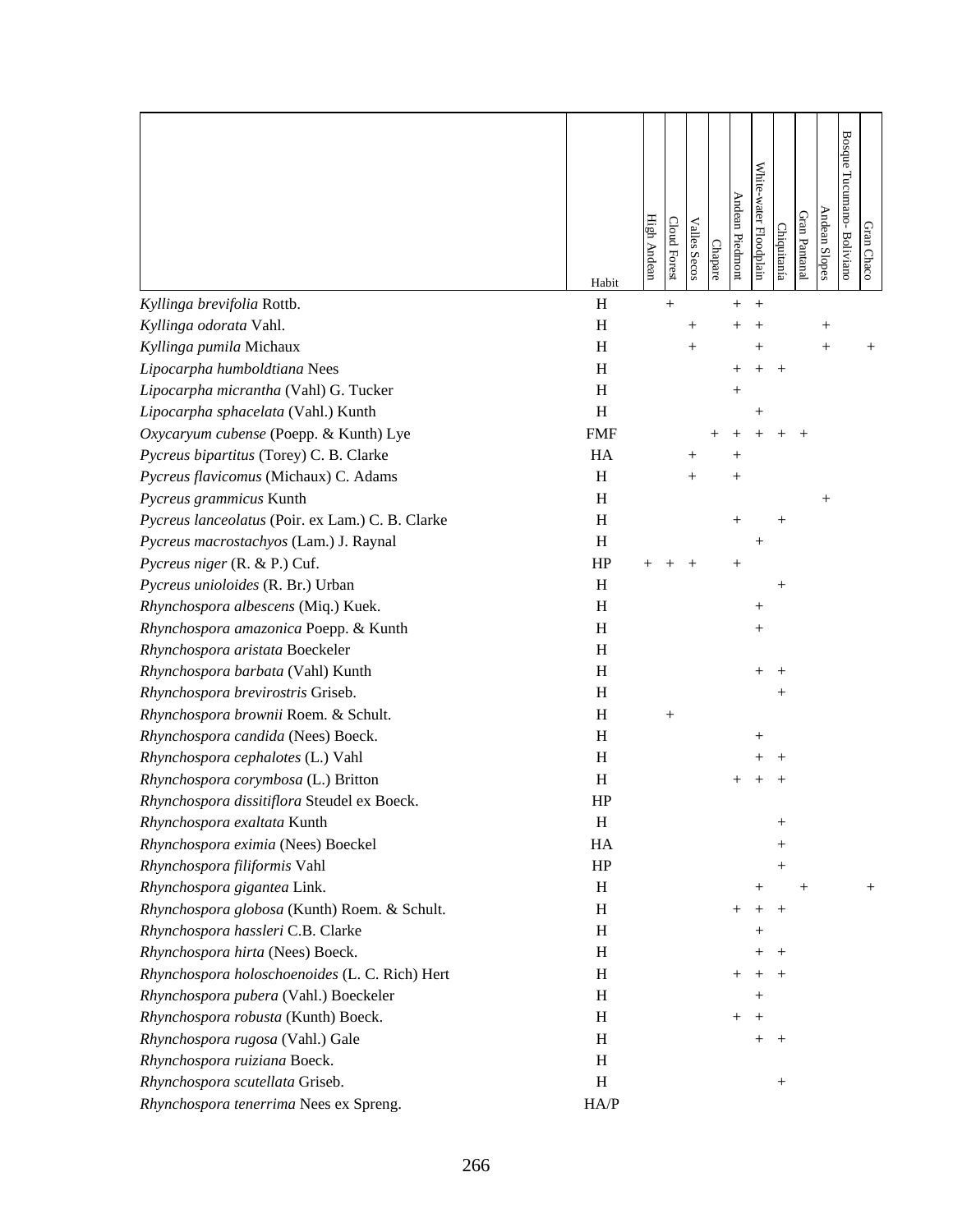|                                                                    | Habit     | High Andean | Cloud Forest | <b>Valles Secos</b> | Chapare | Andean Piedmont    | White-water Floodplain | <u>Chiquitanía</u> | Gran Pantanal | Andean Slopes | <b>Bosque</b><br>Tucumano-Boliviano | Gran Chaco |
|--------------------------------------------------------------------|-----------|-------------|--------------|---------------------|---------|--------------------|------------------------|--------------------|---------------|---------------|-------------------------------------|------------|
| Rhynchospora tenuis Link                                           | H         |             |              |                     |         | $\, +$             | $^{+}$                 | $^{+}$             |               |               |                                     |            |
| Rhynchospora trichodes C. B. Clarke                                | H         |             |              |                     |         |                    |                        | $^+$               |               |               |                                     |            |
| Rhynchospora trispicata (Nees) Schrad. ex Steud.                   | H         |             |              |                     |         |                    |                        |                    |               |               |                                     |            |
| Rhynchospora velutina (Kunth) Boeck.                               | H         |             |              |                     |         |                    |                        |                    |               |               |                                     |            |
| Rhynchospora vulcani Boeck.                                        | H         | $^{+}$      |              |                     |         |                    |                        |                    |               |               |                                     |            |
| Schoenoplectus americanus (Pers.) Volkhart                         | H         |             |              | $\hspace{0.1mm} +$  |         |                    |                        |                    |               |               |                                     |            |
| Schoenoplectus californicus (C.A. Mey.) Sojak                      | H         | $^{+}$      |              | $^{+}$              |         |                    |                        |                    |               |               |                                     | $^{+}$     |
| Scleria cyperinoides Clark                                         | HP        |             |              |                     | $^{+}$  |                    |                        |                    |               |               |                                     |            |
| Scleria distans Poir.                                              | H         |             |              |                     |         |                    |                        |                    |               |               |                                     |            |
| Scleria eggersiana Boeck.                                          | H         |             |              |                     |         |                    |                        |                    |               |               |                                     |            |
| Scleria flagellumnigrorum P. Bergius                               | H         |             |              |                     |         |                    |                        |                    |               |               |                                     |            |
| Scleria hirtella Sw.                                               | H         |             |              |                     |         |                    |                        |                    |               |               |                                     |            |
| Scleria macrophylla J. S. Presl. & C. Presl                        | HP        |             |              |                     |         |                    |                        |                    |               |               |                                     |            |
| Scleria melaleuca Rchb. Schltdl. & Cham.                           | H         |             |              |                     |         |                    |                        |                    |               |               |                                     |            |
| Scleria microcarpa Nees ex. Kunth                                  | HP        |             |              |                     |         |                    |                        |                    |               |               |                                     |            |
| Scleria mitis P. Bergius                                           | H         |             |              |                     |         | $\hspace{0.1mm} +$ |                        | $^+$               |               |               |                                     |            |
| Scleria reticularis Michaux                                        | H         |             |              |                     |         |                    |                        |                    |               |               |                                     |            |
| Scleria secans (L.) Urb.                                           | H         |             |              |                     |         | $\! +$             |                        |                    |               |               |                                     |            |
| Scleria setulosociliata Boeckeler                                  | H         |             |              |                     |         | $^+$               |                        |                    |               |               |                                     |            |
| Torulinium odoratum (L.) Hooper                                    | H         |             |              |                     |         | $^+$               |                        |                    |               |               |                                     | $^+$       |
| Websteria confervoides (Poir.) S.S. Hooper                         | <b>HS</b> |             |              |                     |         |                    |                        |                    |               |               |                                     |            |
| <b>Eriocaulaceae</b>                                               |           |             |              |                     |         |                    |                        |                    |               |               |                                     |            |
| Eriocaulon aff. dictyophyllum Koern. (sensu Moldenke)              | H         |             |              |                     |         |                    |                        | $\hspace{0.1mm} +$ |               |               |                                     |            |
| Eriocaulon humboldtii Kunth                                        | H         |             |              |                     |         |                    |                        |                    |               |               |                                     |            |
| Eriocaulon melanocephalum Kunth                                    | H         |             |              |                     |         |                    |                        |                    |               |               |                                     |            |
| Eriocaulon sp. nov. "A" (cf. "Bolivia checklist" of N. Hensold, F) | H         |             |              |                     |         |                    |                        | $^+$               |               |               |                                     |            |
| Eriocaulon steryermarkii Moldenke                                  | H         |             |              |                     |         |                    |                        |                    |               |               |                                     |            |
| Paepalanthus lamarckii Kunth                                       | H         |             |              |                     |         | $^{+}$             |                        |                    |               |               |                                     |            |
| Paepalanthus saxicola Körn.                                        | H         |             |              |                     |         |                    |                        | $^{+}$             |               |               |                                     |            |
| Philodice hoffmannseggii Mart.                                     | H         |             |              |                     |         |                    |                        | $^+$               |               |               |                                     |            |
| Syngonanthus anomalus (Körn. in C. Mart.) Ruhland                  | HS        |             |              |                     |         |                    | $^+$                   |                    |               |               |                                     |            |
| Syngonanthus bellus Moldenke                                       | H         |             |              |                     |         |                    |                        | $\hspace{0.1mm} +$ |               |               |                                     |            |
| Syngonanthus biformis (N. E. Br.) Gleason                          | H         |             |              |                     |         |                    |                        | $\, +$             |               |               |                                     |            |
| Syngonanthus caulescens (Poir.) Ruhl.                              | H         |             |              |                     |         |                    |                        |                    |               |               |                                     |            |
| Syngonanthus densiflorus Ruhland                                   | H         |             |              |                     |         |                    |                        |                    |               |               |                                     |            |
| Syngonanthus gracilis (Bong.) Ruhland                              | H         |             |              |                     |         |                    |                        |                    |               |               |                                     |            |
| Syngonanthus nitens (Bong.) Ruhl.                                  | H         |             |              |                     |         |                    |                        | $^{+}$             |               |               |                                     |            |
| Syngonanthus simplex (Koërn ex C. Mart) Ruhland                    | H         |             |              |                     |         |                    |                        | $^{+}$             |               |               |                                     |            |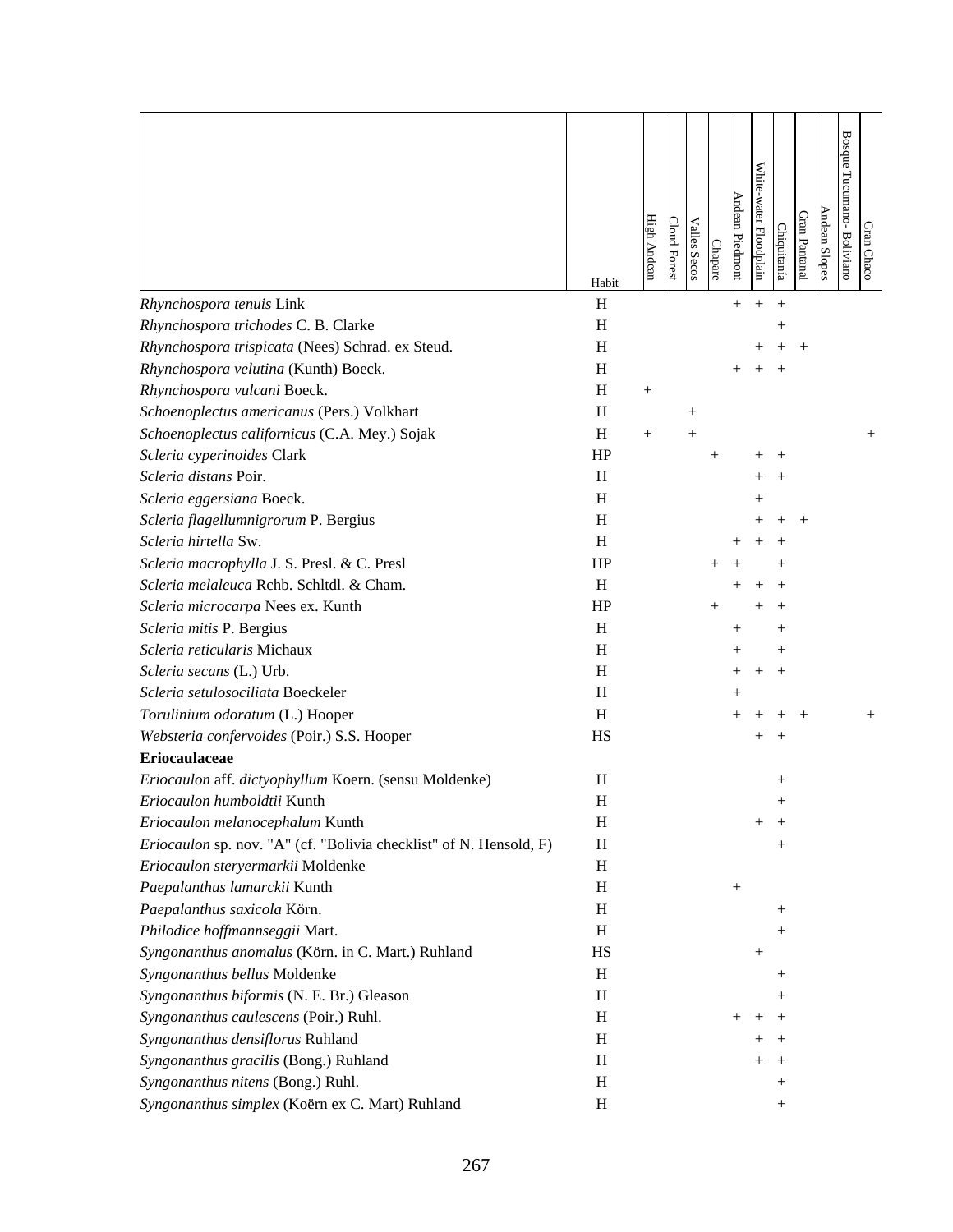|                                                | Habit      | <b>High Andean</b> | <b>Cloud Forest</b> | <b>Valles Secos</b> | Chapare | Andean Piedmont | White-water Floodplain | Chiquitanía        | Gran Pantanal      | Andean Slopes | Bosque Tucumano-Boliviano | Gran Chaco |
|------------------------------------------------|------------|--------------------|---------------------|---------------------|---------|-----------------|------------------------|--------------------|--------------------|---------------|---------------------------|------------|
| Syngonanthus xeranthemoides (Bong.) Ruhland    | H          |                    |                     |                     |         |                 |                        | $^{+}$             |                    |               |                           |            |
| Tonina fluviatilis Aublet                      | HP         |                    |                     |                     | $^+$    |                 |                        |                    |                    |               |                           |            |
| Heliconiaceae                                  |            |                    |                     |                     |         |                 |                        |                    |                    |               |                           |            |
| Heliconia marginata (Griggs.) Pitt             | HP         |                    |                     |                     | $^{+}$  |                 |                        |                    |                    |               |                           |            |
| Heliconia psittacorum L.f.                     | H          |                    |                     |                     |         |                 |                        |                    |                    |               |                           |            |
| Heliconia subulata Ruiz & Pavón                | H          |                    |                     |                     |         |                 |                        | $\hspace{.01in} +$ |                    |               |                           |            |
| Hydrocharitaceae                               |            |                    |                     |                     |         |                 |                        |                    |                    |               |                           |            |
| Apalanthe granatensis (H. & B.) J. E. Planchon | <b>HS</b>  |                    |                     |                     |         |                 |                        |                    |                    |               |                           |            |
| Egeria densa Planchon                          | <b>HS</b>  |                    |                     |                     |         |                 |                        |                    |                    |               |                           |            |
| Egeria najas Planchon                          | <b>HS</b>  |                    |                     |                     |         |                 |                        | $^+$               | $\hspace{0.1mm} +$ |               |                           |            |
| Elodea potamogeton (Bert.) Espinosa            | HS         | $^{+}$             |                     |                     |         | $^{+}$          |                        |                    |                    |               |                           |            |
| Limnobium laevigatum (H. & B. ex Willd.) Heine | <b>HFF</b> |                    |                     |                     |         | $+$             |                        |                    | $^{+}$             |               |                           | $^{+}$     |
| <b>Iridaceae</b>                               |            |                    |                     |                     |         |                 |                        |                    |                    |               |                           |            |
| Cipura paludosa Aubl.                          | H          |                    |                     |                     |         |                 |                        |                    |                    |               |                           |            |
| Cypella linearis (H.B.K.) Baker                | H          |                    |                     |                     |         |                 |                        | $^+$               |                    |               |                           |            |
| Sisyrinchium iridifolium Kunth                 | H          |                    |                     |                     |         |                 |                        |                    |                    |               |                           |            |
| <b>Juncaceae</b>                               |            |                    |                     |                     |         |                 |                        |                    |                    |               |                           |            |
| Distichia filamentosa Buchenau                 | CF         | $^{+}$             |                     |                     |         |                 |                        |                    |                    |               |                           |            |
| Distichia muscoides Nees & Meyen               | CF         | $^{+}$             |                     |                     |         |                 |                        |                    |                    |               |                           |            |
| Juncus acutus L.                               | HP         |                    |                     |                     |         |                 |                        |                    |                    |               |                           |            |
| Juncus arcticus Willd.                         | H          | $^{+}$             |                     |                     |         |                 |                        |                    |                    |               |                           |            |
| Juncus bufonius L.                             | HA         | $^+$               |                     | $^{+}$              |         |                 |                        |                    |                    |               |                           |            |
| Juncus cyperoides Laharpe                      | H          |                    |                     |                     |         |                 |                        |                    |                    |               |                           |            |
| Juncus ebracteatus E. Meyer                    | H          |                    |                     |                     |         |                 |                        |                    |                    |               |                           |            |
| Juncus effusus L.                              | H          |                    | $^{+}$              |                     |         |                 |                        |                    |                    |               |                           |            |
| Juncus fuscocapitatus Balslev                  | H          | $^+$               | $\hspace{0.1mm} +$  |                     |         |                 |                        |                    |                    |               |                           |            |
| Juncus microcephalus Kunth                     | H          | $^{+}$             | $^{+}$              | $+$                 |         |                 |                        |                    |                    | $^{+}$        |                           |            |
| Juncus pallescens Lam.                         | H          |                    | $^{+}$              |                     |         |                 |                        |                    |                    |               |                           |            |
| Juncus stipulatus Nees & Meyen                 | H          | $^{+}$             | $^{+}$              |                     |         |                 |                        |                    |                    |               |                           |            |
| Juncus subulitepalus Balslev                   | H          |                    |                     | $\hspace{0.1mm} +$  |         |                 |                        |                    |                    |               |                           |            |
| Juncus tenuis Willd.                           | HP         |                    |                     | $\hspace{0.1mm} +$  |         |                 |                        |                    |                    |               |                           |            |
| Luzula racemosa Desvaux                        | H          | $^{+}$             |                     | $^{+}$              |         |                 |                        |                    |                    |               |                           |            |
| Luzula vulcanica Liebm.                        | H          |                    |                     |                     |         |                 |                        |                    |                    |               |                           |            |
| Oxychloe andina Phil.                          | CF         |                    |                     |                     |         |                 |                        |                    |                    |               |                           |            |
| Patosia clandestina (Philippi) Buchenau        | CF         | $^{+}$             |                     |                     |         |                 |                        |                    |                    |               |                           |            |
| Juncaginaceae                                  |            |                    |                     |                     |         |                 |                        |                    |                    |               |                           |            |
| Lilaea scilloides (Poiret) Hauman              | HS         | $^{+}$             |                     | $^{+}$              |         |                 |                        |                    |                    |               |                           |            |
| Lemnaceae                                      |            |                    |                     |                     |         |                 |                        |                    |                    |               |                           |            |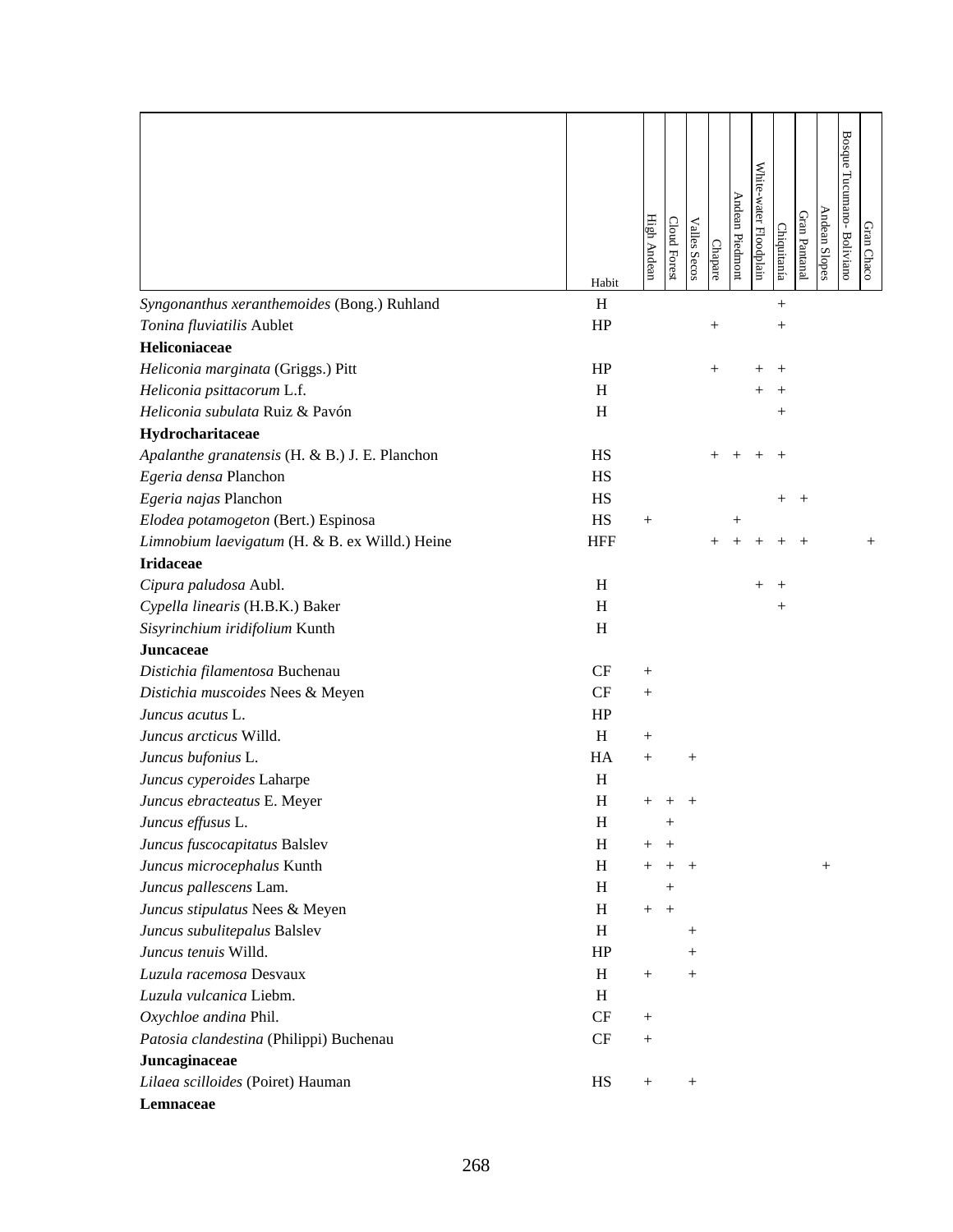|                                                          | Habit                     | High Andean | Cloud Forest | <b>Valles Secos</b> | Chapare | Andean Piedmont    | White-water Floodplain | Chiquitanía | Gran Pantanal      | Andean Slopes | <b>Bosque</b><br>Tucumano-Boliviano | Gran Chaco         |
|----------------------------------------------------------|---------------------------|-------------|--------------|---------------------|---------|--------------------|------------------------|-------------|--------------------|---------------|-------------------------------------|--------------------|
| Lemna aequinoctialis Welw.                               | <b>HFF</b>                |             |              |                     |         | $\hspace{0.1mm} +$ | $\hspace{0.1mm} +$     |             | $^{+}$             |               | $^{+}$                              |                    |
| Lemna gibba L.                                           | <b>HFF</b>                | $^{+}$      |              | $\hspace{0.1mm} +$  |         |                    |                        |             |                    |               |                                     |                    |
| Lemna minuta Kunth                                       | <b>HFF</b>                |             |              | $\overline{+}$      |         |                    |                        |             |                    |               |                                     |                    |
| Lemna valdiviana Phil.                                   | $\boldsymbol{\mathrm{H}}$ | $^{+}$      | $^{+}$       |                     |         |                    |                        |             |                    |               |                                     |                    |
| Lemna yungensis Landolt                                  | LR                        |             |              |                     |         |                    |                        |             |                    |               |                                     |                    |
| Spirodela intermedia W. Kohl                             | <b>HFF</b>                |             |              |                     |         | $^{+}$             |                        |             |                    |               |                                     | $\hspace{0.1mm} +$ |
| Wolffia brasiliensis Wedd.                               | <b>HFF</b>                |             |              |                     |         |                    |                        | $^{+}$      |                    |               | $\hspace{0.1mm} +$                  |                    |
| Wolffia columbiana Karsten                               | <b>HFF</b>                |             |              | $^{+}$              |         |                    |                        |             | $\hspace{0.1mm} +$ |               | $^+$                                |                    |
| Wolffiella caudata Landolt                               | <b>HFF</b>                |             |              |                     |         |                    | $\hspace{0.1mm} +$     |             |                    |               |                                     |                    |
| Wolffiella lingulata (Hegelm.) Hegelm.                   | <b>HFF</b>                |             |              |                     |         |                    | $^+$                   | $^{+}$      | $\hspace{0.1mm} +$ |               |                                     |                    |
| Wolffiella oblonga (Phil.) Hegelm.                       | <b>HFF</b>                |             |              | $^{+}$              |         |                    |                        |             | $^{+}$             |               |                                     |                    |
| Wolffiella welwitschii (Hegelm.) Monod                   | <b>HFF</b>                |             |              |                     |         |                    |                        |             |                    |               |                                     |                    |
| Limnocharitaceae                                         |                           |             |              |                     |         |                    |                        |             |                    |               |                                     |                    |
| Hydrocleys mattogrossensis (Kuntze) HolmNielsen & Haynes | <b>RFL</b>                |             |              |                     |         |                    |                        |             |                    |               |                                     |                    |
| Hydrocleys nymphoides (Willd.) Buch.                     | <b>RFL</b>                |             |              |                     |         |                    |                        |             | $\, + \,$          |               |                                     |                    |
| Hydrocleys parviflora Seubert in Martius                 | <b>RFL</b>                |             |              |                     |         |                    |                        |             |                    |               |                                     |                    |
| Limnocharis flava (L.) Buchenau                          | HA/P                      |             |              |                     |         |                    |                        |             |                    |               |                                     |                    |
| Limnocharis laforestii Duchassaing ex. Griseb            | HA/P                      |             |              |                     |         |                    |                        | $^+$        |                    |               |                                     |                    |
| Marantaceae                                              |                           |             |              |                     |         |                    |                        |             |                    |               |                                     |                    |
| Thalia geniculata L.                                     | H                         |             |              |                     |         |                    |                        |             |                    |               |                                     |                    |
| Mayacaceae                                               |                           |             |              |                     |         |                    |                        |             |                    |               |                                     |                    |
| Mayaca fluviatilis Aublet                                | HS                        |             |              |                     |         |                    |                        |             |                    |               |                                     |                    |
| Mayaca longipes Mart. ex Seubert                         | HS                        |             |              |                     |         |                    |                        |             |                    |               |                                     |                    |
| Mayaca sellowiana Kunth                                  | HS                        |             |              |                     |         |                    |                        |             |                    |               |                                     |                    |
| Najadaceae                                               |                           |             |              |                     |         |                    |                        |             |                    |               |                                     |                    |
| Najas arguta H.B.K.                                      | HS                        |             |              |                     |         | $+$                | $^{+}$                 | $^{+}$      |                    |               |                                     |                    |
| Najas guadalupensis (Spreng.) Magnus                     | HS                        |             |              |                     |         |                    |                        |             |                    |               |                                     | $^{+}$             |
| Najas podostemon Magnus                                  | HS                        |             |              |                     |         |                    |                        |             | $^{+}$             |               |                                     |                    |
| Orchidaceae                                              |                           |             |              |                     |         |                    |                        |             |                    |               |                                     |                    |
| Cyrtopodium paludicolum Hoehne                           | H                         |             |              |                     |         |                    |                        | $^{+}$      |                    |               |                                     |                    |
| Eltroplectris calcarata (Sw.) Garay & H.R. Sweet         | NK                        |             |              |                     |         |                    |                        | $^{+}$      |                    |               |                                     |                    |
| Eulophia alta (L.) Fawe & Rendl.                         | H                         |             |              |                     |         |                    |                        | $^{+}$      |                    |               |                                     |                    |
| Habenaria alata Hooker                                   | H                         |             |              |                     |         |                    |                        |             |                    |               |                                     |                    |
| Habenaria leprieuri Reichb.f.                            | H                         |             |              |                     |         |                    |                        | $^{+}$      |                    |               |                                     |                    |
| Habenaria repens Nutt.                                   | H                         |             |              |                     |         |                    | $\hspace{0.1mm} +$     | $^{+}$      |                    |               |                                     |                    |
| Habenaria sartor Lindl.                                  | H                         |             |              |                     |         |                    | $^{+}$                 |             |                    |               |                                     |                    |
| Liparis nervosa (Thunb.) Lindl.                          | H                         |             |              |                     |         |                    |                        | $^{+}$      |                    |               |                                     |                    |
| Poaceae                                                  |                           |             |              |                     |         |                    |                        |             |                    |               |                                     |                    |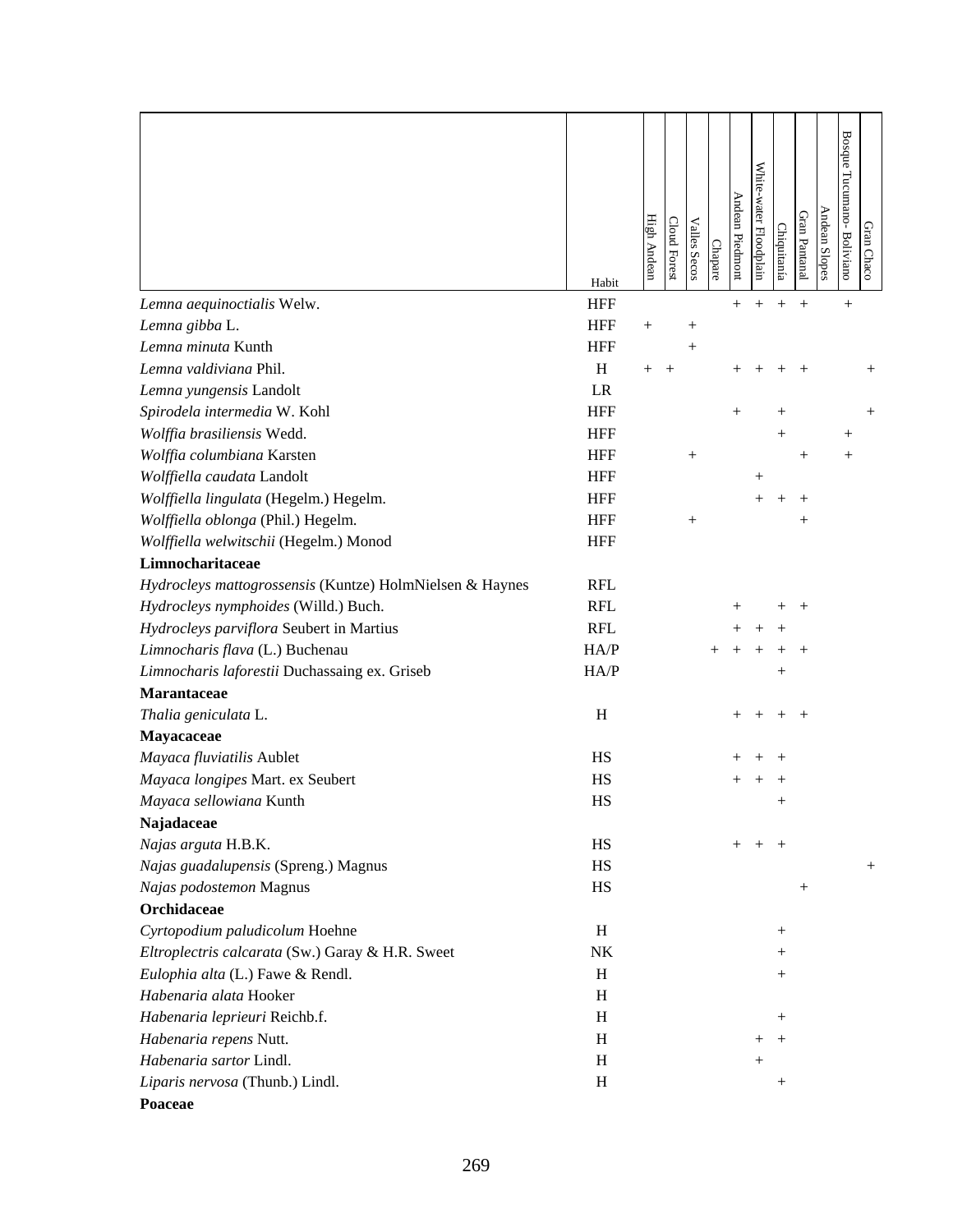|                                                        | Habit     | High Andean        | Cloud Forest       | <b>Valles Secos</b> | Chapare             | Andean Piedmont    | White-water Floodplain           | Chiquitanía | Gran Pantanal | Andean Slopes | Bosque Tucumano- Boliviano | Gran Chaco |
|--------------------------------------------------------|-----------|--------------------|--------------------|---------------------|---------------------|--------------------|----------------------------------|-------------|---------------|---------------|----------------------------|------------|
| Acroceras zizanioides (H.B.K.) Dandy                   | HA/P      |                    |                    |                     | $+$                 |                    | $^{+}$                           | $^{+}$      |               |               |                            |            |
| Agrostis perennans (Walt.) Tuck                        | H         |                    |                    | $\, + \,$           |                     |                    |                                  |             |               |               |                            |            |
| Agrostis stolonifera L.                                | H         | $\hspace{0.1mm} +$ |                    | $\hspace{0.1mm} +$  |                     |                    |                                  |             |               |               |                            |            |
| Alopecurus aequalis Sobol.                             | H         | $+$                |                    |                     |                     |                    |                                  |             |               |               |                            |            |
| Alopecurus magellanicus Lam.                           | H         | $^{+}$             |                    |                     |                     |                    |                                  |             |               |               |                            |            |
| Amphibromus scabrivalvis (Trin.) Swallen               | H         | $^{+}$             |                    |                     |                     |                    |                                  |             |               |               |                            |            |
| Andropogon bicornis (L.) Forsk.                        | HP        |                    |                    |                     |                     |                    |                                  |             | $^{+}$        |               |                            |            |
| Andropogon glaziovii Hackel in Mart.                   | H         |                    |                    |                     |                     |                    |                                  |             |               |               |                            |            |
| Andropogon lateralis Nees                              | ${\bf S}$ |                    |                    |                     |                     |                    |                                  |             |               |               |                            |            |
| Andropogon leucostachyus H.B.K.                        | H         |                    |                    |                     |                     |                    |                                  |             |               |               |                            |            |
| Andropogon selloanus (Hackel) Hackel                   | HP        |                    |                    |                     |                     |                    |                                  |             |               |               |                            |            |
| Andropogon virgatus Desv.                              | H         |                    |                    |                     |                     |                    |                                  |             |               |               |                            |            |
| Arundinella hispida (Willd.) Kuntze                    | H         |                    |                    |                     |                     |                    |                                  |             |               |               |                            |            |
| Arundo donax L.                                        | H         |                    |                    |                     |                     |                    |                                  |             |               |               |                            |            |
| Axonopus fissifolius (Raddi) Kuhlm.                    | HP        |                    |                    |                     | $^+$                | $^{+}$             | $^+$                             | ┿           |               |               |                            |            |
| Axonopus leptostachyus (Flüggé) Hitchc.                | H         |                    |                    |                     |                     |                    |                                  | $^{+}$      |               |               |                            |            |
| Calamagrostis effusa Steud.                            | H         | $^{+}$             |                    |                     |                     |                    |                                  |             |               |               |                            |            |
| Calamagrostis eminens (Presl.) Steud.                  | H         | $^{+}$             |                    |                     |                     |                    |                                  |             |               |               |                            |            |
| Coelorachis aurita (Steud.) A. Camus                   | H         |                    |                    |                     |                     |                    |                                  |             |               |               |                            |            |
| Coelorachis balansae (Hack.) Camus                     | H         |                    |                    |                     |                     |                    | $^+$                             |             |               |               |                            |            |
| Coix lacrymajobi L.                                    | H         |                    |                    |                     | $\hspace{.011cm} +$ |                    |                                  |             |               |               |                            |            |
| Cynodon dactylon (L.) Pers.                            | H         |                    |                    | $^{+}$              |                     |                    |                                  |             | $^{+}$        |               |                            |            |
| Deschampsia caespitosa P. Beauv.                       | $H_{\rm}$ |                    | $\hspace{0.1mm} +$ |                     |                     |                    |                                  |             |               |               |                            |            |
| Deyeuxia chrysantha J. Presl.                          | H         | $^{+}$             |                    |                     |                     |                    |                                  |             |               |               |                            |            |
| Deyeuxia minima (Pilg.) Rúgolo                         | H         | $^{+}$             |                    |                     |                     |                    |                                  |             |               |               |                            |            |
| Deyeuxia ovata J. Presl.                               | H         | $^{+}$             |                    |                     |                     |                    |                                  |             |               |               |                            |            |
| Deyeuxia rigescens (J. Presl) Türpe                    | H         | $^{+}$             |                    |                     |                     |                    |                                  |             |               |               |                            |            |
| Digitaria ciliaris (Retz.) Koel.                       | H         |                    |                    |                     |                     | $^+$               | $^+$                             |             |               | $^+$          |                            |            |
| Echinochloa colona (L.) Link                           | HA        |                    |                    |                     | $^{+}$              | $^{+}$             |                                  | $^{+}$      |               | $^{+}$        |                            |            |
| Echinochloa crusgalli (L.) Pal. de Beavois             | H         |                    |                    |                     |                     |                    |                                  |             |               |               |                            |            |
| Echinochloa cruspavonis (H.B.K.) Schultes              | H         |                    |                    | $^{+}$              |                     | $^{+}$             | $^{+}$                           |             |               |               |                            |            |
| Echinochloa polystachya (Kunth) Hitchc.                | H         |                    |                    |                     |                     |                    | $\hspace{0.1mm} +\hspace{0.1mm}$ | $^{+}$      | $^{+}$        |               |                            |            |
| Echinolaena gracilis Swallen                           | H         |                    |                    |                     |                     |                    | $^+$                             | $^{+}$      |               |               |                            |            |
| Eleusine indica (L.) Gaertn.                           | H         |                    |                    |                     |                     | $^+$               | $^+$                             |             |               | $^{+}$        |                            |            |
| Eragrostis acutiflora (Kunth) Nees                     | H         |                    |                    |                     |                     |                    | $\hspace{0.1mm} +$               |             |               |               |                            |            |
| Eragrostis glomerata (Walt.) L. H. Dewey               | $H_{\rm}$ |                    |                    | $^{+}$              |                     | $\hspace{0.1mm} +$ |                                  | $^{+}$      |               |               |                            |            |
| Eragrostis hypnoides (Lam.) Britton, Sterns & Poggenb. | H         |                    |                    |                     |                     |                    | $\hspace{0.1mm} +$               |             |               |               |                            |            |
| Eragrostis maypurensis (Kunth) Steud.                  | SS        |                    |                    |                     |                     |                    | $^+$                             | $^{+}$      |               |               |                            |            |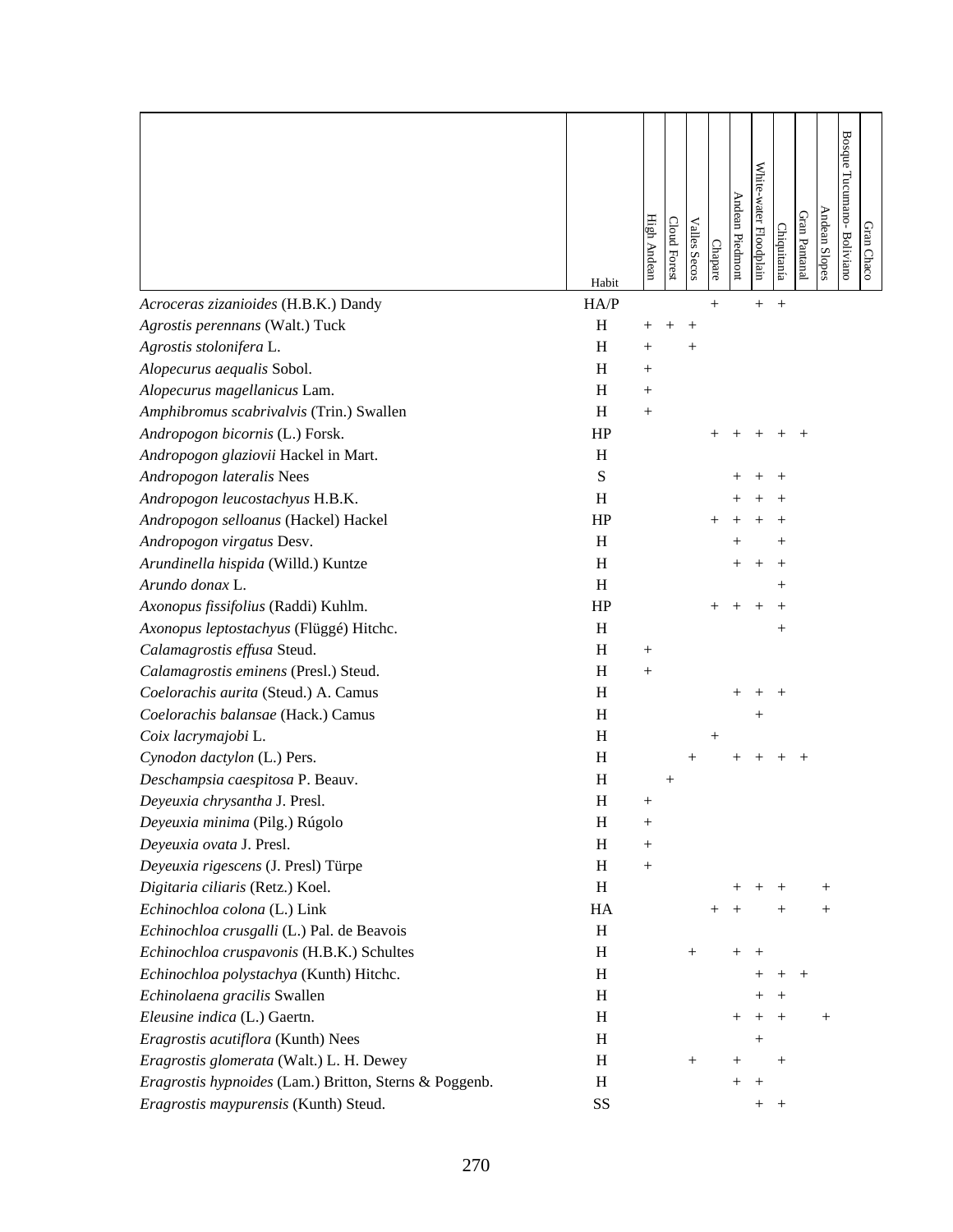|                                                      | Habit                     | High Andean | Cloud Forest | <b>Valles Secos</b> | Chapare            | Andean Piedmont    | White-water Floodplain | Chiquitanía        | Gran Pantanal      | Andean Slopes | Bosque Tucumano-Boliviano | Gran<br>Chaco |
|------------------------------------------------------|---------------------------|-------------|--------------|---------------------|--------------------|--------------------|------------------------|--------------------|--------------------|---------------|---------------------------|---------------|
| Eriochloa distachya H.B.K.                           | H                         |             |              |                     |                    | $^{+}$             |                        | $^{+}$             |                    |               |                           |               |
| Eriochloa punctata (L.) Desv.                        | H                         |             |              |                     |                    |                    |                        |                    | $^{+}$             |               |                           |               |
| Eriochrysis cayennensis Beauv.                       | H                         |             |              |                     |                    |                    |                        | $^+$               |                    |               |                           |               |
| Eriochrysis warmingiana (Hack.) Kuhlm.               | $\boldsymbol{\mathrm{H}}$ |             |              |                     |                    |                    | $^{+}$                 |                    |                    |               |                           |               |
| Festuca dolichophylla J. Presl.                      | H                         | $^{+}$      |              |                     |                    |                    |                        |                    |                    |               |                           |               |
| Gymnopogon fastigiatus Nees                          | H                         |             |              |                     |                    |                    | $^+$                   | $^{+}$             |                    |               |                           |               |
| Gynerium sagittatum (Aubl.) Beauv.                   | HP                        |             |              |                     | $^{+}$             |                    |                        | $^{+}$             |                    |               |                           |               |
| Hackelochloa granularis (L.) Kuntzey                 | H                         |             |              |                     |                    |                    |                        | $\hspace{0.1mm} +$ |                    |               |                           |               |
| Hemarthria altissima (Poir.) Stapf & C.E. Hubb.      | HP                        |             |              |                     | $\hspace{0.1mm} +$ |                    | $^+$                   | $^{+}$             |                    |               |                           |               |
| Holcus lanatus L.                                    | H                         |             |              |                     |                    |                    |                        |                    |                    |               |                           |               |
| Homolepis aturensis (H.B.K.) Chase                   | HP                        |             |              |                     |                    |                    |                        |                    |                    |               |                           |               |
| Hymenachne amplexicaulis (Rudge.) Nees               | HP                        |             |              |                     | $^+$               |                    |                        |                    |                    |               |                           |               |
| Hymenachne donacifolia (Raddi) Chase                 | HP                        |             |              |                     |                    |                    |                        |                    |                    |               |                           |               |
| Hyparrhenia bracteata (Willd.) Stapf                 | H                         |             |              |                     |                    |                    |                        |                    |                    |               |                           |               |
| Ichnanthus pallens (Swartz.) Munro ex Benth.         | H                         |             |              |                     |                    |                    |                        |                    |                    |               |                           |               |
| Ichnanthus procurrens (Nees) Swallen                 | H                         |             |              |                     |                    |                    |                        |                    |                    |               |                           |               |
| Imperata brasiliensis Trin.                          | H                         |             |              |                     |                    |                    |                        |                    |                    |               |                           |               |
| Imperata contracta (H.B.K.) Hitch.                   | $\boldsymbol{\mathrm{H}}$ |             |              |                     |                    | $\hspace{0.1mm} +$ |                        |                    |                    |               |                           |               |
| Imperata minutiflora Hack.                           | H                         |             |              |                     |                    | $^{+}$             |                        |                    |                    |               |                           |               |
| Imperata tenuis Hack                                 | H                         |             |              | $^{+}$              |                    |                    |                        |                    |                    |               |                           |               |
| Isachne polygonoides (Lam.) Doell                    | H                         |             |              |                     |                    |                    |                        |                    |                    |               |                           |               |
| Leersia hexandra L.                                  | <b>FMF</b>                |             |              |                     |                    | $^{+}$             | $^{+}$                 |                    | $^{+}$             |               |                           | $^{+}$        |
| Leptochloa fascicularis (Lam.) A. Gray               | H                         |             |              | $^{+}$              |                    |                    |                        |                    |                    |               |                           |               |
| Leptochloa mucronata (Michx.) Kunth                  | H                         |             |              |                     |                    |                    |                        |                    |                    |               |                           |               |
| Leptochloa panicoides (J. Presl) Hitchc.             | H                         |             |              |                     |                    |                    |                        |                    |                    |               |                           |               |
| Leptochloa scabra Nees.                              | H                         |             |              |                     |                    |                    |                        | $^{+}$             |                    |               |                           |               |
| Leptochloa uninervia (J.S. Presl) A. Hitch. et Chase | H                         |             |              |                     |                    |                    |                        |                    |                    |               |                           |               |
| Loudetia flammida (Trin.) C. E. Hubbard              | H                         |             |              |                     |                    |                    |                        | $^+$               |                    |               |                           |               |
| Luziola bahiensis (Steudl.) A. Hitchc.               | HP                        |             |              |                     | $\hspace{0.1mm} +$ |                    |                        | $^{+}$             |                    |               |                           |               |
| Luziola fragilis Swallen                             | H                         |             |              |                     |                    |                    |                        |                    |                    |               |                           |               |
| Luziola peruviana Juss. ex J.F. Gmel.                | H                         |             |              | $^{+}$              |                    | $^{+}$             | $^{+}$                 | $^{+}$             |                    |               |                           |               |
| Luziola subintegra Swallen                           | H                         |             |              |                     |                    |                    |                        | $\hspace{0.1mm} +$ |                    |               |                           |               |
| Oplismenopsis najada (Hack. & Arechav.) Parodi       | H                         |             |              |                     |                    |                    |                        | $^{+}$             |                    |               |                           |               |
| Oryza alta Swallen                                   | H                         |             |              |                     |                    |                    |                        |                    | $^{+}$             |               |                           |               |
| Oryza grandiglumis (Döell) Prodoehl                  | H                         |             |              |                     |                    |                    |                        | $^+$               |                    |               |                           |               |
| Oryza latifolia Desv.                                | H                         |             |              |                     |                    |                    |                        |                    |                    |               | $^{+}$                    |               |
| Oryza rufipogon Griffiths                            | H                         |             |              |                     |                    |                    |                        |                    | $\hspace{0.1mm} +$ |               |                           |               |
| Oryza sativa L.                                      | H                         |             |              |                     |                    |                    |                        | $\hspace{0.1mm} +$ |                    |               |                           |               |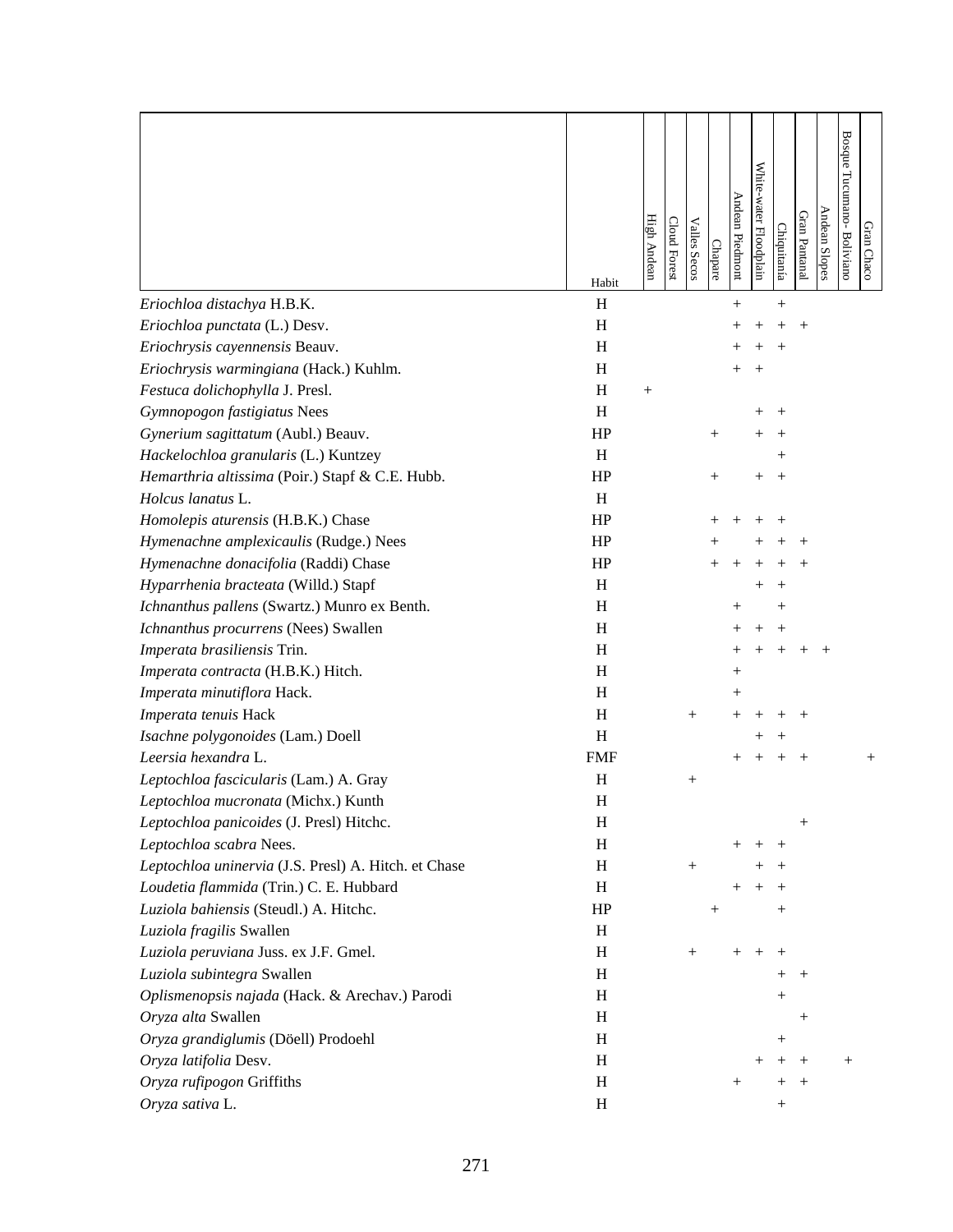|                                                              | Habit      | High Andean | Cloud Forest | <b>Valles Secos</b> | Chapare            | Andean Piedmont    | White-water Floodplain | Chiquitanía        | Gran Pantanal      | <b>Andean Slopes</b> | Bosque Tucumano- Boliviano | Gran Chaco |
|--------------------------------------------------------------|------------|-------------|--------------|---------------------|--------------------|--------------------|------------------------|--------------------|--------------------|----------------------|----------------------------|------------|
| Otachyrium versicolor (Döll) Henrard                         | H          |             |              |                     |                    | $^{+}$             | $^{+}$                 | $^{+}$             |                    |                      |                            |            |
| Panicum caricoides Nees ex Trin.                             | H          |             |              |                     |                    |                    |                        |                    |                    |                      |                            |            |
| Panicum cayennense Lam.                                      | H          |             |              |                     |                    |                    |                        |                    |                    |                      |                            |            |
| Panicum dichotomiflorum Michx.                               | HP         |             |              |                     |                    |                    |                        |                    |                    |                      |                            |            |
| Panicum elephantipes Nees ex Trin.                           | <b>FMF</b> |             |              |                     |                    |                    | $^+$                   |                    | $\hspace{0.1mm} +$ |                      |                            |            |
| Panicum grande Hitchcock & Chase                             | HP         |             |              |                     | $\hspace{0.1mm} +$ |                    | $^+$                   |                    |                    |                      |                            |            |
| Panicum hylaeicum Mez.                                       | HP         |             |              |                     |                    |                    |                        | $^{+}$             |                    |                      |                            |            |
| Panicum laxum Sw.                                            | HP         |             |              |                     |                    |                    |                        |                    |                    |                      |                            |            |
| Panicum mertensii Roth                                       | HP         |             |              |                     |                    |                    |                        |                    |                    |                      |                            |            |
| Panicum parvifolium Lam.                                     | H          |             |              |                     |                    | $\hspace{0.1mm} +$ | $^+$                   |                    |                    |                      |                            |            |
| Panicum pilosum Sw.                                          | HP         |             |              |                     |                    |                    |                        |                    |                    |                      |                            |            |
| Panicum polygonatum Schrader                                 | HP         |             |              |                     |                    | $^+$               |                        |                    |                    | $^{+}$               |                            |            |
| Panicum repens Berg.                                         | H          |             |              |                     |                    |                    |                        | $\hspace{0.1mm} +$ |                    |                      |                            |            |
| Panicum scabridum Döll                                       | SS         |             |              |                     |                    |                    |                        |                    |                    |                      |                            |            |
| Panicum schwackeanum Mez.                                    | HP         |             |              |                     | $^+$               |                    |                        |                    |                    |                      |                            |            |
| Panicum stenodes Griseb.                                     | H          |             |              |                     |                    |                    |                        | $\hspace{0.1mm} +$ |                    |                      |                            |            |
| Panicum stoloniferum Poir.                                   | HP         |             |              |                     |                    |                    |                        |                    |                    |                      |                            |            |
| Panicum stramineum Hitchc. & Chase                           | H          |             |              |                     |                    |                    |                        |                    |                    |                      |                            |            |
| Panicum trichoides Sw.                                       | H          |             |              |                     |                    |                    |                        |                    |                    |                      |                            |            |
| Paratheria prostrata Griseb.                                 | H          |             |              |                     |                    |                    | $^{+}$                 |                    |                    |                      |                            |            |
| Parodiolyra lateralis (J. Presl ex Nees) Soderstr. & Zuloaga | H          |             |              |                     |                    |                    |                        |                    |                    |                      |                            |            |
| Paspalidium geminatum (Forssk.) Stapf.                       | H          |             |              |                     |                    |                    |                        | $^+$               |                    |                      |                            |            |
| Paspalum acuminatum Raddi                                    | H          |             |              |                     |                    |                    |                        |                    |                    |                      |                            |            |
| Paspalum boscianum Flüggé                                    | H          |             |              |                     |                    | $\hspace{0.1mm} +$ |                        |                    |                    |                      |                            |            |
| Paspalum carinatum Humb. & Bonpl.                            | H          |             |              |                     |                    |                    | $^+$                   |                    |                    |                      |                            |            |
| Paspalum conjugatum Bergius                                  | H          |             |              |                     | $^{+}$             | $^{+}$             |                        |                    |                    | $^{+}$               |                            |            |
| Paspalum conspersum Schrader ex Schultes                     | H          |             |              |                     |                    |                    |                        | $^{+}$             |                    |                      |                            |            |
| Paspalum densum Poir.                                        | $H_{\rm}$  |             |              |                     |                    | $^+$               | $^{+}$                 | $^{+}$             |                    |                      |                            |            |
| Paspalum distichum L.                                        | H          |             |              | $^{+}$              |                    | $^+$               |                        |                    |                    |                      |                            |            |
| Paspalum fasciculatum Willd. ex Flüggé                       | H          |             |              |                     |                    | $^{+}$             | $+$                    |                    |                    |                      |                            |            |
| Paspalum intermedium Munro                                   | H          |             |              |                     |                    |                    |                        | $^+$               |                    |                      |                            |            |
| Paspalum lividum Trin. in Schlecht.                          | H          |             |              |                     |                    |                    |                        | $\hspace{0.1mm} +$ |                    |                      | $^{+}$                     |            |
| Paspalum maculosum Trin.                                     | $H_{\rm}$  |             |              |                     |                    |                    |                        | $\hspace{0.1mm} +$ |                    |                      |                            |            |
| Paspalum multicaule Poir.                                    | $H_{\rm}$  |             |              |                     |                    |                    |                        | $^+$               |                    |                      |                            |            |
| Paspalum nudatum Luces                                       | $H_{\rm}$  |             |              |                     |                    |                    |                        |                    |                    |                      |                            |            |
| Paspalum orbiculatum Poir.                                   | H          |             |              |                     |                    |                    | $\! +$                 |                    |                    |                      |                            |            |
| Paspalum pallens Swallen                                     | $H_{\rm}$  |             |              |                     |                    |                    |                        | $^+$               |                    |                      |                            |            |
| Paspalum paniculatum L.                                      | $H_{\rm}$  |             |              |                     |                    |                    |                        | $\hspace{0.1mm} +$ |                    | $^{+}$               |                            |            |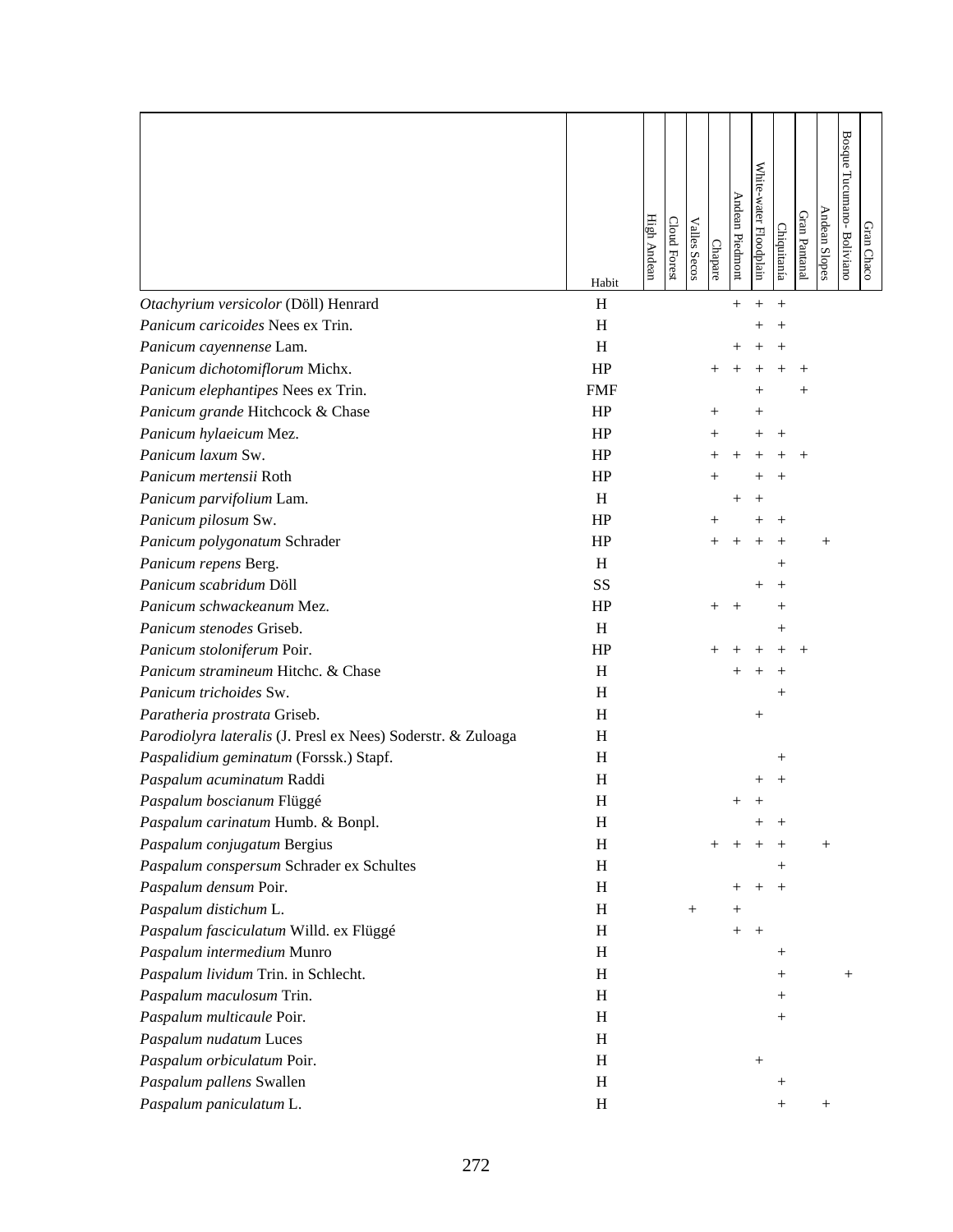|                                                                 | Habit      | High Andean | Cloud Forest | <b>Valles Secos</b> | Chapare            | Andean Piedmont    | White-water Floodplain | Chiquitanía        | Gran Pantanal | Andean Slopes | <b>Bosque</b><br>Tucumano-Boliviano | Gran Chaco |
|-----------------------------------------------------------------|------------|-------------|--------------|---------------------|--------------------|--------------------|------------------------|--------------------|---------------|---------------|-------------------------------------|------------|
| Paspalum plicatulum Michx.                                      | H          |             |              |                     |                    |                    | $^{+}$                 | $^{+}$             |               |               |                                     |            |
| Paspalum pygmaeum Hackel                                        | H          | $^{+}$      | $^{+}$       |                     |                    |                    |                        |                    |               |               |                                     |            |
| Paspalum repens Bergius                                         | H          |             |              |                     | $\hspace{0.1mm} +$ |                    |                        |                    |               |               |                                     |            |
| Paspalum urvillei Steudel                                       | H          |             |              |                     |                    | $^+$               |                        |                    |               |               |                                     |            |
| Paspalum vaginatum Swartz                                       | H          |             |              |                     |                    | $^{+}$             |                        |                    |               |               |                                     |            |
| Paspalum virgatum L.                                            | H          |             |              |                     |                    |                    | $^+$                   |                    |               |               |                                     |            |
| Paspalum wrightii Hitchc. & Chase                               | H          |             |              |                     |                    |                    |                        | $\, +$             | $^{+}$        |               |                                     |            |
| Pennisetum clandestinum Hochst. ex Chiov.                       | H          |             |              |                     |                    |                    |                        |                    |               |               |                                     |            |
| Phalaris angusta Nees ex Trin.                                  | H          |             |              |                     |                    |                    |                        |                    |               |               |                                     |            |
| Poa annua L.                                                    | H          | $^{+}$      | $^{+}$       |                     |                    |                    |                        |                    |               |               |                                     |            |
| Poa gymnantha Pilg.                                             | H          | $^{+}$      |              |                     |                    |                    |                        |                    |               |               |                                     |            |
| Poa perligulata Pilg.                                           | H          | $^{+}$      |              |                     |                    |                    |                        |                    |               |               |                                     |            |
| Polypogon elongatus Kunth ex. Humb.                             | H          | $^{+}$      |              | $^{+}$              |                    |                    |                        |                    |               |               |                                     |            |
| Polypogon interruptus Kunth                                     | H          | $^{+}$      |              | $^{+}$              |                    |                    |                        |                    |               |               |                                     |            |
| Polypogon monspeliensis (L.) Desf.                              | H          | $^{+}$      |              |                     |                    |                    |                        |                    |               |               |                                     |            |
| Polypogon viridis (Gouan) Breistr.                              | H          | $^{+}$      |              | $^{+}$              |                    |                    |                        |                    |               |               |                                     |            |
| Reimarochloa aberrans (Döll) Chase                              | H          |             |              |                     |                    |                    | $^{+}$                 |                    |               |               |                                     |            |
| Reimarochloa acuta (Flügge) Hitchcock                           | H          |             |              |                     |                    |                    |                        |                    |               |               |                                     |            |
| Saccharum trinii (Hack.) Renvoize                               | H          |             |              |                     |                    |                    |                        |                    |               |               |                                     |            |
| Sacciolepis angustissima (Hochst.) Kuhlm                        | H          |             |              |                     |                    |                    |                        |                    |               |               |                                     |            |
| Sacciolepis myuros (Lam.) Chase                                 | H          |             |              |                     |                    |                    |                        |                    |               |               |                                     |            |
| Sacciolepis vilvoides (Trin.) Chase                             | H          |             |              |                     |                    |                    |                        |                    |               |               |                                     |            |
| Schizachyrium sulcatum (Ekman) S.T. Blake                       | H          |             |              |                     |                    |                    |                        |                    |               |               |                                     |            |
| Setaria parviflora (Poir.) Kerguélen                            | $H_{\rm}$  |             |              |                     |                    |                    |                        |                    |               |               |                                     |            |
| Setaria sphacelata (Schumach.) M. B. Moss ex Stapf & C.E. Hubb. | H          |             |              |                     |                    | $^{+}$             |                        |                    |               |               |                                     |            |
| Sorghastrum nutans (L.) Nash                                    | H          |             |              |                     |                    | $\! +$             |                        |                    |               |               |                                     |            |
| Sorghastrum setosum (Griseb.) Hitchc.                           | H          |             |              |                     |                    |                    |                        | $^{+}$             |               |               |                                     |            |
| Sporobolus indicus (L.) R. Br.                                  | H          |             |              |                     |                    |                    | $^{+}$                 |                    |               |               |                                     |            |
| Steinchisma hians (Elliot) Nash ex Small                        | HP         |             |              | $^{+}$              | $^+$               | $\hspace{0.1mm} +$ | $^{+}$                 |                    |               |               |                                     |            |
| Stenotaphrum secundatum (Walter) Kuntze                         | H          |             |              |                     |                    | $\hspace{0.1mm} +$ |                        |                    |               |               |                                     |            |
| Urochloa fasciculata (Sw.) R. Webster                           | H          |             |              |                     |                    | $^{+}$             | $^{+}$                 |                    |               |               |                                     |            |
| Urochloa mutica (Forssk.) T. Q. Nguyen                          | H          |             |              |                     |                    | $^{+}$             |                        |                    |               |               |                                     |            |
| Pontederiaceae                                                  |            |             |              |                     |                    |                    |                        |                    |               |               |                                     |            |
| Eichhornia azurea (Sw.) Kunth                                   | <b>HFS</b> |             |              |                     |                    |                    |                        |                    | $^+$          |               |                                     |            |
| Eichhornia crassipes (Mart.) SolmsLaubach                       | <b>HFS</b> |             |              |                     | $\hspace{0.1mm} +$ |                    |                        |                    | $^{+}$        |               |                                     |            |
| Eichhornia diversifolia (Vahl.) Urban                           | HS         |             |              |                     | $^{+}$             |                    |                        | $^+$               |               |               |                                     |            |
| Heteranthera limosa (Sw.) Willd.                                | H          |             |              | $\hspace{0.1mm} +$  |                    |                    | $\hspace{0.1mm} +$     | $\hspace{0.1mm} +$ |               |               |                                     |            |
| Heteranthera reniformis C. Presl.                               | H          |             | $^{+}$       |                     |                    | $^+$               | $^{+}$                 |                    |               | $^{+}$        |                                     |            |